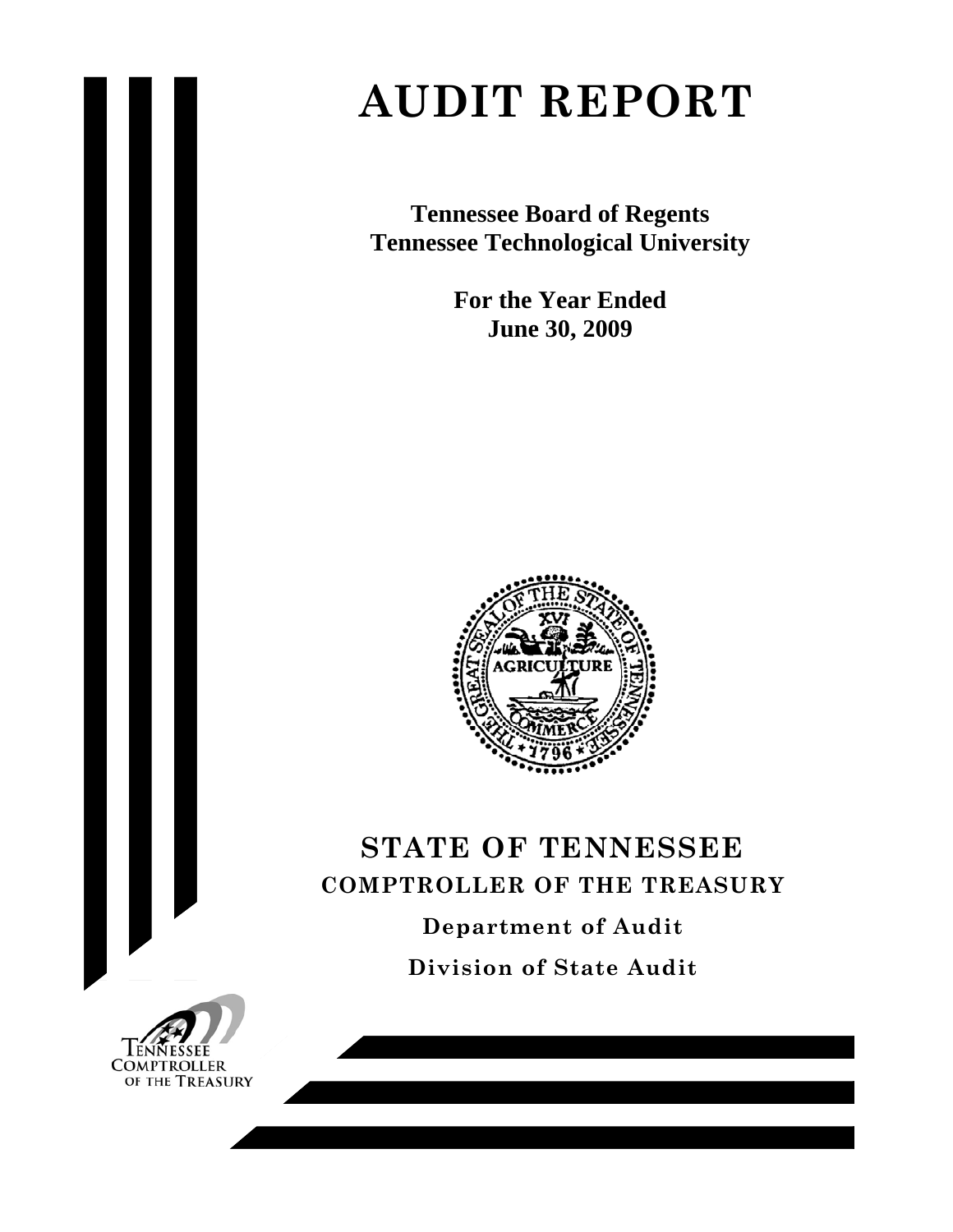## *Arthur A. Hayes, Jr., CPA, JD, CFE* **Director**

*Edward Burr, CPA*  Assistant Director

*Donna L. Jewell, CPA, CFE Jeffrey G. Lafever, CFE* Audit Manager In-Charge Auditor

> *Adrian Davis Heather Lovvorn Chris Michael Jennifer Pedersen* Staff Auditors

*Gerry Boaz, CPA Amy Brack*  Technical Manager Editor

Comptroller of the Treasury, Division of State Audit 1500 James K. Polk Building, Nashville, TN 37243-1402 (615) 401-7897

Financial/compliance audits of colleges and universities are available on-line at www.comptroller1.state.tn.us/RA\_SA/. For more information about the Comptroller of the Treasury, please visit our website at www.tn.gov/comptroller/.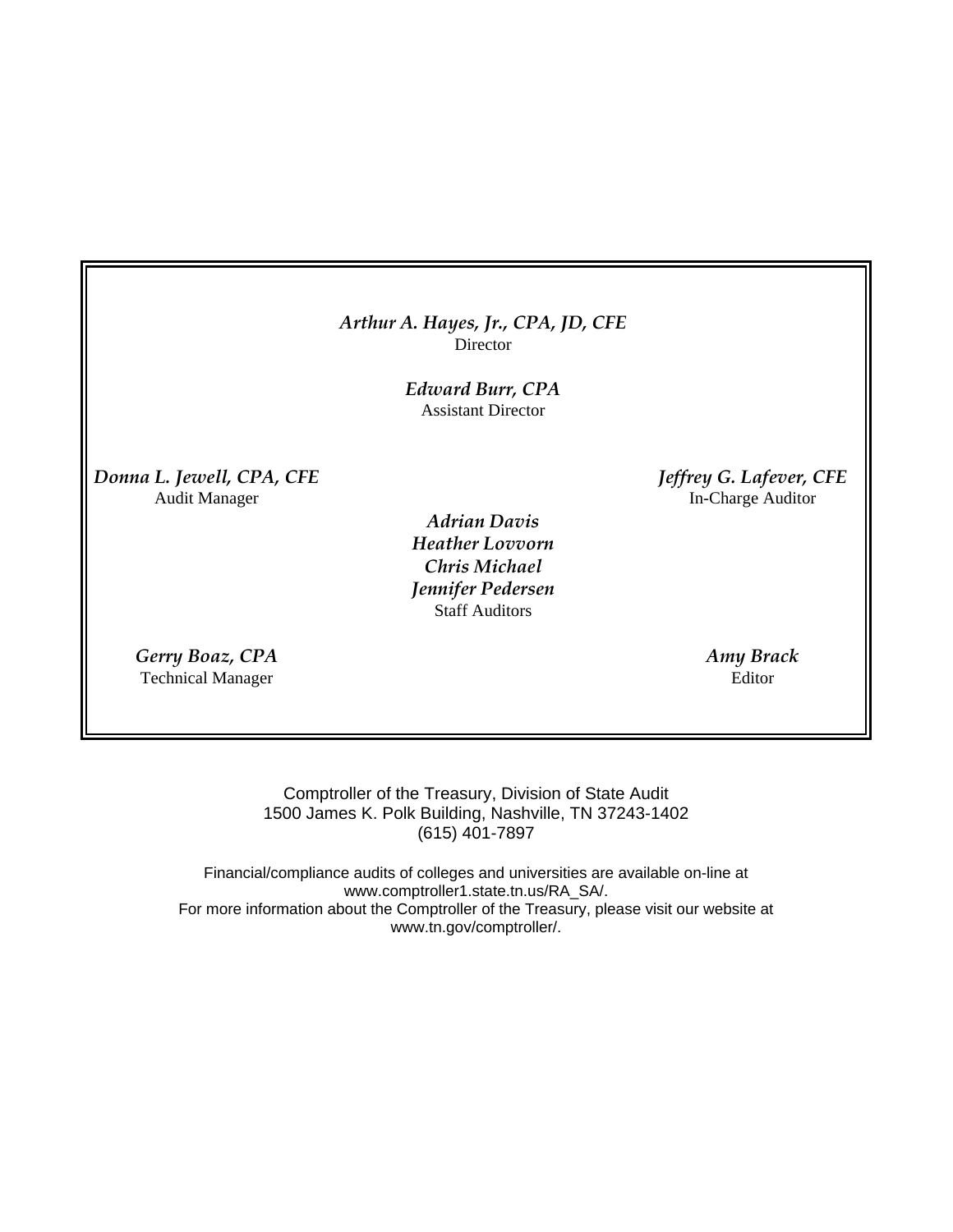

#### **STATE OF TENNESSEE COMPTROLLER OF THE TREASURY DEPARTMENT OF AUDIT DIVISION OF STATE AUDIT**

**SUITE 1500 JAMES K. POLK STATE OFFICE BUILDING NASHVILLE, TENNESSEE 37243-1402 PHONE (615) 401-7897 FAX (615) 532-2765** 

August 26, 2010

The Honorable Phil Bredesen, Governor and Members of the General Assembly State Capitol Nashville, Tennessee 37243 and The Honorable Charles W. Manning, Chancellor Tennessee Board of Regents 1415 Murfreesboro Road, Suite 350 Nashville, Tennessee 37217 and Dr. Robert R. Bell, President Tennessee Technological University Box 5007 Cookeville, Tennessee 38505

Ladies and Gentlemen:

 Transmitted herewith is the financial and compliance audit of the Tennessee Board of Regents, Tennessee Technological University, for the year ended June 30, 2009. You will note from the independent auditor's report that unqualified opinions were given on the fairness of the presentation of the financial statements.

 Consideration of internal control over financial reporting and tests of compliance disclosed certain deficiencies, which are detailed in the Results of the Audit section of this report. The university's administration has responded to the audit finding; the response is included following the finding. The Division of State Audit will follow up the audit to examine the application of the procedures instituted because of the audit finding.

Sincerely,

Hayest.

 Arthur A. Hayes, Jr., CPA Director

AAH/ cd 09/082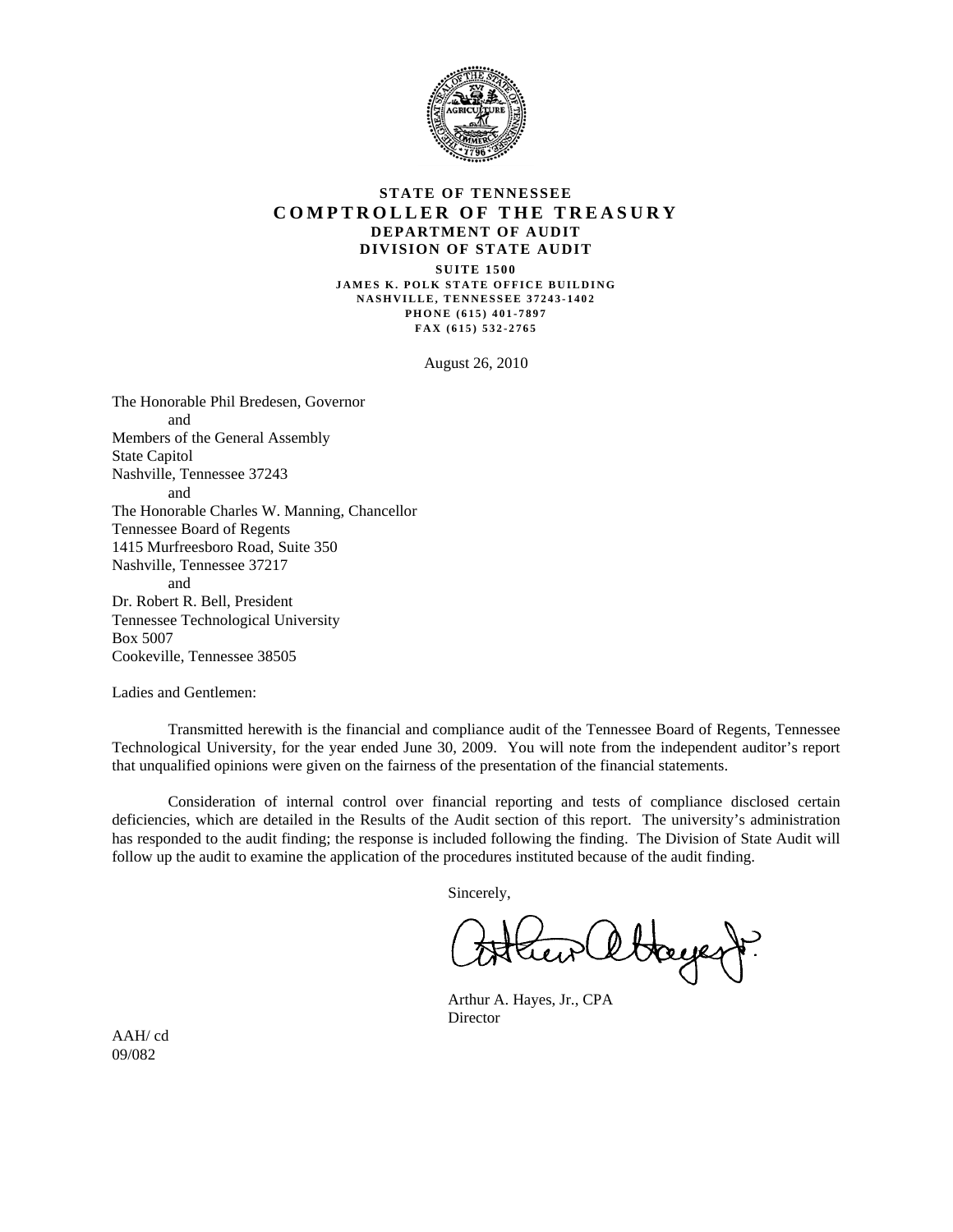State of Tennessee

# A u d i t H i g h l i g h t s

Comptroller of the Treasury Division of State Audit

Financial and Compliance Audit **Tennessee Technological University**  For the Year Ended June 30, 2009

## **AUDIT OBJECTIVES**

\_\_\_\_\_\_\_\_

The objectives of the audit were to consider the university's internal control over financial reporting; to determine compliance with certain provisions of laws, regulations, contracts, and grant agreements; to determine the fairness of the presentation of the financial statements; and to recommend appropriate actions to correct any deficiencies.

## **INTERNAL CONTROL FINDING**

# **The University Did Not Ensure That Amounts Were Properly Reported in Its Financial Statements and the Accompanying Notes to the Financial Statements**

Our audit found that Tennessee Technological University's procedures for financial statement preparation should be improved to ensure the accuracy of the financial statements. This weakness contributed to numerous reporting errors in the financial statements and the notes to the financial statements of the university (page 8).

The significant deficiency described above was considered a material weakness. A material weakness is a significant deficiency, or combination of significant deficiencies, that results in more than a remote likelihood that a material misstatement of the financial statements will not be prevented or detected by the university's internal control.

## **OPINIONS ON THE FINANCIAL STATEMENTS**

The opinions on the financial statements are unqualified.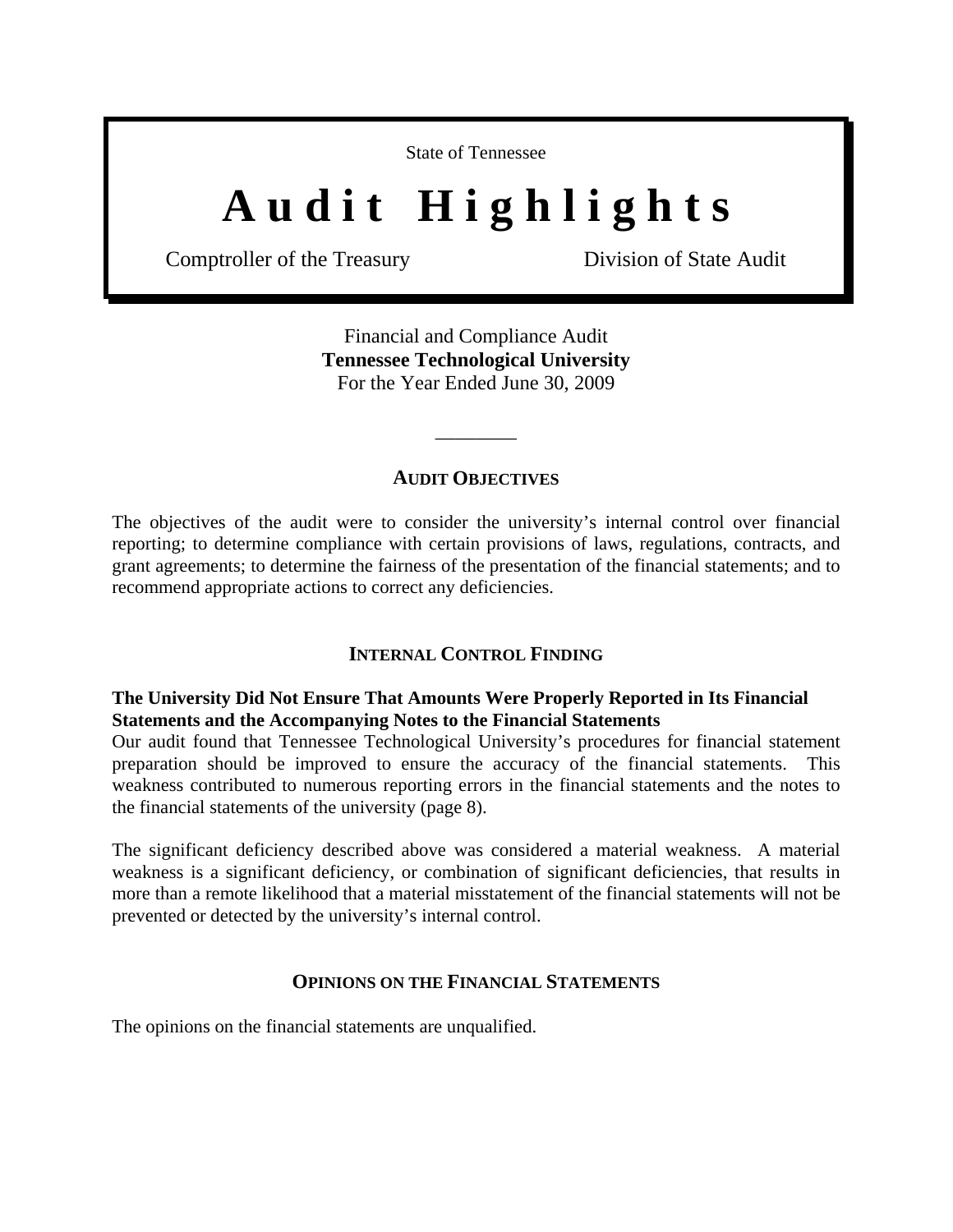# **Audit Report Tennessee Board of Regents Tennessee Technological University For the Year Ended June 30, 2009**

# **TABLE OF CONTENTS**

|                                                                                                                                                                 | Exhibit | Page           |
|-----------------------------------------------------------------------------------------------------------------------------------------------------------------|---------|----------------|
| <b>INTRODUCTION</b>                                                                                                                                             |         |                |
| Post-Audit Authority                                                                                                                                            |         | 1              |
| Background                                                                                                                                                      |         | 1              |
| Organization                                                                                                                                                    |         | 1              |
| <b>AUDIT SCOPE</b>                                                                                                                                              |         | $\overline{2}$ |
| <b>OBJECTIVES OF THE AUDIT</b>                                                                                                                                  |         | 2              |
| <b>PRIOR AUDIT FINDINGS</b>                                                                                                                                     |         | $\overline{2}$ |
| <b>OBSERVATIONS AND COMMENTS</b>                                                                                                                                |         | 3              |
| Management's Responsibility for Risk Assessment                                                                                                                 |         | 3              |
| <b>Fraud Considerations</b>                                                                                                                                     |         | 3              |
| <b>RESULTS OF THE AUDIT</b>                                                                                                                                     |         | 4              |
| <b>Audit Conclusions</b>                                                                                                                                        |         | 4              |
| Report on Internal Control Over Financial Reporting and<br>on Compliance and Other Matters Based on an Audit<br>of Financial Statements Performed in Accordance |         |                |
| With Government Auditing Standards                                                                                                                              |         | 5              |
| Finding and Recommendation                                                                                                                                      |         | 8              |
| Finding<br>- The university did not ensure that amounts were                                                                                                    |         |                |
| properly reported in its financial statements and the<br>accompanying notes to the financial statements                                                         |         | 8              |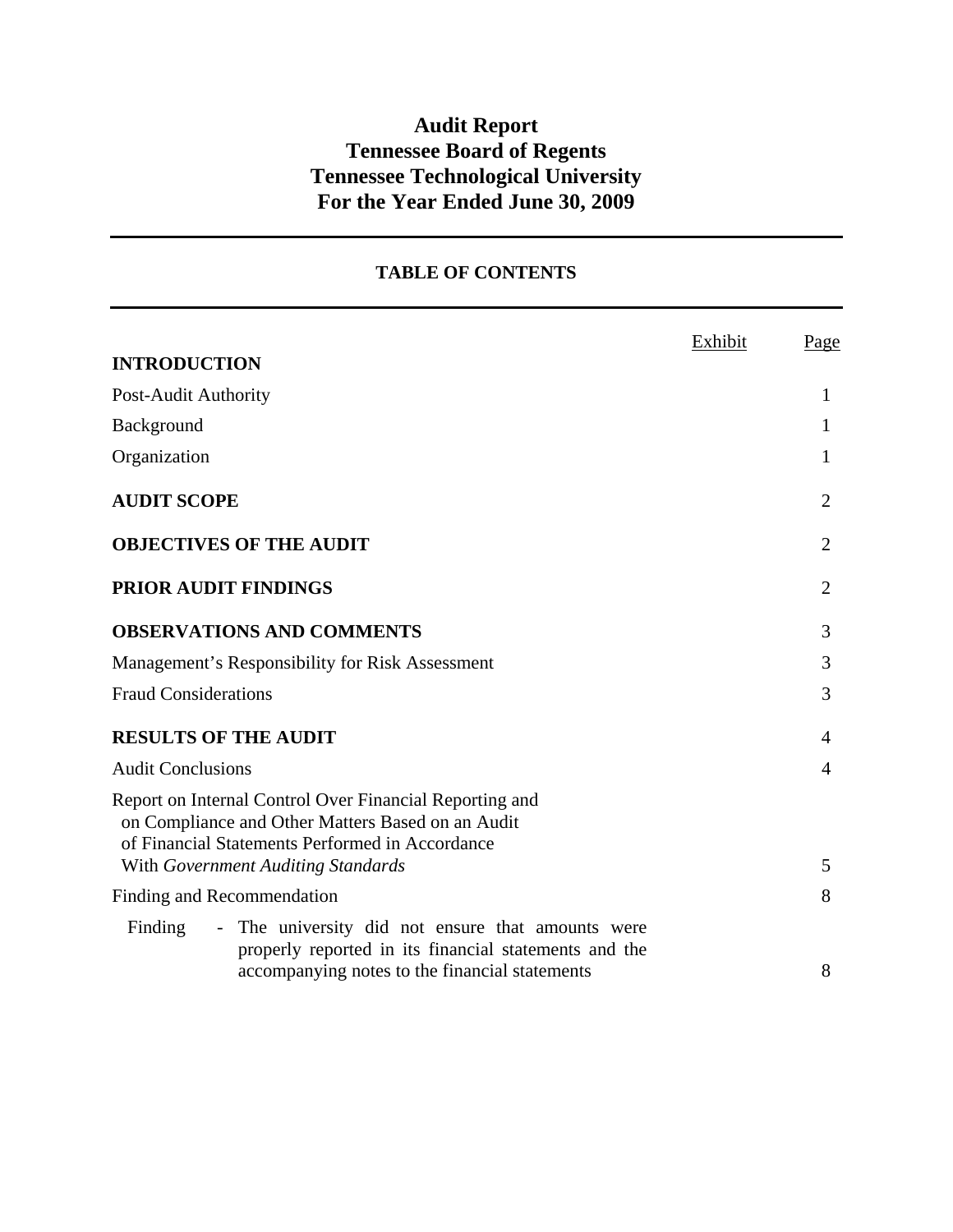# **TABLE OF CONTENTS (CONT.)**

|                                                             | Exhibit       | <u>Page</u> |
|-------------------------------------------------------------|---------------|-------------|
| <b>FINANCIAL SECTION</b>                                    |               |             |
| Independent Auditor's Report                                |               | 11          |
| Management's Discussion and Analysis                        |               | 14          |
| <b>Financial Statements</b>                                 |               |             |
| <b>Statements of Net Assets</b>                             | A             | 32          |
| Statements of Revenues, Expenses, and Changes in Net Assets | B             | 33          |
| <b>Statement of Cash Flows</b>                              | $\mathcal{C}$ | 34          |
| Notes to the Financial Statements                           |               | 36          |
| <b>Required Supplementary Information</b>                   |               |             |
| <b>OPEB</b> Schedule of Funding Progress                    |               | 64          |
| Supplementary Information                                   |               |             |
| Schedule of Cash Flows - Component Unit                     |               | 65          |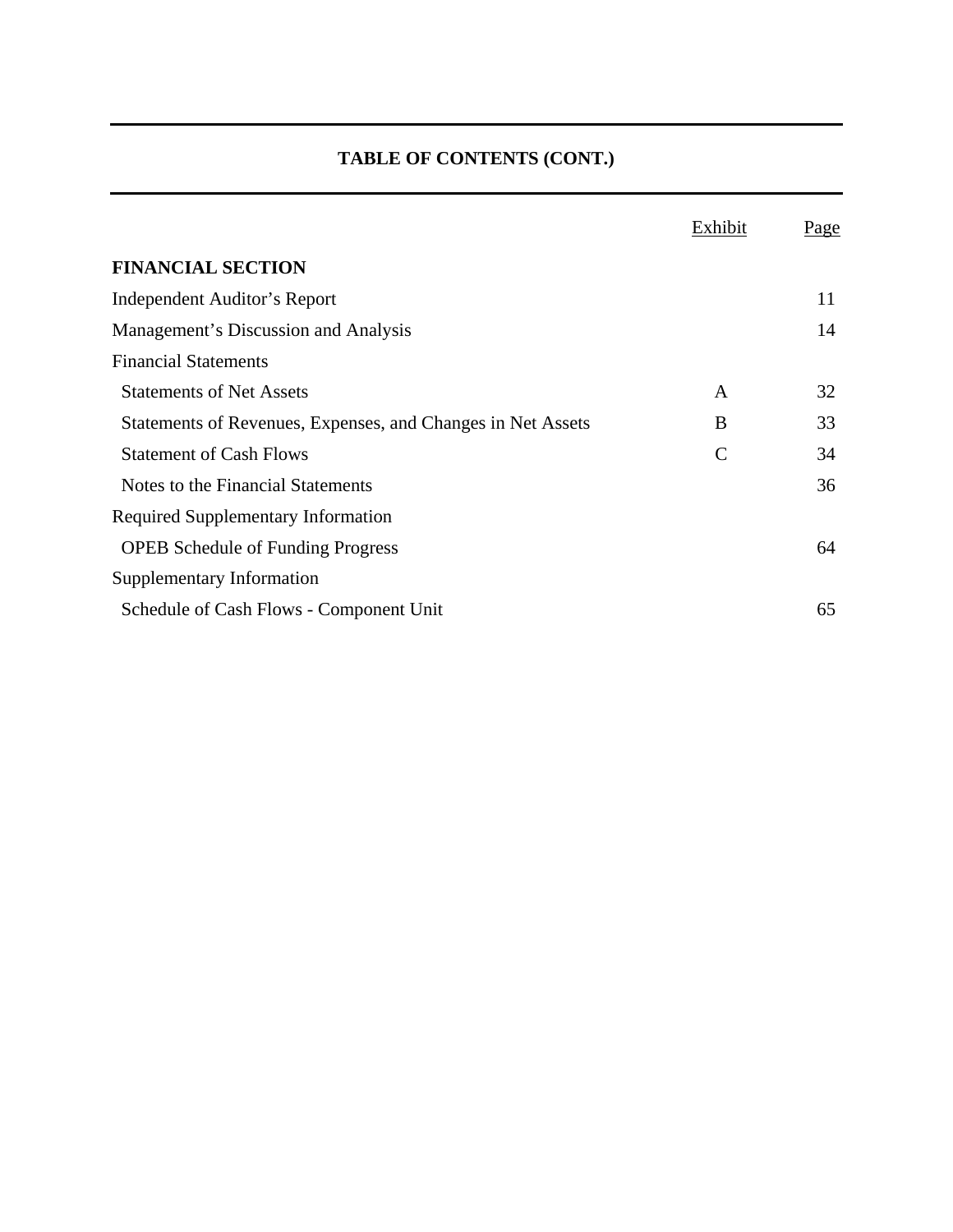# **Tennessee Board of Regents Tennessee Technological University For the Year Ended June 30, 2009**

#### **INTRODUCTION**

#### **POST-AUDIT AUTHORITY**

 This is a report on the financial and compliance audit of the Tennessee Board of Regents, Tennessee Technological University. The audit was conducted pursuant to Section 4-3-304, *Tennessee Code Annotated,* which authorizes the Department of Audit to "perform currently a post-audit of all accounts and other financial records of the state government, and of any department, institution, office, or agency thereof in accordance with generally accepted auditing standards and in accordance with such procedures as may be established by the comptroller."

 Section 8-4-109, *Tennessee Code Annotated,* authorizes the Comptroller of the Treasury to audit any books and records of any governmental entity that handles public funds when the Comptroller considers an audit to be necessary or appropriate.

#### **BACKGROUND**

Tennessee Technological University was established as Tennessee Polytechnic Institute on September 14, 1916, by the General Assembly. In 1929, the institution was raised to the status of a four-year college and empowered to grant the bachelor's degree. The administrative structure of the university was expanded in 1949 into five schools: Arts and Sciences, Agriculture and Home Economics, Business Administration, Education, and Engineering. In 1965, the five undergraduate schools were designated as colleges. By an act of the General Assembly, effective July 1, 1965, the name of the institution was officially changed to Tennessee Technological University. In 1980, the institution's new Schools of Nursing and the Joe L. Evins Appalachian Center for Crafts began their bachelor degree programs.

#### **ORGANIZATION**

 The governance of Tennessee Technological University is vested in the Tennessee Board of Regents. The Governor, the Commissioner of Education, the Commissioner of Agriculture, and the Executive Director of the Tennessee Higher Education Commission serve *ex officio* on this board. The chief administrative officer of the university is the president, who is assisted and advised by members of the faculty and administrative staff.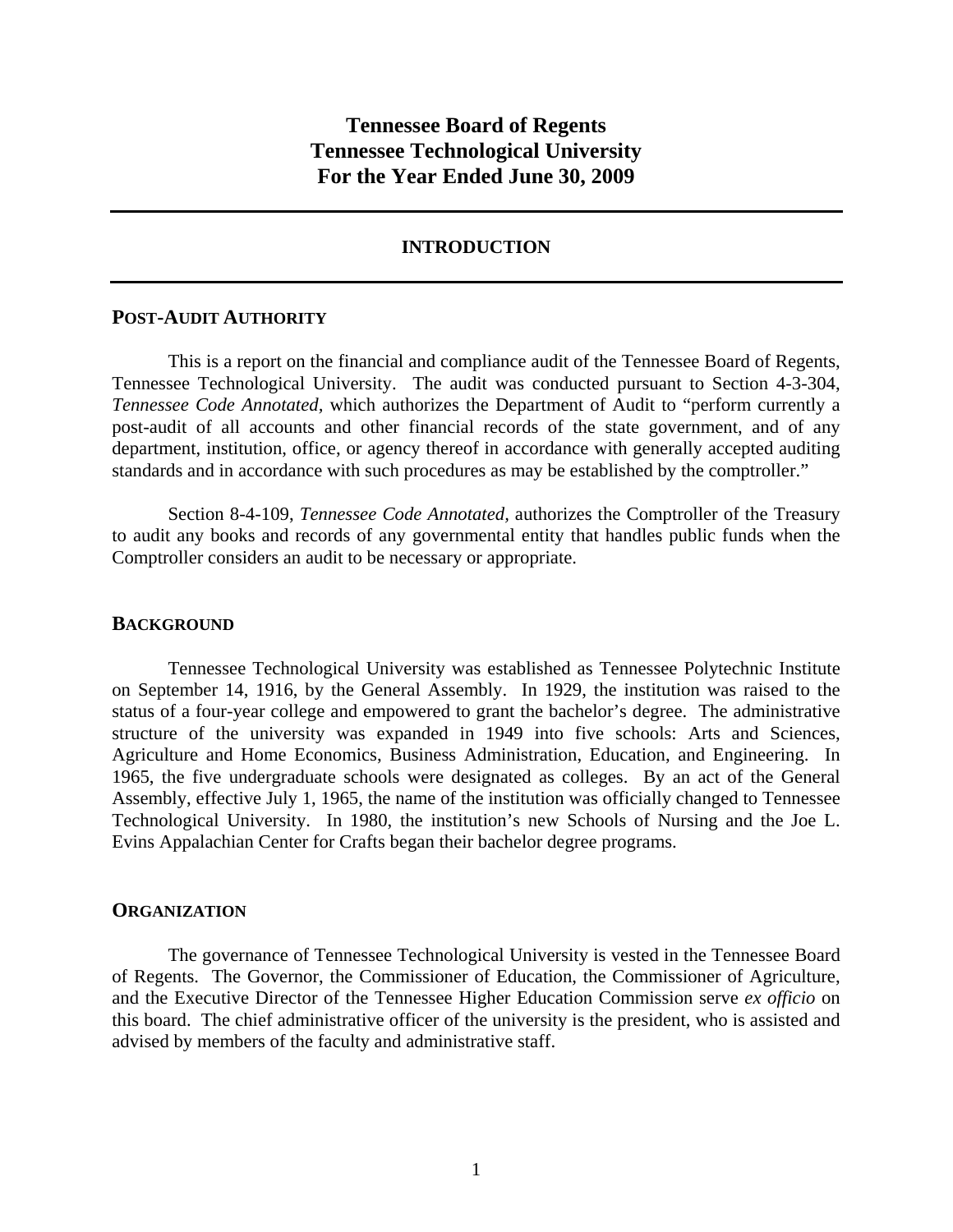#### **AUDIT SCOPE**

 The audit was limited to the period July 1, 2008, through June 30, 2009, and was conducted in accordance with auditing standards generally accepted in the United States of America and the standards applicable to financial audits contained in generally accepted government auditing standards. Financial statements are presented for the year ended June 30, 2009. Tennessee Technological University is an institution of the Tennessee Board of Regents, which is an integral part of state government. As such, the Tennessee Board of Regents has been included as a component unit in the *Tennessee Comprehensive Annual Financial Report.*

#### **OBJECTIVES OF THE AUDIT**

The objectives of the audit were

- 1. to consider the university's internal control over financial reporting as a basis for designing auditing procedures for the purpose of expressing opinions on the financial statements;
- 2. to determine compliance with certain provisions of laws, regulations, contracts, and grant agreements;
- 3. to determine the fairness of the presentation of the financial statements; and
- 4. to recommend appropriate actions to correct any deficiencies.

#### **PRIOR AUDIT FINDINGS**

 Section 8-4-109*, Tennessee Code Annotated*, requires that each state department, agency, or institution report to the Comptroller of the Treasury the action taken to implement the recommendations in the prior audit report. The university filed its report with the Department of Audit on August 7, 2009. A follow-up of the prior audit findings was conducted as part of the current audit.

 The current audit disclosed that the university has corrected previous audit findings concerning controls over bank reconciliation processes for the university's and foundation's bank accounts and information system controls for the operating system and database supporting the Banner information system.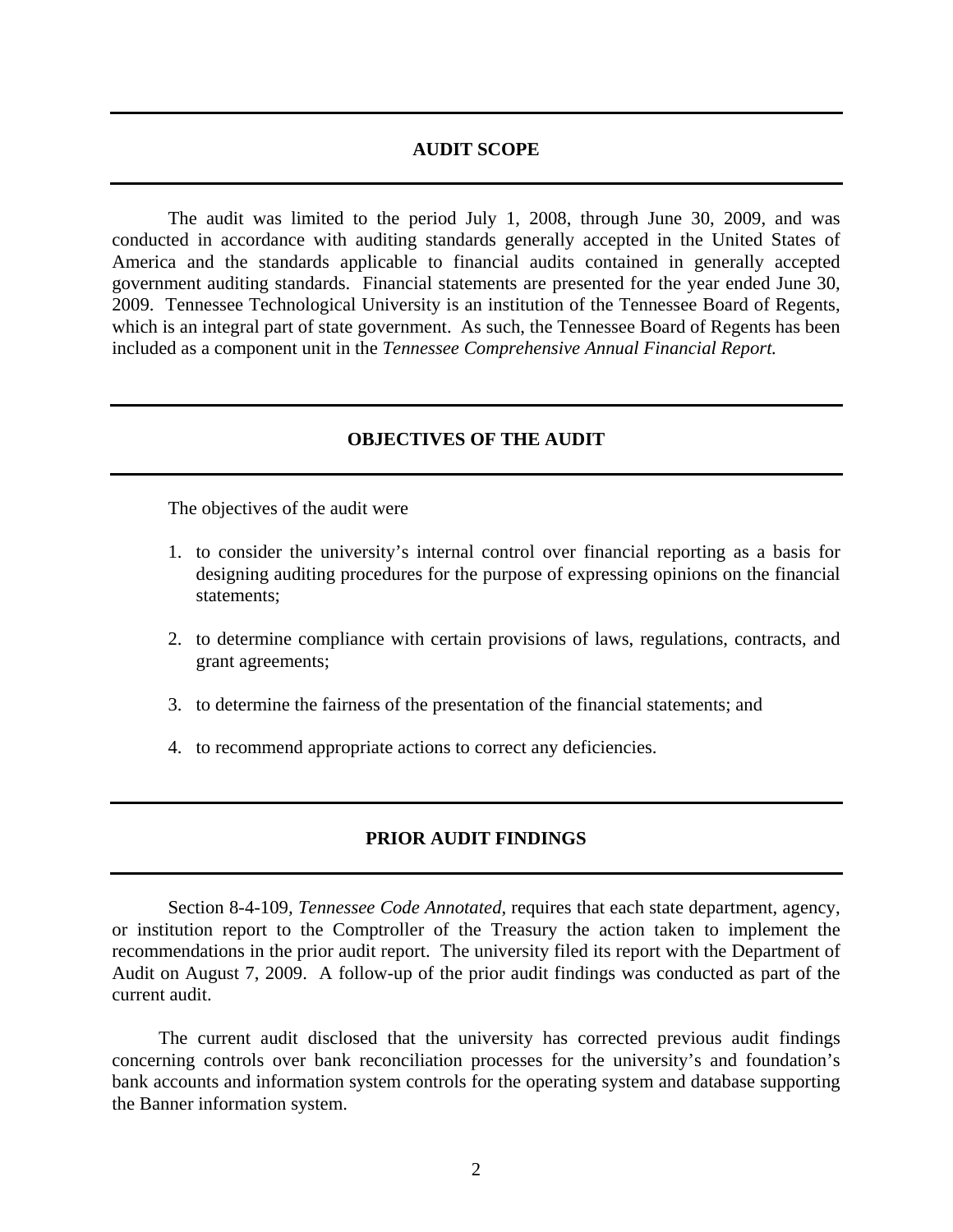## **OBSERVATIONS AND COMMENTS**

#### **MANAGEMENT'S RESPONSIBILITY FOR RISK ASSESSMENT**

Auditors and management are required to assess the risk of fraud in the operations of the institution. The risk assessment is based on a critical review of operations considering what frauds could be perpetrated in the absence of adequate controls. The auditors' risk assessment is limited to the period during which the audit is conducted and is limited to the transactions that the auditors are able to test during that period. The risk assessment by management is the primary method by which the institution is protected from fraud, waste, and abuse. Since new programs may be established at any time by management or older programs may be discontinued, that assessment is ongoing as part of the daily operations of the institution.

Risks of fraud, waste, and abuse are mitigated by effective internal controls. It is management's responsibility to design, implement, and monitor effective controls in the institution. Although internal and external auditors may include testing of controls as part of their audit procedures, these procedures are not a substitute for the ongoing monitoring required of management. After all, the auditor testing is limited and is usually targeted to test the effectiveness of particular controls. Even if controls appear to be operating effectively during the time of the auditor testing, they may be rendered ineffective the next day by management override or by other circumventions that, if left up to the auditor to detect, will not be noted until the next audit engagement and then only if the auditor tests the same transactions and controls. Furthermore, since staff may be seeking to avoid auditor criticisms, they may comply with the controls during the period that the auditors are on site and revert to ignoring or disregarding the control after the auditors have left the field.

The risk assessments and the actions of management in designing, implementing, and monitoring the controls should be adequately documented to provide an audit trail both for auditors and for management, in the event that there is a change in management or staff, and to maintain a record of areas that are particularly problematic.

## **FRAUD CONSIDERATIONS**

 Statement on Auditing Standards No. 99, *Consideration of Fraud in a Financial Statement Audit*, promulgated by the American Institute of Certified Public Accountants, requires auditors to specifically assess the risk of material misstatement of an audited entity's financial statements due to fraud. The standard also restates the obvious premise that management, not the auditors, is primarily responsible for preventing and detecting fraud in its own entity. Management's responsibility is fulfilled in part when it takes appropriate steps to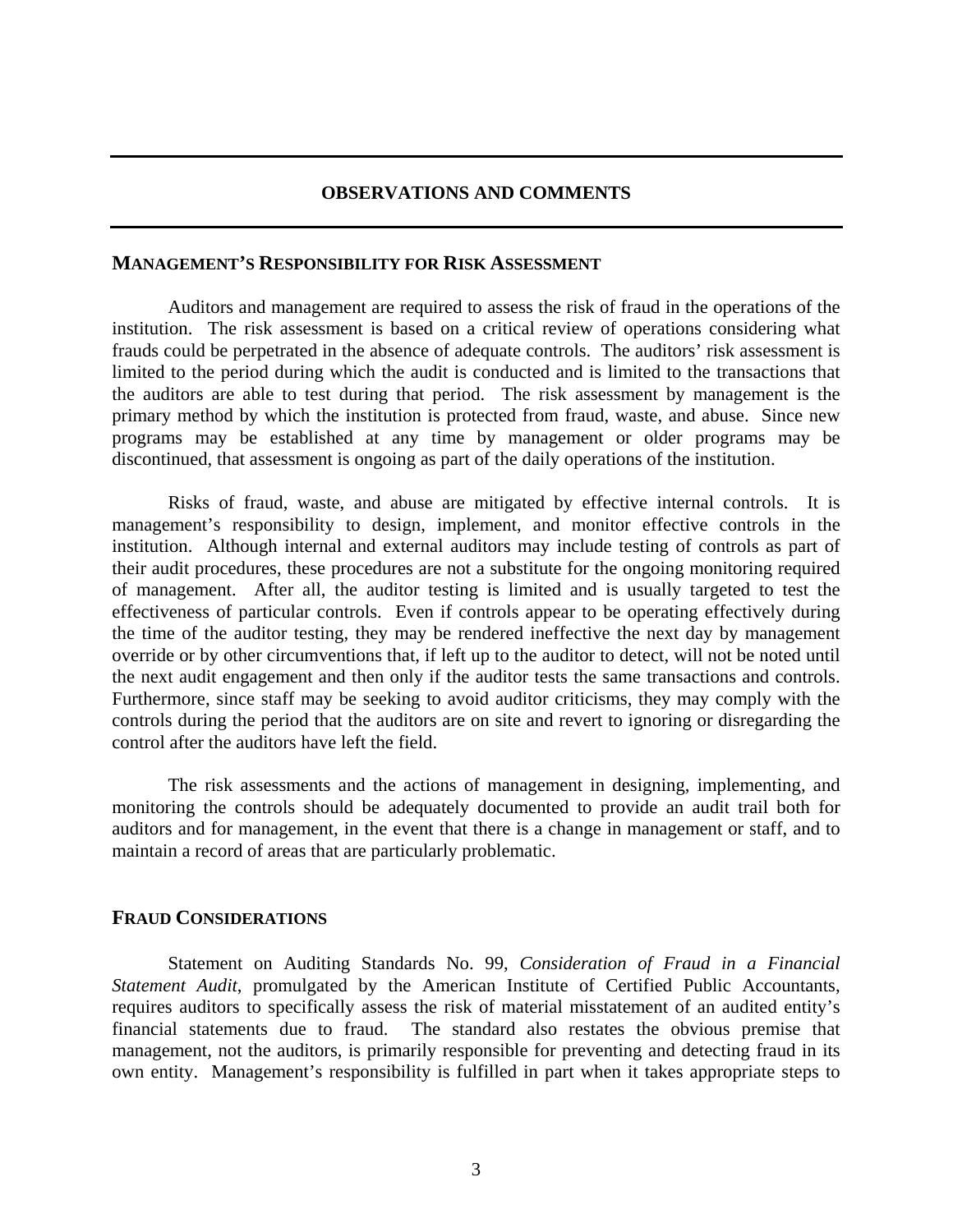assess the risk of fraud within the entity and to implement adequate internal controls to address the results of those risk assessments.

 During our audit, we discussed these responsibilities with management and how management might approach meeting them. We also increased the breadth and depth of our inquiries of management and others in the entity as we deemed appropriate. We obtained formal assurances from top management that management had reviewed the entity's policies and procedures to ensure that they are properly designed to prevent and detect fraud and that management had made changes to the policies and procedures where appropriate. Top management further assured us that all staff had been advised to promptly alert management of all allegations of fraud, suspected fraud, or detected fraud and to be totally candid in all communications with the auditors. All levels of management assured us there were no known instances or allegations of fraud that were not disclosed to us.

## **RESULTS OF THE AUDIT**

#### **AUDIT CONCLUSIONS**

#### Internal Control

As part of the audit of the university's financial statements for the year ended June 30, 2009, we considered internal control over financial reporting as a basis for designing auditing procedures for the purpose of expressing opinions on the financial statements, as required by auditing standards generally accepted in the United States of America and the standards applicable to financial audits contained in generally accepted government auditing standards. A material weakness, along with the recommendation and management's response, is detailed in the Finding and Recommendation section of this report.

#### Compliance and Other Matters

 The results of our tests disclosed no instances of noncompliance or other matters that are required to be reported under generally accepted government auditing standards.

#### Fairness of Financial Statement Presentation

 The Division of State Audit has rendered unqualified opinions on the university's financial statements.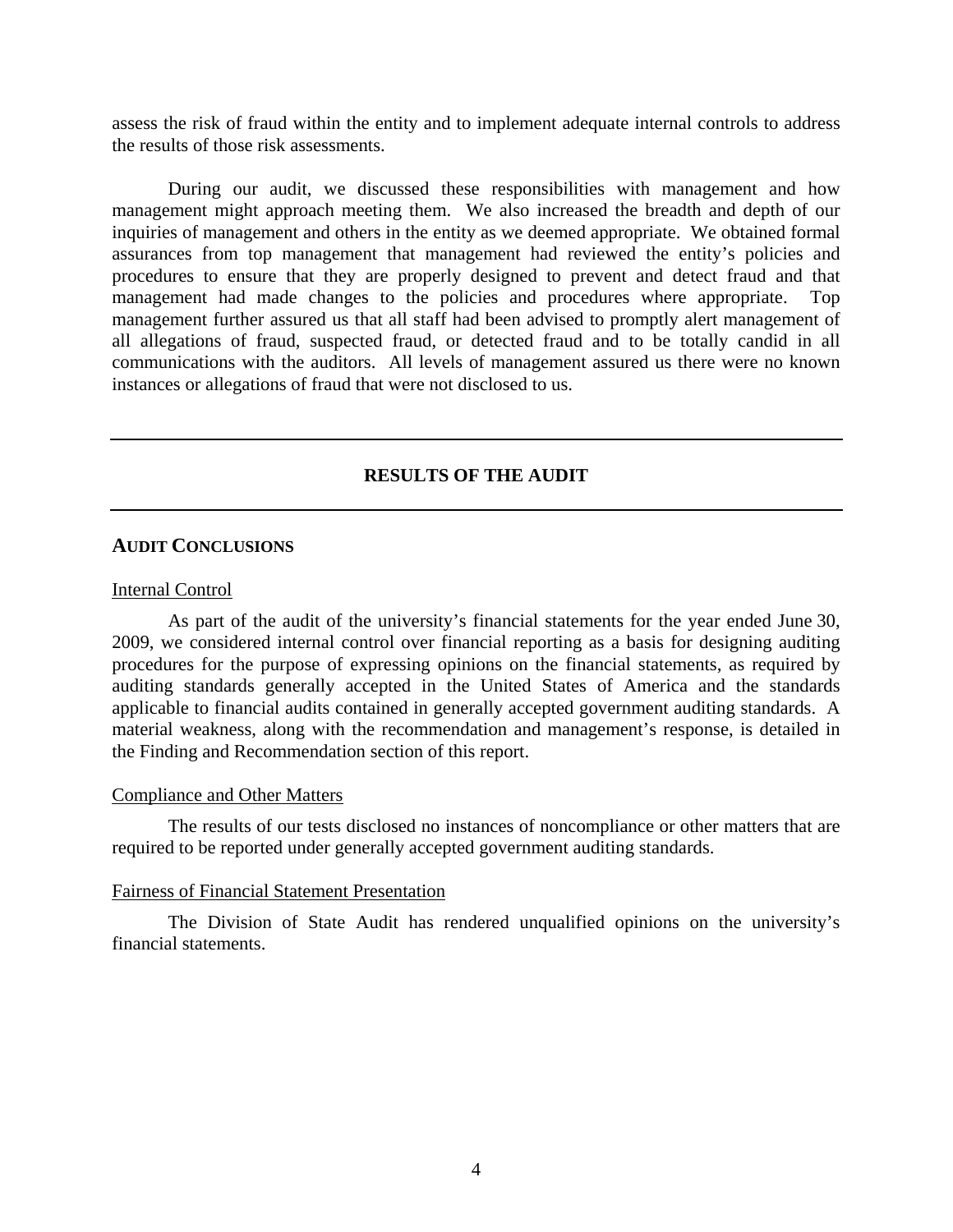

#### **STATE OF TENNESSEE COMPTROLLER OF THE TREASURY DEPARTMENT OF AUDIT DIVISION OF STATE AUDIT**

**SUITE 1500 JAMES K. POLK STATE OFFICE BUILDING NASHVILLE, TENNESSEE 37243-1402 PHONE (615) 401-7897 FAX (615) 532-2765** 

## **Report on Internal Control Over Financial Reporting and on Compliance and Other Matters Based on an Audit of Financial Statements Performed in Accordance With**  *Government Auditing Standards*

July 6, 2010

The Honorable Phil Bredesen, Governor and Members of the General Assembly State Capitol Nashville, Tennessee 37243 and The Honorable Charles W. Manning, Chancellor Tennessee Board of Regents 1415 Murfreesboro Road, Suite 350 Nashville, Tennessee 37217 and Dr. Robert R. Bell, President Tennessee Technological University Box 5007 Cookeville, Tennessee 38505

Ladies and Gentlemen:

 We have audited the financial statements of Tennessee Technological University, an institution of the Tennessee Board of Regents, which is a component unit of the State of Tennessee, and its discretely presented component unit as of and for the year ended June 30, 2009, and have issued our report thereon dated July 6, 2010. We conducted our audit in accordance with auditing standards generally accepted in the United States of America and the standards applicable to financial audits contained in generally accepted government auditing standards.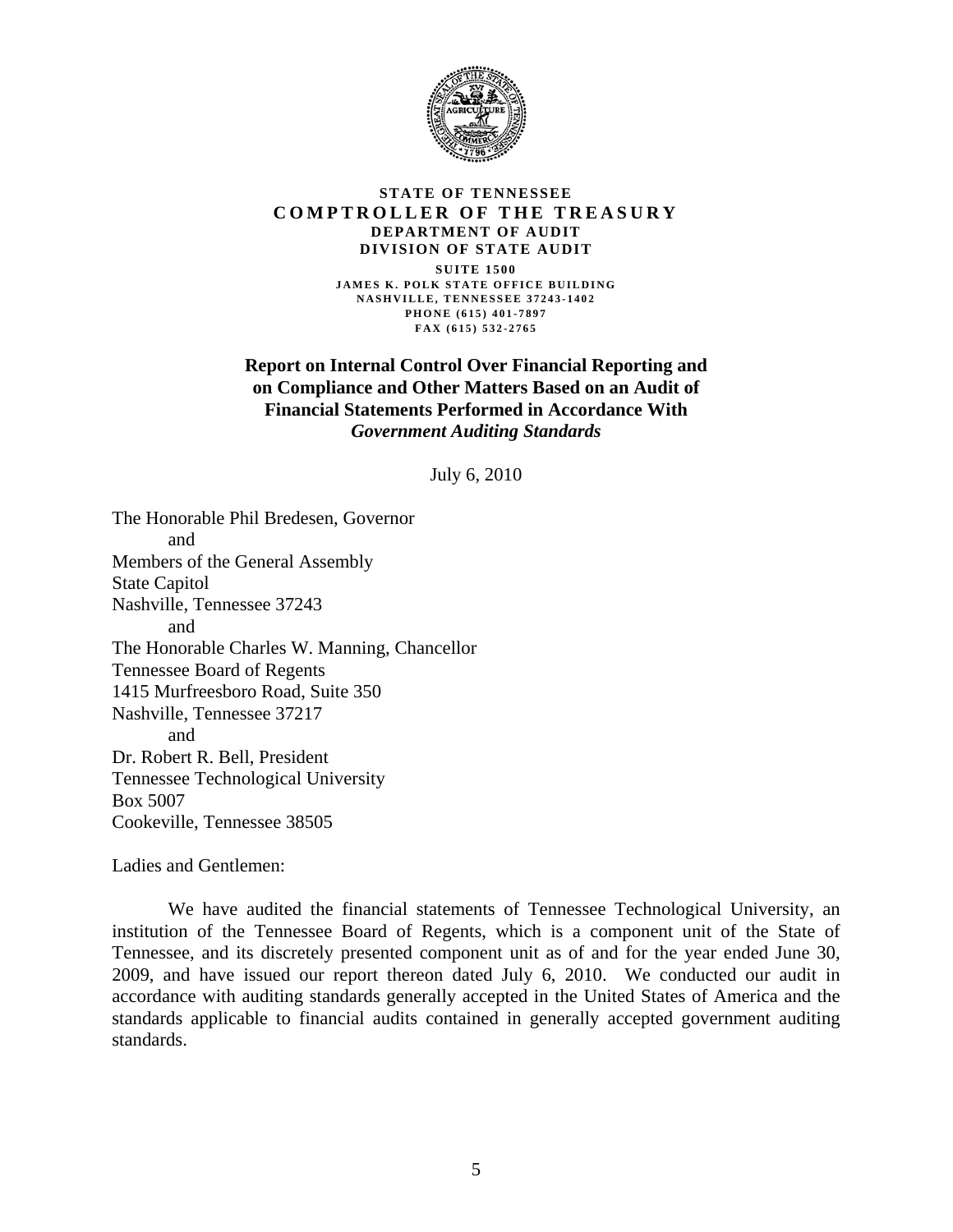July 6, 2010 Page Two

#### **Internal Control Over Financial Reporting**

 In planning and performing our audit, we considered the university's internal control over financial reporting as a basis for designing our auditing procedures for the purpose of expressing our opinions on the financial statements, but not for the purpose of expressing an opinion on the effectiveness of the university's internal control over financial reporting. Accordingly, we do not express an opinion on the effectiveness of the university's internal control over financial reporting.

Our consideration of internal control over financial reporting was for the limited purpose described in the preceding paragraph and would not necessarily identify all deficiencies in internal control over financial reporting that might be significant deficiencies or material weaknesses. However, as discussed below, we identified certain deficiencies in internal control over financial reporting that we consider to be a significant deficiency.

 A control deficiency exists when the design or operation of a control does not allow management or employees, in the normal course of performing their assigned functions, to prevent or detect misstatements on a timely basis. A significant deficiency is a control deficiency, or combination of control deficiencies, that adversely affects the entity's ability to initiate, authorize, record, process, or report financial data reliably in accordance with accounting principles generally accepted in the United States of America such that there is more than a remote likelihood that a misstatement of the entity's financial statements that is more than inconsequential will not be prevented or detected by the entity's internal control.

The following significant deficiency was noted:

The university did not ensure that amounts were properly reported in its financial statements and the accompanying notes to the financial statements

This deficiency is described in the Finding and Recommendation section of this report.

 A material weakness is a significant deficiency, or combination of significant deficiencies, that results in more than a remote likelihood that a material misstatement of the financial statements will not be prevented or detected by the entity's internal control.

Our consideration of the internal control over financial reporting was for the limited purpose described in the first paragraph of this section and would not necessarily identify all deficiencies in the internal control that might be significant deficiencies or material weaknesses. However, we consider the significant deficiency described above to be a material weakness.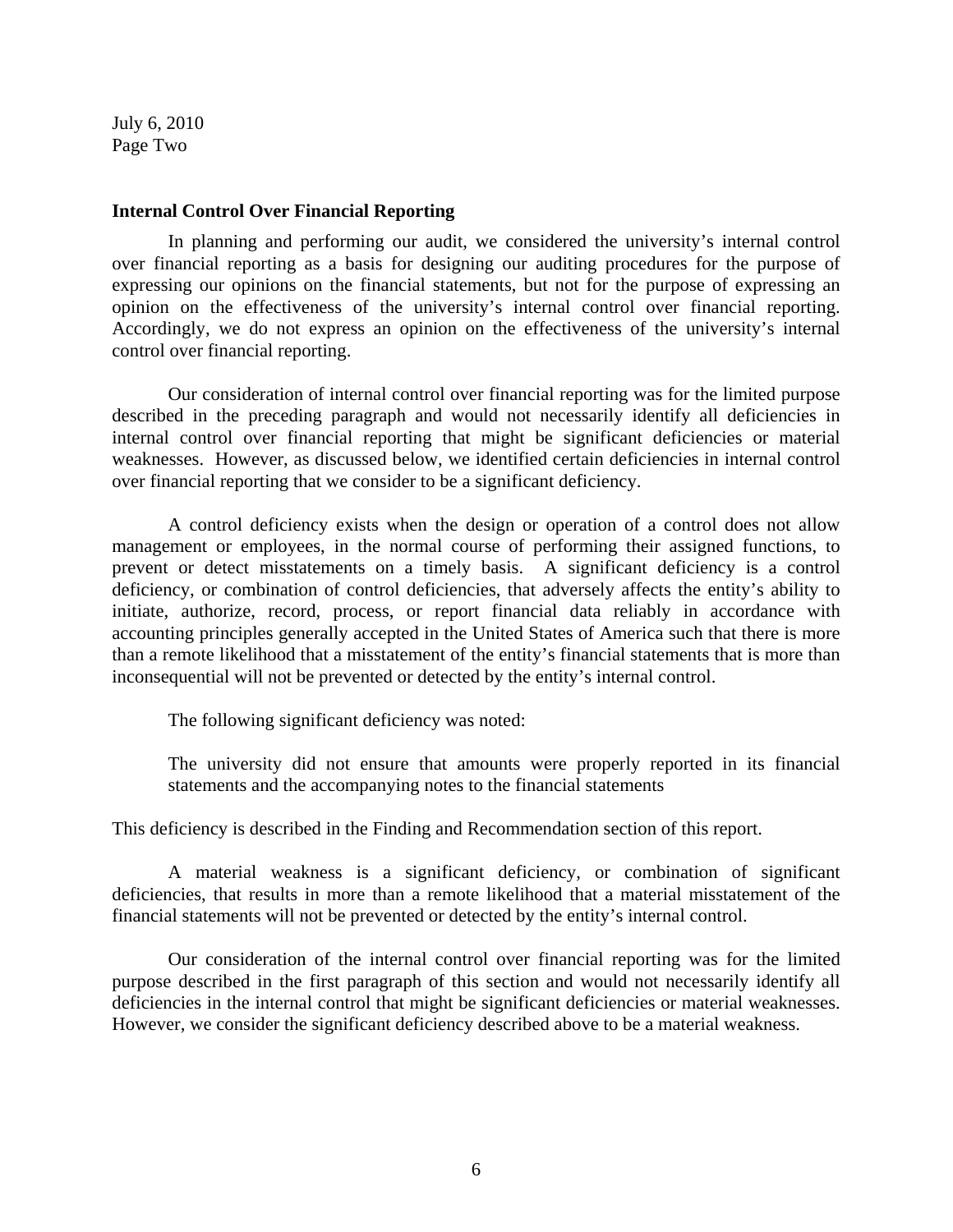July 6, 2010 Page Three

 We also noted certain matters involving the internal control over financial reporting, which we have reported to the university's management in a separate letter.

#### **Compliance and Other Matters**

 As part of obtaining reasonable assurance about whether the university's financial statements are free of material misstatement, we performed tests of the university's compliance with certain provisions of laws, regulations, contracts, and grant agreements, noncompliance with which could have a direct and material effect on the determination of financial statement amounts. However, providing an opinion on compliance with those provisions was not an objective of our audit, and accordingly, we do not express such an opinion. The results of our tests disclosed no instances of noncompliance or other matters that are required to be reported under generally accepted government auditing standards.

 The university's response to the finding identified in our audit is included in the Finding and Recommendation section of this report. We did not audit the university's response and, accordingly, we express no opinion on it.

This report is intended solely for the information and use of the General Assembly of the State of Tennessee, the Tennessee Board of Regents, and management and is not intended to be and should not be used by anyone other than these specified parties. However, this report is a matter of public record.

Sincerely,

Stayert.

 Arthur A. Hayes, Jr., CPA **Director** 

AAH/cd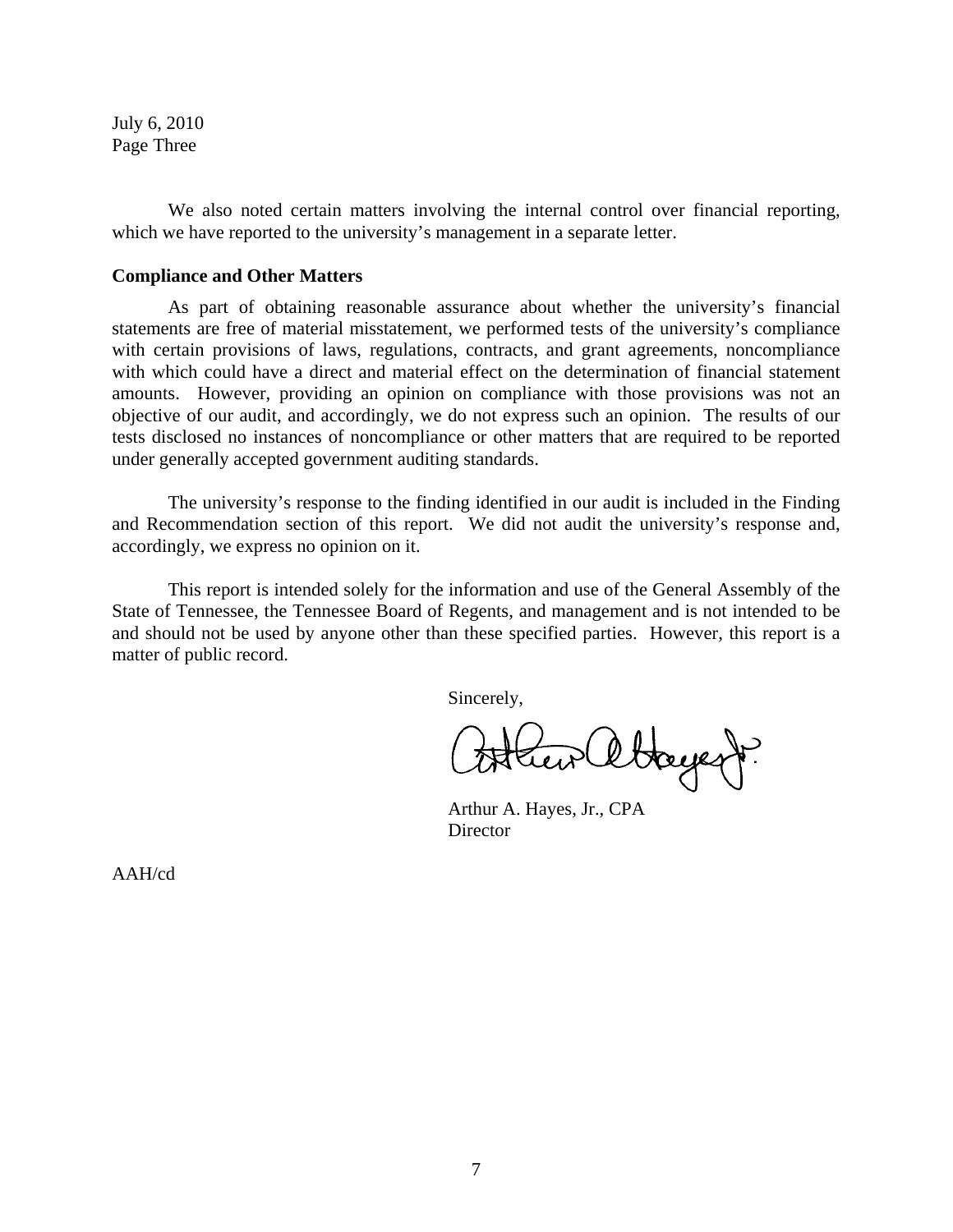**FINDING AND RECOMMENDATION**

## **The university did not ensure that amounts were properly reported in its financial statements and the accompanying notes to the financial statements**

#### **Finding**

Our audit found that Tennessee Technological University's procedures for financial statement preparation should be improved to ensure the accuracy of the financial statements. This weakness contributed to numerous reporting errors in the financial statements and the notes to the financial statements of the university. The Associate Vice President for Business and Fiscal Affairs is responsible for financial reporting for the university. The Manager of Payroll and Benefits and the Director of Auxiliaries prepare portions of the notes to the financial statements which are then reviewed by the Associate Vice President for Business and Fiscal Affairs.

#### **Errors in the University's Financial Statements**

We found an error on the Statement of Net Assets. Cash reported as current cash should include the amount that is needed to fund current liabilities. The Associate Vice President for Business and Fiscal Affairs did not take into consideration \$97,700.09 of current liabilities for the retirement of indebtedness. As a result, current cash was understated and noncurrent cash was overstated by this amount. The audit report contains corrected amounts.

On the Statement of Cash Flows for the university, one line item was duplicated in the noncash transaction portion. Capital gifts-in-kind from the TTU Foundation worth \$122,440.70 was reported twice, once as a gift-in-kind capital item and again as a capital gift transferred to the university. The statement of cash flows was corrected.

#### **Errors in the University's Notes to the Financial Statements**

 We noted several errors in the notes to the financial statements for the university. These are enumerated below.

In the Pledged Revenues Note, the total amount of principal and interest paid on debt during fiscal year 2009 was reported as \$1,785,836.00, which was actually the total debt service requirement for 2010. This amount should have been reported as \$1,420,792.15, a difference of \$365,043.85. The note was corrected.

We noted two errors in the Pension Plans Note. The university's contributions to the Tennessee Consolidated Retirement System (TCRS) and contributions to the defined contribution plans were reported as \$3,534,942.57 and \$3,423,888.16, respectively. These amounts should have been \$3,320,996.40 for contributions to TCRS and \$3,143,786.60 for defined contribution plans, differences of \$213,946.17 and \$280,101.56, respectively. University staff believe that the incorrect amounts came from preliminary reports and could not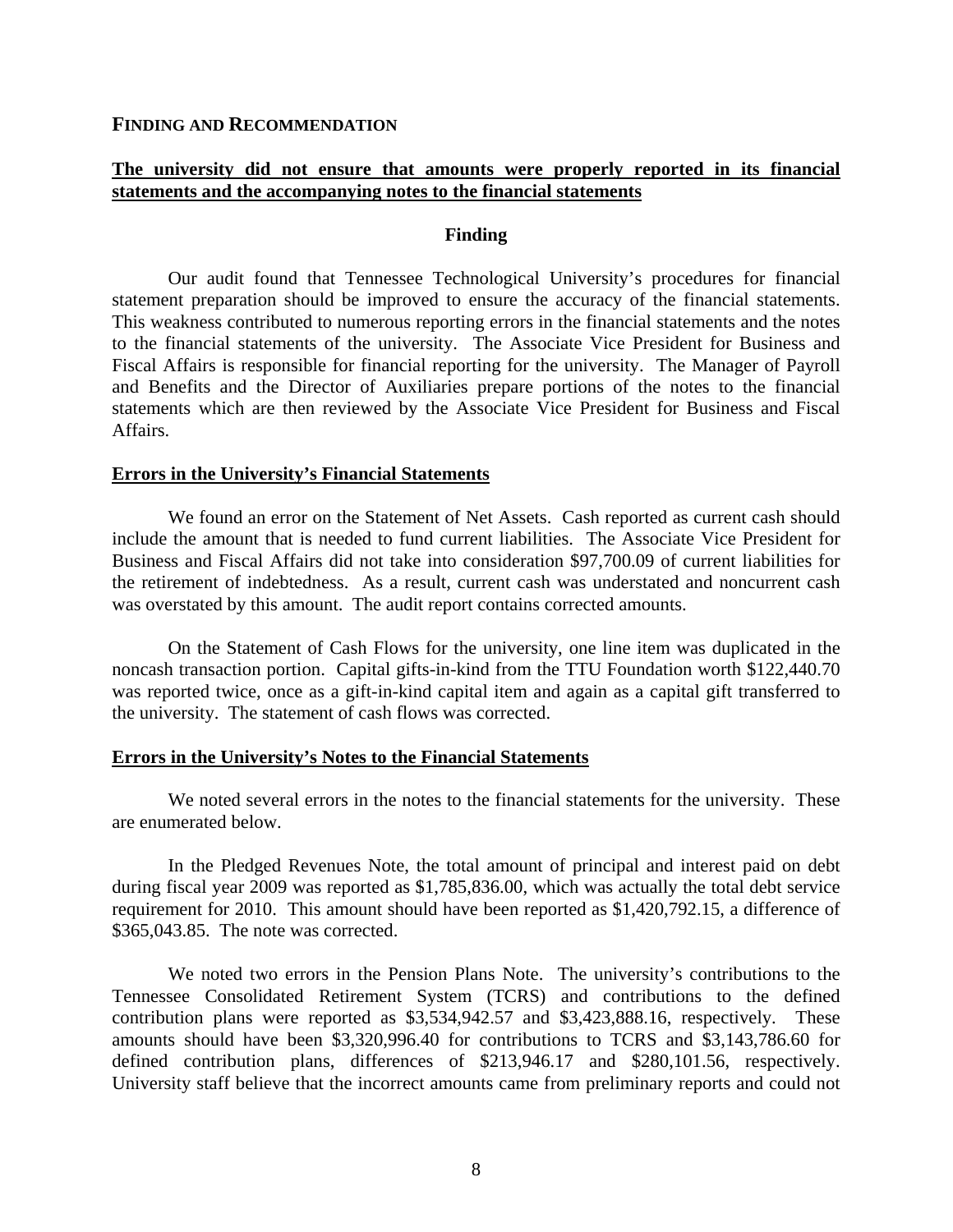support the reported amounts; however, the staff agreed with the amounts we suggested. The note was corrected.

 In the Insurance-related Activities Note, the scheduled coverage for the university was reported as \$767,059,700.00 for buildings and \$104,201,700.00 for contents. The amounts should have been reported as \$751,600,200.00 for buildings and \$103,701,700.00 for contents, differences of \$15,459,500 and \$500,000, respectively. During the fiscal year, two buildings were demolished; however, the reported coverage still included the amounts related to these two buildings. The note was adjusted accordingly.

In the Accounts Receivable Note, the amount reported for grants receivable was understated by \$33,485.85, while the amount reported for other receivables was overstated by the same amount. An account that was recorded properly in the accounting system was not classified correctly when the information was compiled for the notes. The note was corrected.

#### **Conclusion**

Management has identified within the university's risk assessment the risk of inaccurate/untimely financial reporting and the risk of financials issued with material misstatements. For this, management's intention is to monitor through supervisory controls, such as reviews. However, the Associate Vice President for Business and Fiscal Affairs and his staff did not detect the reporting errors noted above during their review and stated that the lack of time in which to review the completed financial report contributed to these errors remaining undetected.

 These reporting errors resulted in significant misstatements in the university's unaudited financial statements. With an improved review process, the Vice President or Associate Vice President for Business and Fiscal Affairs could have detected and corrected these errors before the financial statements were completed.

#### **Recommendation**

The President and Vice President for Business and Fiscal Affairs should ensure that all staff carefully and thoughtfully review the financial statements and related notes. The Associate Vice President for Business and Fiscal Affairs should ensure that the amounts reported in the financial ledgers are accurate, that all notes are accurate at year-end and in agreement with the respective amounts in the financial statements, and that all financial reporting is done in accordance with generally accepted accounting principles.

 Management should continue to evaluate risks and include them in documented risk assessment activities. Management should ensure that staff who are responsible for the design and implementation of internal controls to adequately mitigate those risks and to prevent and detect exceptions in a timely manner are continually evaluating those controls. Management should ensure that staff who are responsible for ongoing monitoring for compliance with all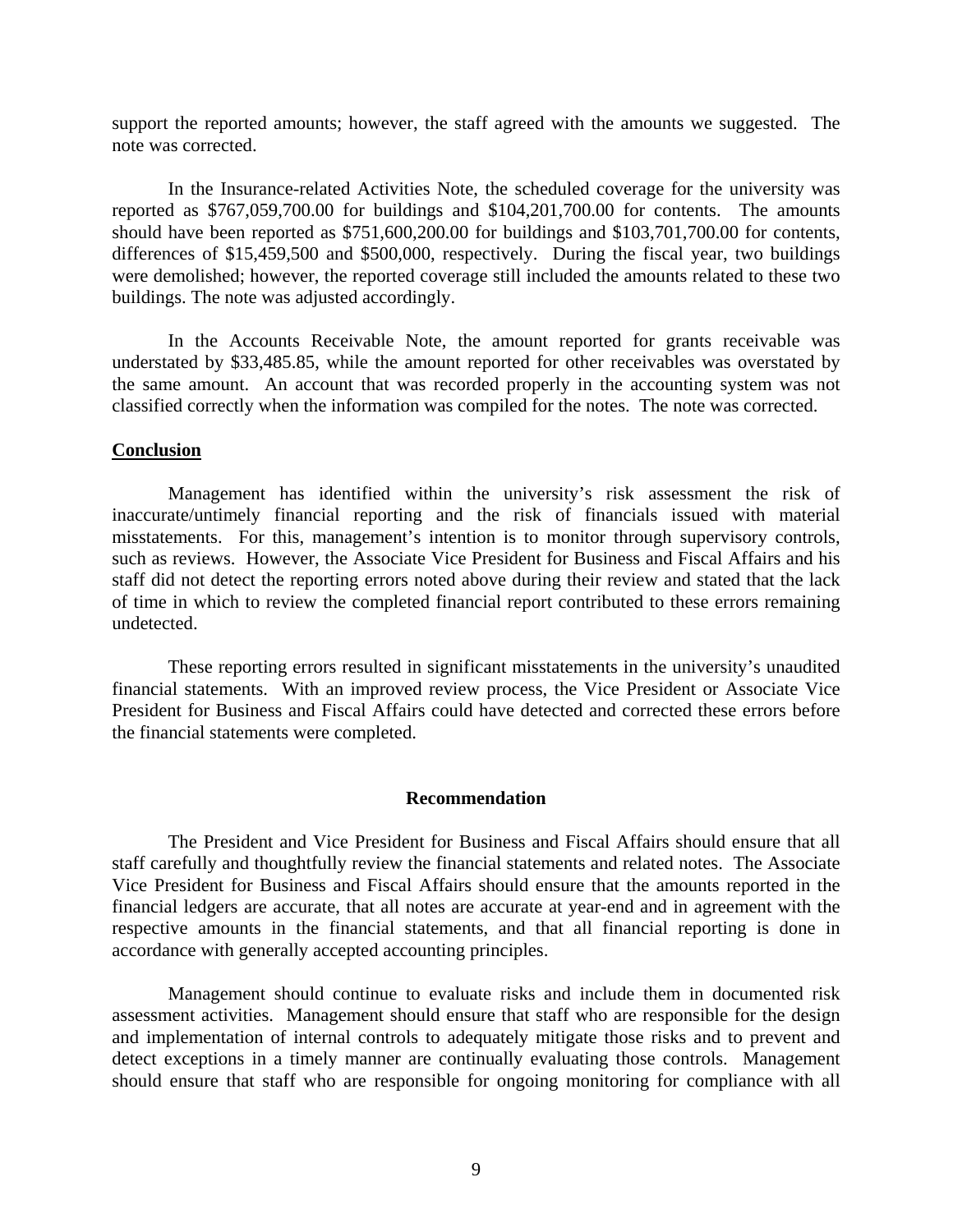requirements are indeed monitoring and taking prompt action when exceptions occur. All controls and control activities, including monitoring, should be adequately documented.

## **Management's Comment**

 Management concurs with the finding. These items have been added to a financial statement preparation checklist to ensure correctness. The Director of Accounting and the Associate Vice President for Business and Fiscal Affairs will ensure the review is completed.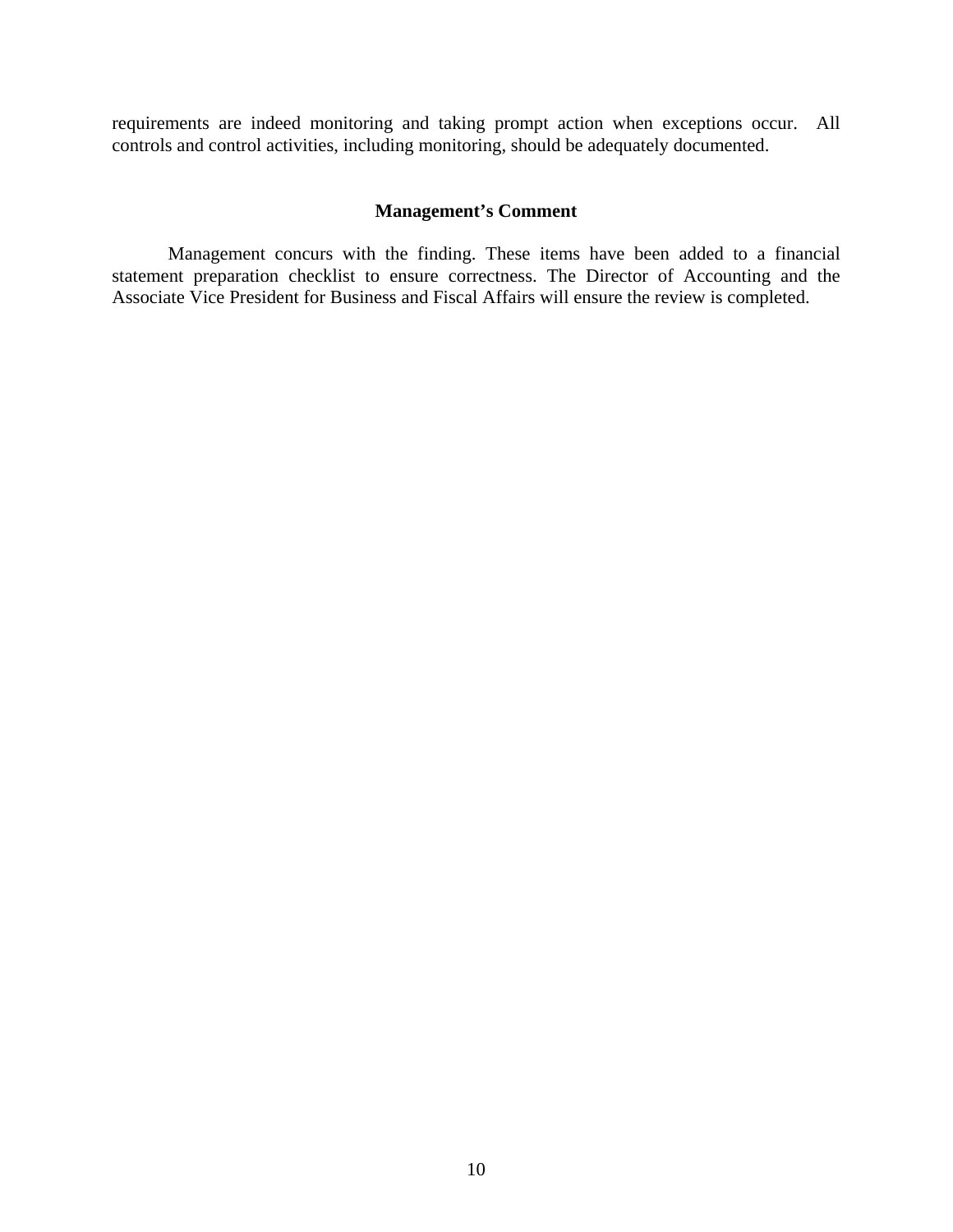

#### **STATE OF TENNESSEE COMPTROLLER OF THE TREASURY DEPARTMENT OF AUDIT DIVISION OF STATE AUDIT**

**SUITE 1500 JAMES K. POLK STATE OFFICE BUILDING NASHVILLE, TENNESSEE 37243-1402 PHONE (615) 401-7897 FAX (615) 532-2765** 

**Independent Auditor's Report**

July 6, 2010

The Honorable Phil Bredesen, Governor and Members of the General Assembly State Capitol Nashville, Tennessee 37243 and The Honorable Charles W. Manning, Chancellor Tennessee Board of Regents 1415 Murfreesboro Road, Suite 350 Nashville, Tennessee 37217 and Dr. Robert R. Bell, President Tennessee Technological University Box 5007 Cookeville, Tennessee 38505

Ladies and Gentlemen:

 We have audited the accompanying basic financial statements of Tennessee Technological University, an institution of the Tennessee Board of Regents, which is a component unit of the State of Tennessee, and its discretely presented component unit as of and for the year ended June 30, 2009, as listed in the table of contents. These financial statements are the responsibility of the university's management. Our responsibility is to express opinions on these financial statements, based on our audit.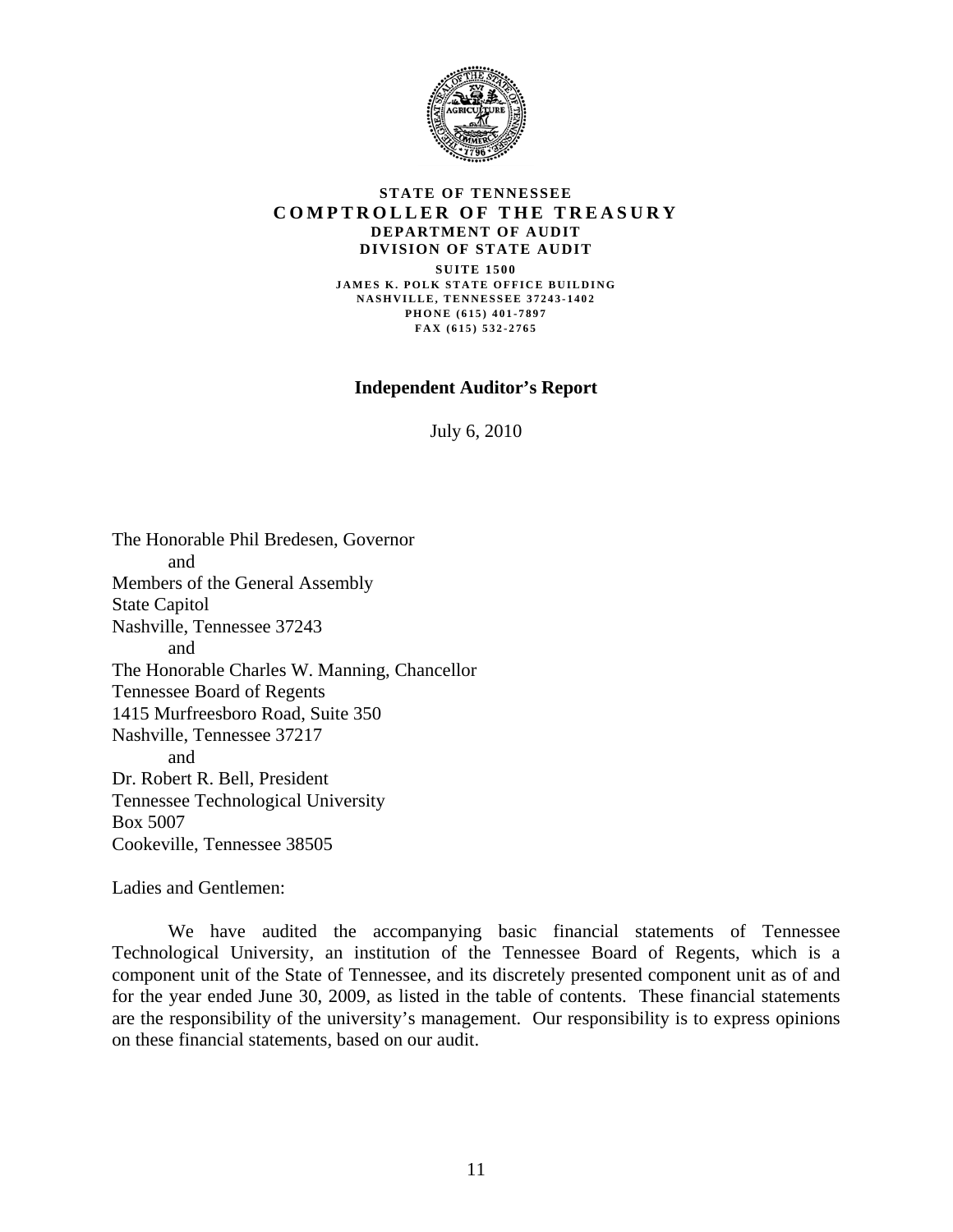July 6, 2010 Page Two

We conducted our audit in accordance with auditing standards generally accepted in the United States of America and the standards applicable to financial audits contained in generally accepted government auditing standards. Those standards require that we plan and perform the audit to obtain reasonable assurance about whether the financial statements are free of material misstatement. An audit includes examining, on a test basis, evidence supporting the amounts and disclosures in the financial statements. An audit also includes assessing the accounting principles used and significant estimates made by management, as well as evaluating the overall financial statement presentation. We believe that our audit provides a reasonable basis for our opinions.

As discussed in Note 1, the financial statements of Tennessee Technological University, an institution of the Tennessee Board of Regents, are intended to present the financial position, the changes in financial position, and the cash flows of only Tennessee Technological University. They do not purport to, and do not, present fairly the financial position of the Tennessee Board of Regents, as of June 30, 2009, and the changes in its financial position and cash flows for the year then ended in conformity with accounting principles generally accepted in the United States of America.

 In our opinion, the financial statements referred to above present fairly, in all material respects, the respective financial position of Tennessee Technological University, and its discretely presented component unit as of June 30, 2009, and the respective changes in financial position and cash flows for the year then ended in conformity with accounting principles generally accepted in the United States of America.

 The management's discussion and analysis on pages 14 through 31 and the schedule of funding progress on page 64 are not a required part of the basic financial statements but are supplementary information required by accounting principles generally accepted in the United States of America. We have applied certain limited procedures, which consisted principally of inquiries of management regarding the methods of measurement and presentation of the required supplementary information. However, we did not audit the information and express no opinion on it.

 Our audit was conducted for the purpose of forming opinions on the basic financial statements. The accompanying financial information on page 65 is presented for purposes of additional analysis and is not a required part of the basic financial statements. Such information has been subjected to the auditing procedures applied in the audit of the basic financial statements and, in our opinion, is fairly stated in all material respects in relation to the basic financial statements taken as a whole.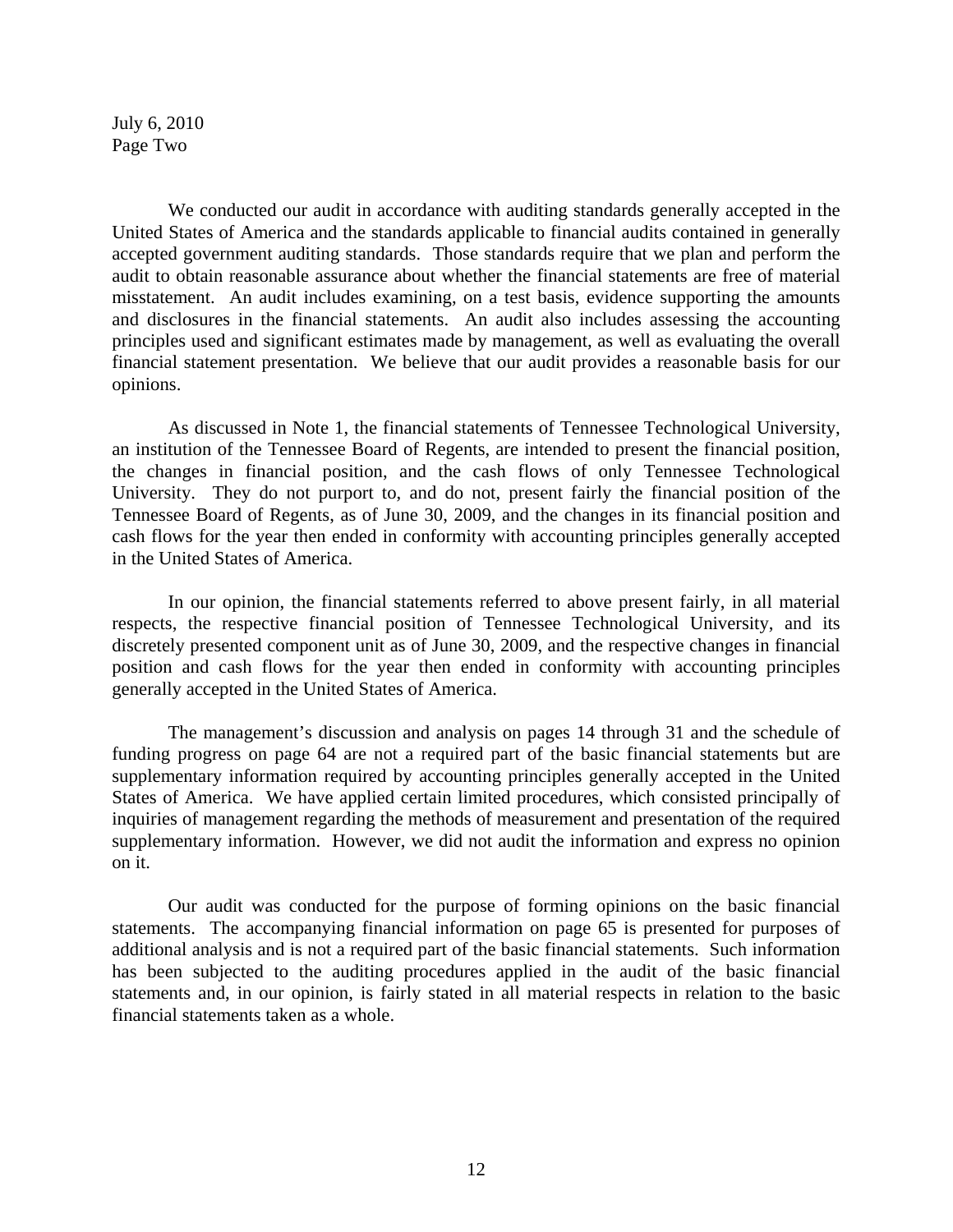July 6, 2010 Page Three

In accordance with generally accepted government auditing standards, we have also issued our report dated July 6, 2010, on our consideration of the university's internal control over financial reporting and our tests of its compliance with certain provisions of laws, regulations, contracts, and grant agreements and other matters. The purpose of that report is to describe the scope of our testing of internal control over financial reporting and compliance and the results of that testing, and not to provide an opinion on the internal control over financial reporting or on compliance. That report is an integral part of an audit performed in accordance with generally accepted government auditing standards and should be read in conjunction with this report in considering the results of our audit.

Sincerely,

Lew abayer.

 Arthur A. Hayes, Jr., CPA **Director** 

AAH/cd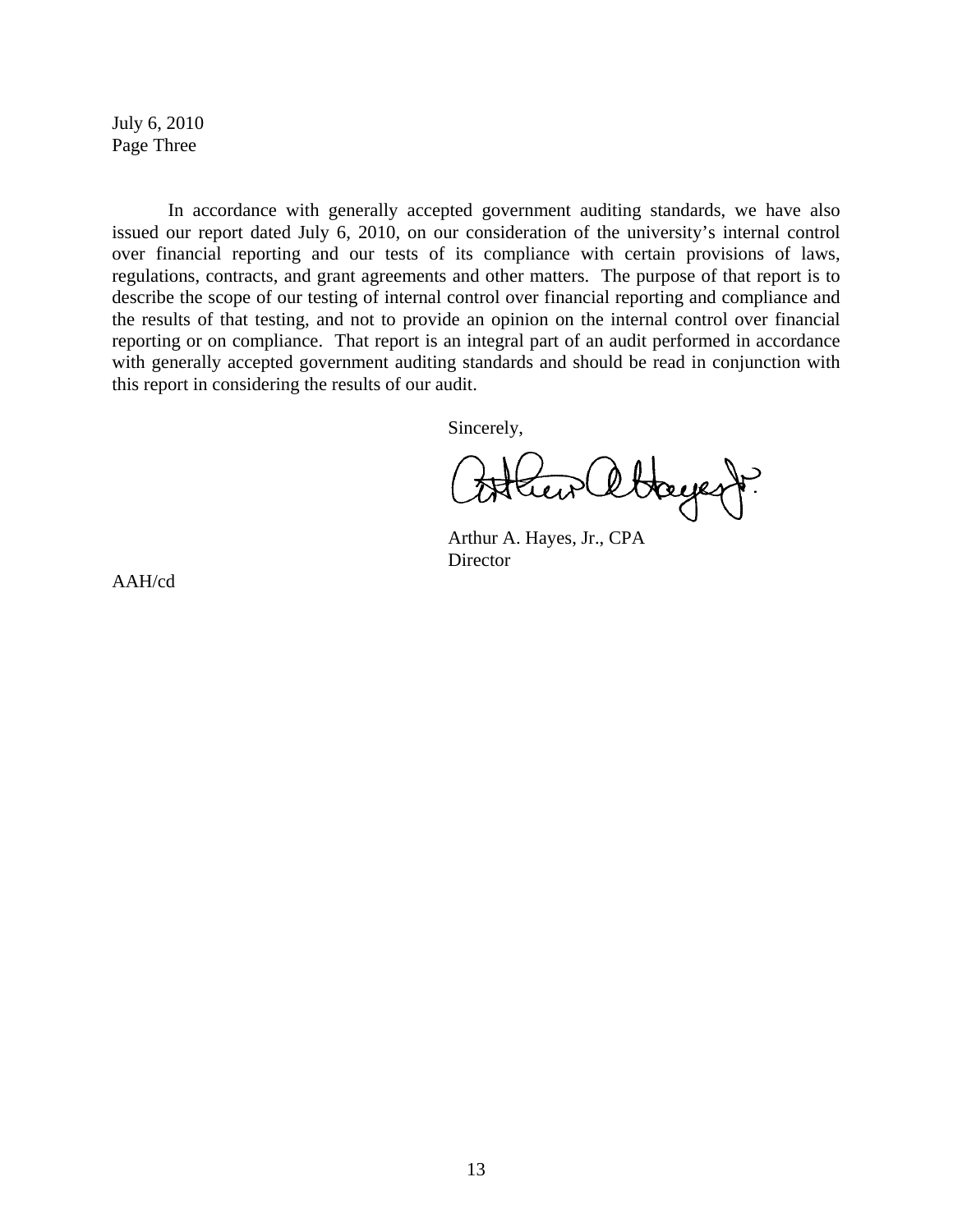This section of Tennessee Technological University's report presents a discussion and analysis of the financial performance of the university during the fiscal year ended June 30, 2009, with comparative information presented for the fiscal year ended June 30, 2008. This discussion has been prepared by management along with the financial statements and related note disclosures and should be read in conjunction with the independent auditor's report, the audited financial statements, and the accompanying notes. The financial statements, notes, and this discussion are the responsibility of management.

## **Using This Annual Report**

This report consists of three basic financial statements. The Statement of Net Assets; the Statement of Revenues, Expenses, and Changes in Net Assets; and the Statement of Cash Flows provide information on Tennessee Technological University as a whole and present a long-term view of the university's finances.

## **The Statement of Net Assets**

The Statement of Net Assets presents the financial position of the university at the end of the fiscal year and includes all assets and liabilities of the university. The difference between total assets and total liabilities—net assets—is an indicator of the current financial condition of the university. Assets and liabilities are generally measured using current values. One notable exception is capital assets, which are stated at historical cost less an allowance for depreciation.

Net assets are divided into three major categories. The first category, invested in capital assets, net of related debt, provides the university's equity in property, plant, and equipment owned by the university. The next asset category is restricted net assets, which is divided into two categories, nonexpendable and expendable. The corpus of nonexpendable restricted resources is only available for investment purposes. Expendable restricted net assets are available for expenditure by the university but must be spent for purposes as determined by donors and/or external entities that have placed time or purpose restrictions on the use of the assets. The final category is unrestricted net assets. Unrestricted net assets are available to the university for any lawful purpose of the university.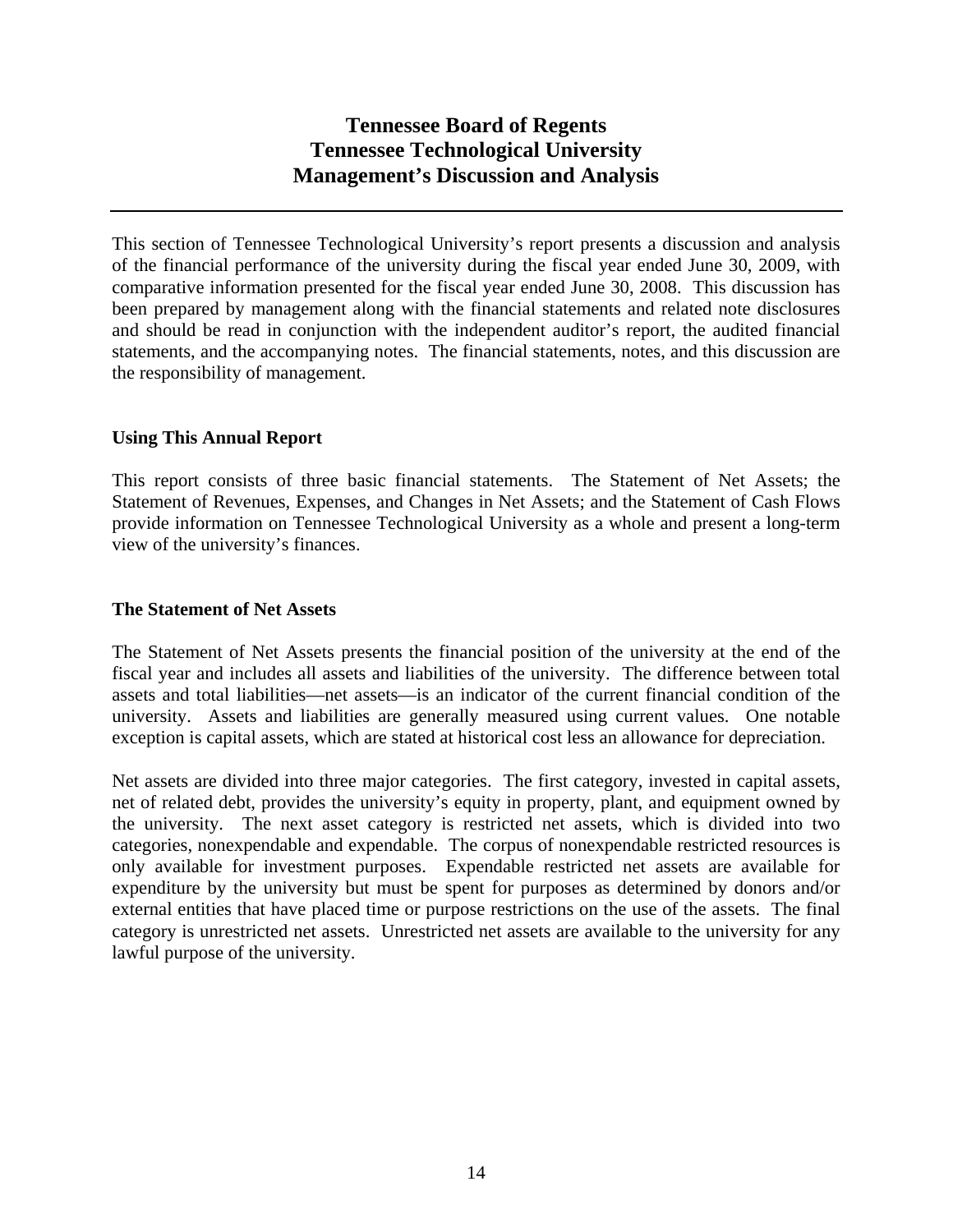# 2009 2008 **Assets:**  Current assets \$ 27,765 \$ 22,065 Capital assets, net 85,719 74,370 Other assets 31,580 24,548 **Total assets \$ 145,064 \$ 120,983 Liabilities:**  Current liabilities \$ 18,203 \$ 13,633 Noncurrent liabilities 29,218 21,327 **Total liabilities \$ 47,421 \$ 34,960 Net Assets:**  Invested in capital assets, net of related debt  $$ 63,685 $ 59,171$ Restricted – nonexpendable 195 194 Restricted – expendable 8,823 7,822 Unrestricted 24,940 18,836 **Total net assets \$ 97,643 \$ 86,023**

## **Net Assets**

**(in thousands of dollars)** 

- The assets of the university increased by 20% from 2008 to 2009. The increase can be attributed to investments in capital assets, which increased 15%. Primary items include major renovations to the basketball offices, construction on the STEM Center, and a new residence hall. Current assets increased by 26%, which includes an increase in cash of 27%. This increase is due primarily from an increase in accrued liabilities, largely payroll items including OPEB and State Fiscal Stabilization Funds. Other assets increased 29% due to an increase in cash transferred to the plant funds to cover projects.
- The university's increase in liabilities from 2008 to 2009 was 36%. The increase in current liabilities was primarily accrued liabilities, which increased 32% due to accrued payroll items related to the voluntary buyout plan. Based on guidance provided by the Tennessee Recovery Act Management Office, the total allotment of FY 2008-09 State Fiscal Stabilization Funds (SFSF) (\$3,590,800) were drawn down and receipted as of June 30, 2009. It was subsequently determined that institutions would not lose the availability of funds not drawn down at June 30, 2009, and SFSF of \$3,150,828.14 were returned on July 13, 2009, and are included on the Statement of Net Assets as due to primary government. Funds not returned on July 13, 2009, represent SFSF disbursements made prior to June 30, 2009, for which the university requested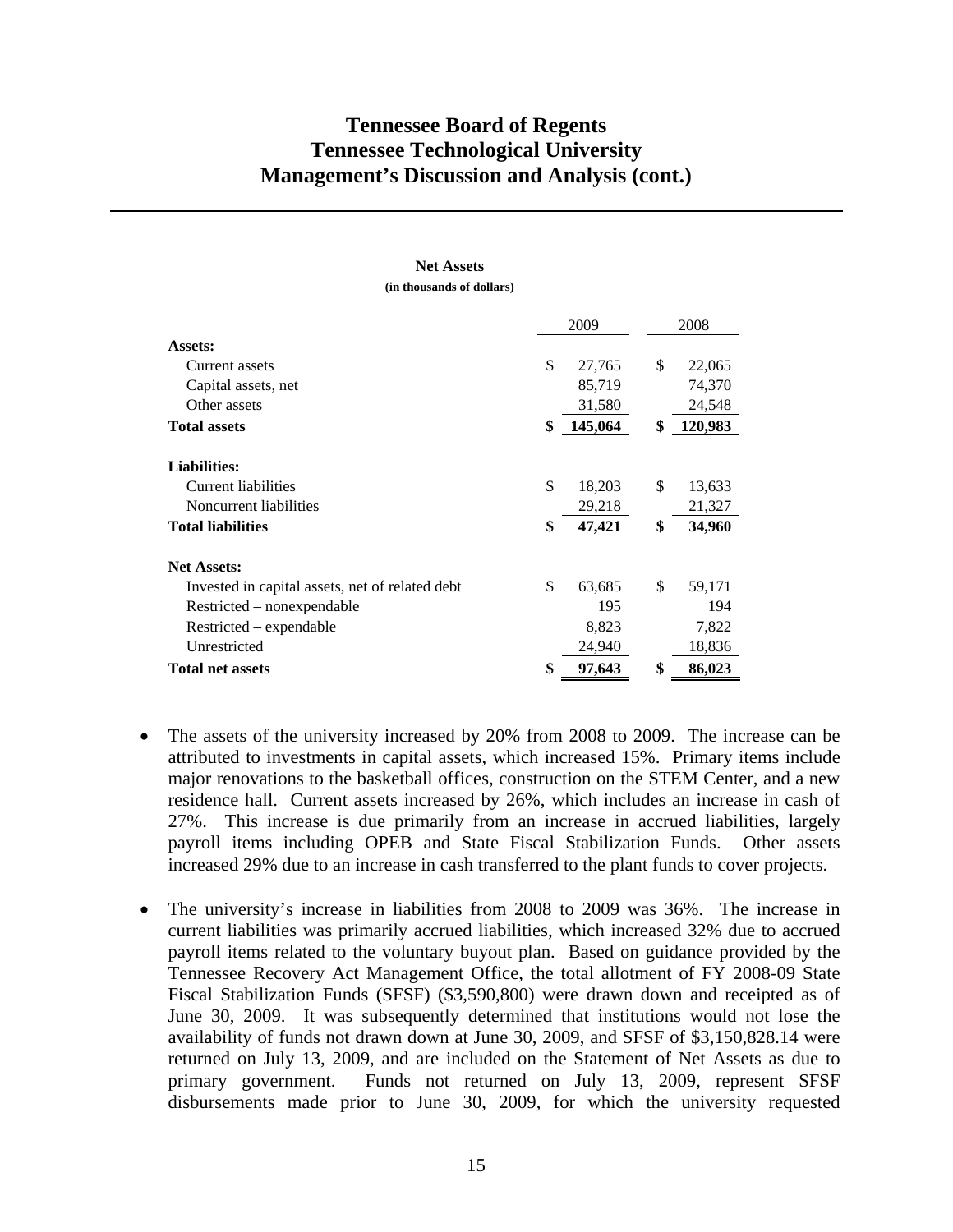reimbursement. Noncurrent liabilities increased 37%, primarily because of the increase of accrued OPEB.

- The increase in net assets of 14% from 2008 to 2009 included additional investments in capital projects. Profits transferred from auxiliary funds resulted in a 53% increase in renewal and replacement unrestricted net assets. All other fluctuations in net assets were minor.
- Restricted nonexpendable net assets had no significant change from 2008 to 2009.
- Restricted expendable net assets had no significant change from 2008 to 2009.

Many of the university's unrestricted net assets have been designated or reserved for specific purposes such as repairs and replacement of equipment, future debt service, quasi-endowments, and capital projects. The following graph shows the allocations:





 Funds designated for encumbrances increased \$560,500 (416%) in 2009 compared to 2008. These funds were held in reserve until the end of the year to cover any unanticipated reduction in state appropriations. Funds designated for renewal and replacement of equipment and repair of housing facilities increased by 53% in 2009 compared to 2008. Housing renewals and replacements increased in 2009 because less funds were transferred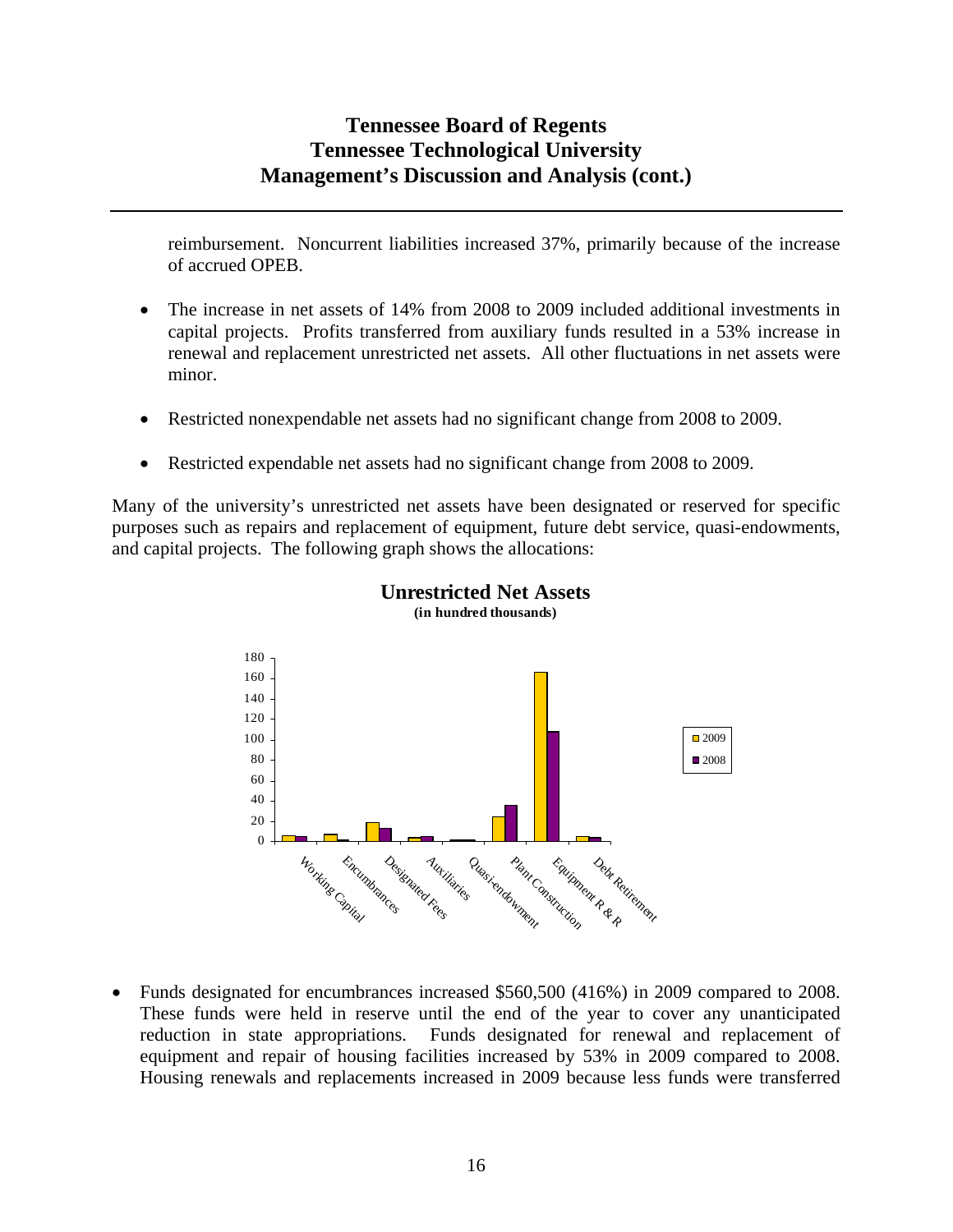out to fund unexpended plant projects funded by housing. The transfers out to unexpended decreased by \$840,972 in 2009 compared to 2008.

#### **The Statement of Revenues, Expenses, and Changes in Net Assets**

The Statement of Revenues, Expenses, and Changes in Net Assets presents the operating results of the university, as well as the nonoperating revenues and expenses. Annual state appropriations, while budgeted for operations, are considered non-operating revenues according to accounting principles generally accepted in the United States of America.

#### **Changes in Net Assets**

**(in thousands of dollars)** 

|                                                  | 2009 |           | 2008            |
|--------------------------------------------------|------|-----------|-----------------|
| <b>Operating Revenues:</b>                       |      |           |                 |
| Net tuition and fees                             | \$   | 30,286    | \$<br>29,525    |
| Grants and contracts                             |      | 11,996    | 11,295          |
| Auxiliary                                        |      | 11,676    | 10,867          |
| Other                                            |      | 7,078     | 6,224           |
| <b>Total operating revenues</b>                  | \$   | 61,036    | \$<br>57,911    |
| Operating expenses                               |      | 139,877   | 132,258         |
| <b>Operating loss</b>                            | \$   | (78, 841) | \$<br>(74, 347) |
|                                                  |      |           |                 |
| Nonoperating revenues and expenses:              |      |           |                 |
| State appropriations                             | \$   | 49,734    | \$<br>53,443    |
| Gifts                                            |      | 676       | 575             |
| Grants & contracts                               |      | 29,590    | 23,726          |
| Investment income                                |      | 923       | 1,533           |
| Interest on capital asset debt                   |      | (677)     | (644)           |
| Other revenues and (expenses)                    |      | 329       | (64)            |
| <b>Total nonoperating revenues and expenses</b>  | \$   | 80,575    | \$<br>78,569    |
| Income before other revenues,                    |      |           |                 |
| expenses, gains, or losses                       | \$   | 1,734     | \$<br>4,222     |
| Other revenues, expenses, gains, or losses:      |      |           |                 |
| Capital appropriations                           | \$   | 2,428     | \$<br>9,366     |
| Capital grants and gifts                         |      | 7,457     | 4,762           |
| Additions to permanent endowments                |      |           |                 |
| Total other revenues, expenses, gains, or losses | \$   | 9,886     | \$<br>14.130    |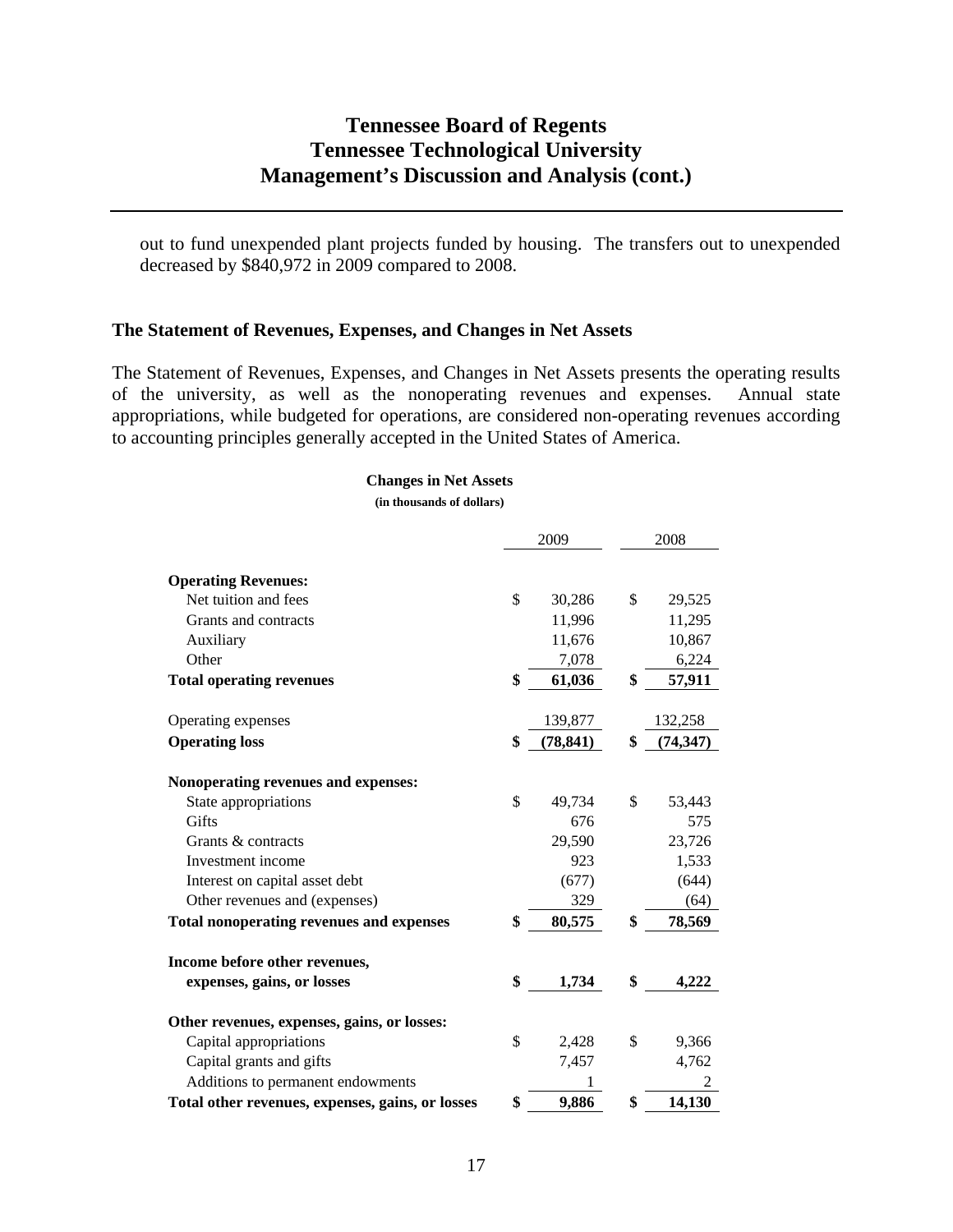| Increase in net assets          | \$<br>11.620  |     | 18,352 |
|---------------------------------|---------------|-----|--------|
| Net assets at beginning of year | \$.<br>86,023 |     | 67.671 |
| Net assets at end of year       | \$<br>97,643  | SS. | 86,023 |

#### Revenues

The following is a graphic illustration of revenues by source (both operating and nonoperating), which were used to fund the university's operating activities for the years ended June 30, 2009, and June 30, 2008.



• The university's total revenue had no significant change from 2008 to 2009; however, non-operating grants and contracts increased by 25% due to an increase of State Fiscal Stabilization Fund revenues of \$2,309,400, an increase in Pell Grants and SEOG of \$1,607,000, and an increase in Lottery Funds of \$1,947,300. A reduction of \$3,709,200 in state appropriations was offset by a similar infusion of \$3,590,400 of State Fiscal Stabilization Funds, of which \$2,309,400 is recognized as income.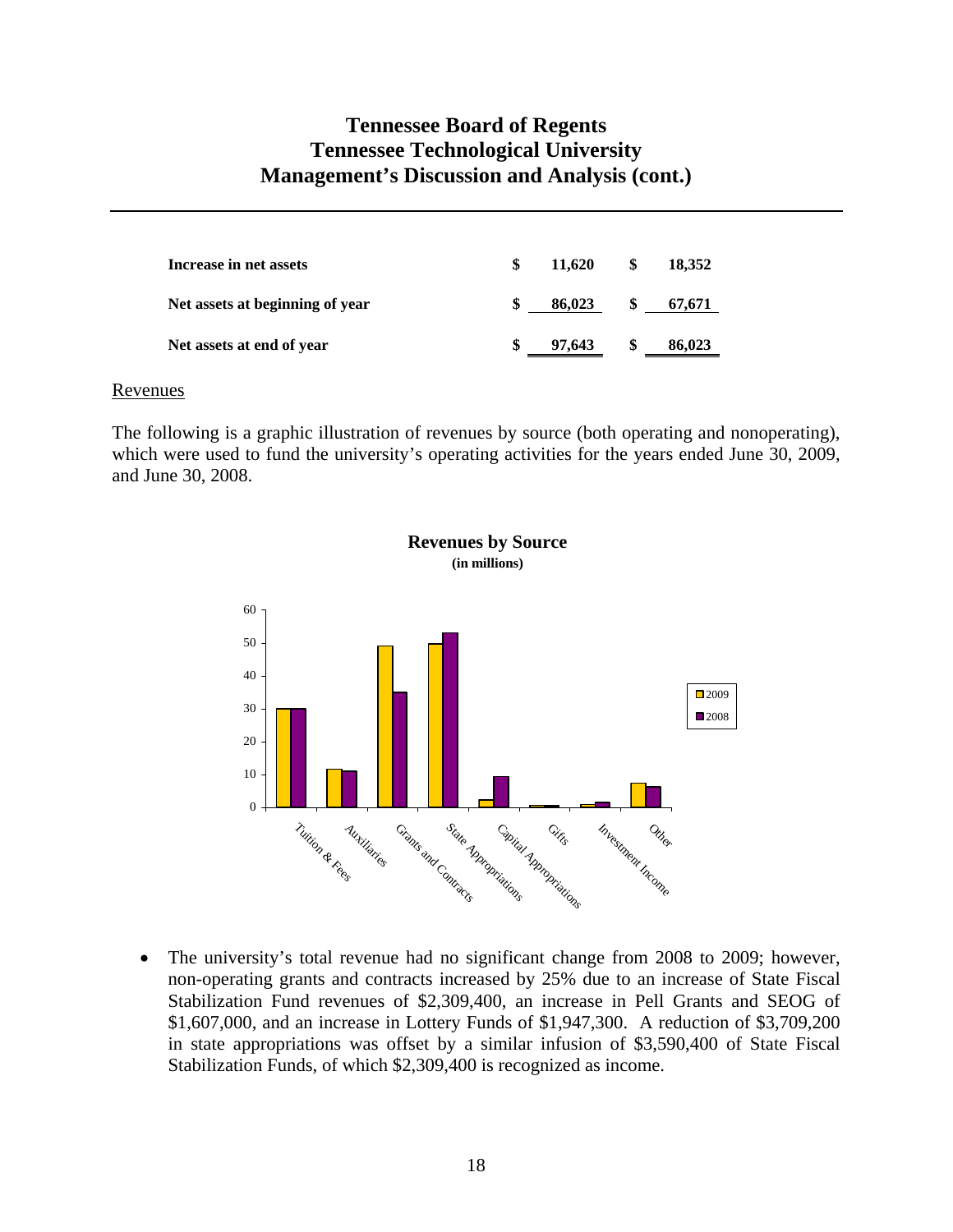- The major change in other revenues and expenses is due to bonds being issued at a premium net of related issue costs.
- Capital appropriations decreased by approximately \$6,938,000 in 2009. This decrease is directly attributable to fewer capital and maintenance projects being funded by state dollars.

## **Expenses**

Operating expenses can be displayed in two formats, natural classification and program classification. Both formats are displayed below.

> *Natural Classification*  Operating Expenses – Natural Classification (in thousands of dollars)

|              | 2009          | 2008          |
|--------------|---------------|---------------|
| Salaries     | \$<br>66,314  | \$<br>63,444  |
| Benefits     | 23,065        | 22,923        |
| Operating    | 29,551        | 27,141        |
| Scholarships | 14,739        | 13,537        |
| Depreciation | 6,208         | 5,213         |
|              | \$<br>139,877 | \$<br>132,258 |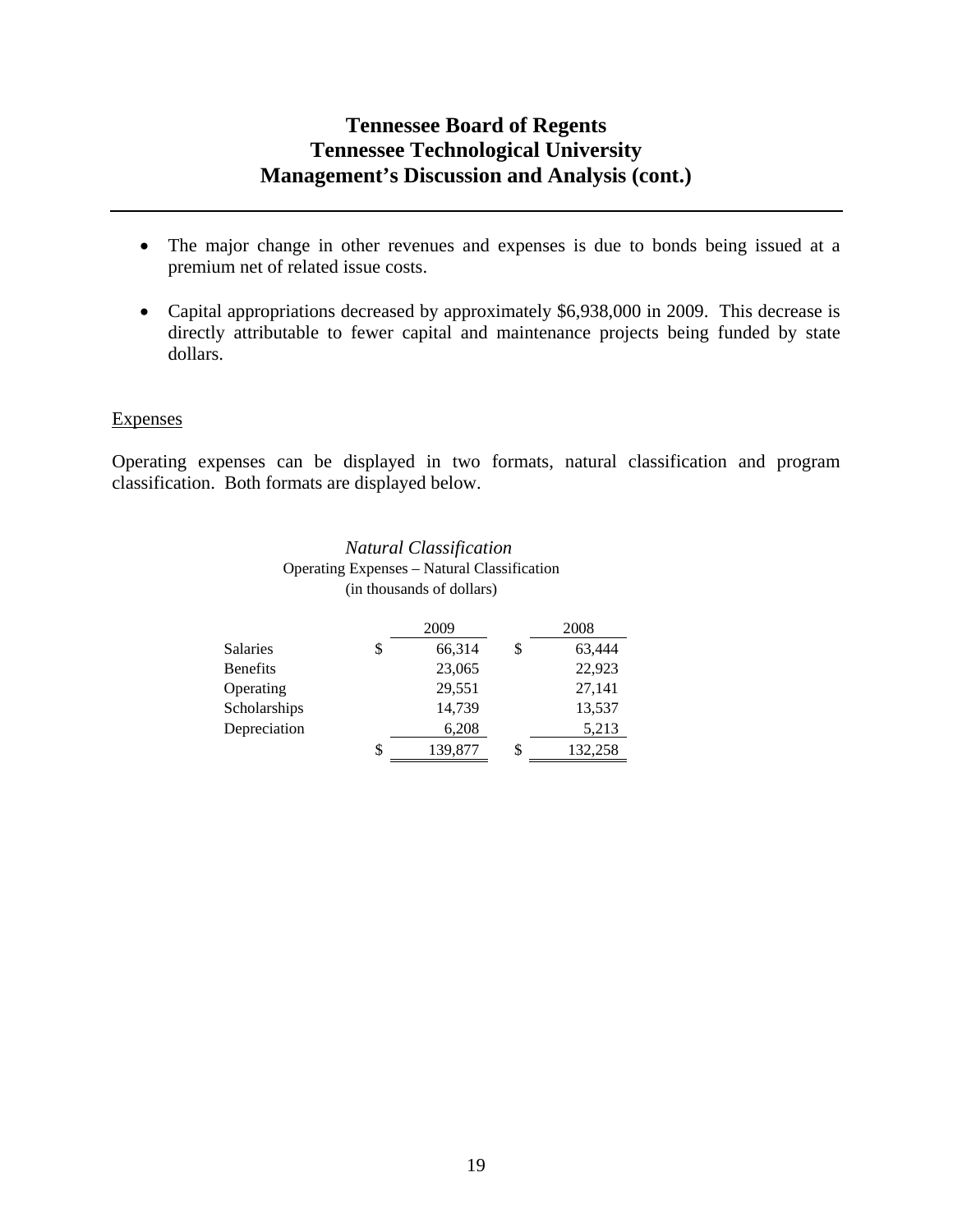

## Expenditures increased from 2008 to 2009 by 6%. Operating costs increased by 9%. The primary increase occurred in utilities, which increased by 22%. Depreciation increased by 19% due to the addition of the Nursing Building. All other increases were minor.

## *Program Classification*  Program Classification of Operating Expenses (in thousands of dollars)

|                            | 2009         | 2008         |  |  |
|----------------------------|--------------|--------------|--|--|
| Instruction                | \$<br>50,872 | \$<br>50,341 |  |  |
| Research                   | 10,177       | 9,283        |  |  |
| Public service             | 4,395        | 3,835        |  |  |
| Academic support           | 8,153        | 7,448        |  |  |
| Student services           | 12,876       | 11,901       |  |  |
| Institutional support      | 10,337       | 9,968        |  |  |
| Maintenance & operations   | 15,498       | 14,302       |  |  |
| Scholarships & fellowships | 14,739       | 13,537       |  |  |
| Auxiliaries                | 6,622        | 6,430        |  |  |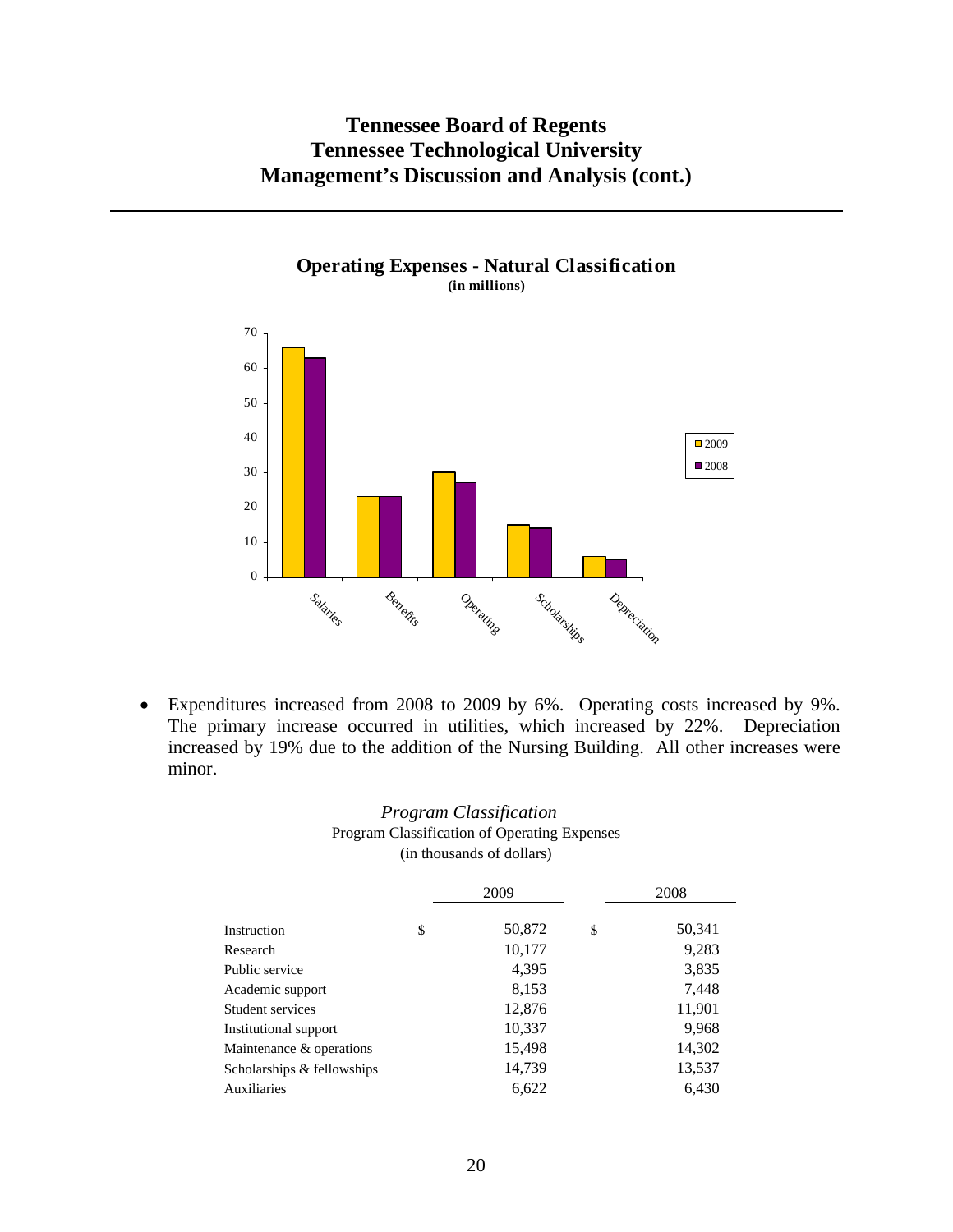

• From 2008 to 2009, the university had an overall 6% increase in expenditures. The primary increase of 15% was in public service. This change related to increased participation in cheer clinics, craft center workshops, extended programs, and regional development. All other increases were less than 10% except for depreciation, which increased 19% due to the new Nursing building. Maintenance of plant increased by \$1,196,000 (8%), of which utilities costs represented \$795,000 of the total increase.

## **Capital Assets and Debt Administration**

#### *Capital Assets*

At June 30, 2009, Tennessee Technological University had \$85,719,000 invested in capital assets, net of accumulated depreciation of \$92,403,000. Depreciation charges totaled \$6,208,000 for the current fiscal year. Details of these assets are shown below.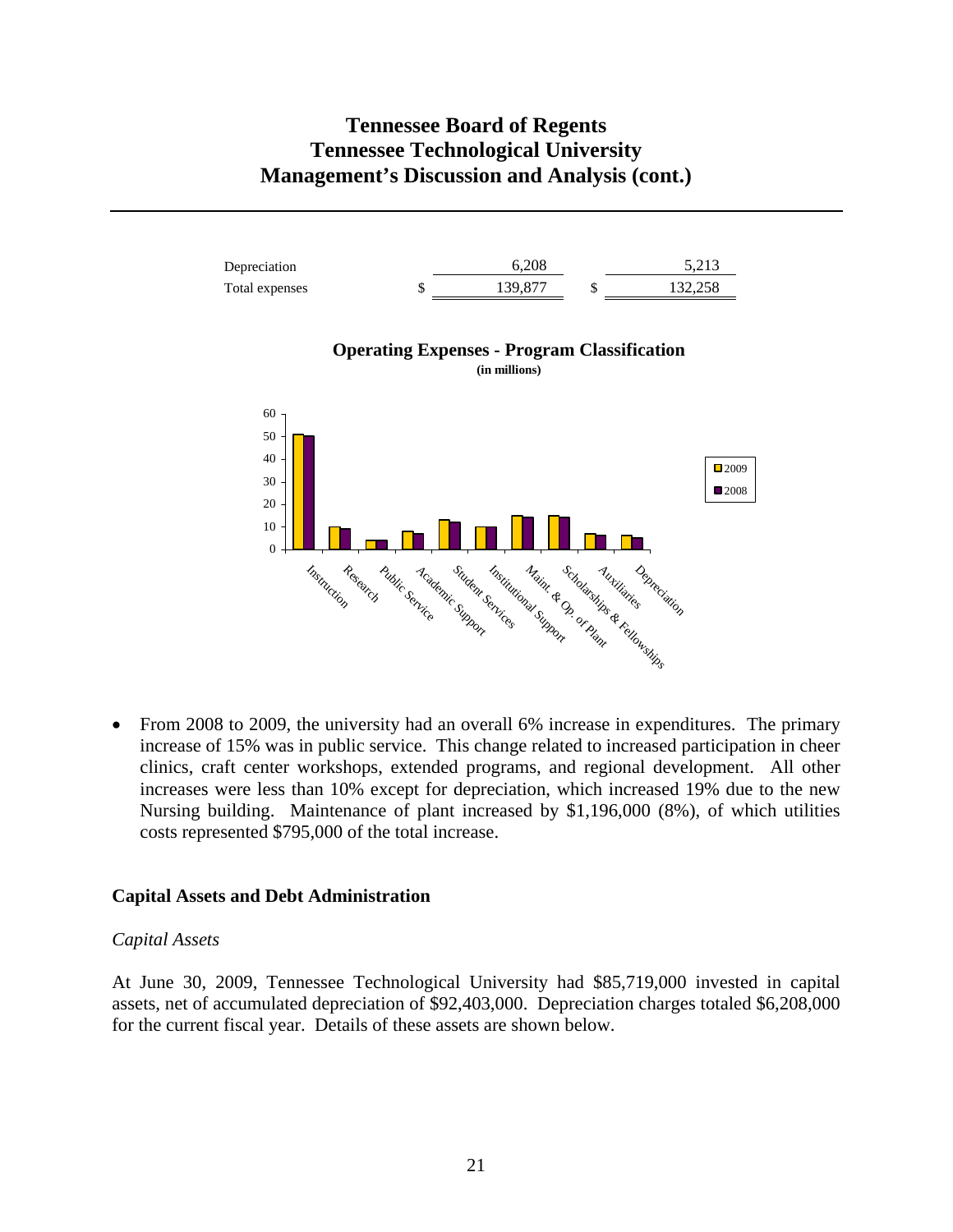# **Schedule of Capital Assets, Net of Depreciation**

**(in thousands of dollars)** 

|                                           |   | 2009   |   | 2008   |
|-------------------------------------------|---|--------|---|--------|
| Land                                      | S | 1,258  | S | 1,258  |
| Land improvements $\&$ infrastructure     |   | 6,243  |   | 6,693  |
| <b>Buildings</b>                          |   | 54,195 |   | 31,906 |
| Equipment                                 |   | 5,953  |   | 5,423  |
| Library holdings                          |   | 4.548  |   | 4,630  |
| Software                                  |   | 2,260  |   | 2,394  |
| Projects in progress                      |   | 11,262 |   | 22,065 |
| Total capital assets, net of depreciation |   | 85,719 |   | 74,369 |

The university had eight projects in progress that increased the capital assets by \$14,575,544 during FY 2009. The new basketball offices, STEM Center, Performance Contract Order, and the new residence hall were the largest. Another \$2,999,681 in equipment and library holdings were capitalized during the year.

The university plans to complete approximately \$20,979,000 in capital expenditures during the next fiscal year. The following details the project, amount, and funding source:

| Project                             | Amount<br>(in thousands)<br>of dollars) | Source of Funding              |
|-------------------------------------|-----------------------------------------|--------------------------------|
| <b>ADA</b> Modifications            | \$<br>100                               | <b>State Appropriations</b>    |
| Nursing & Health Services Building  | 53                                      | Private                        |
| Fire Alarm Upgrade                  | 36                                      | <b>State Appropriations</b>    |
| Central Cooling Deficiency-Phase IV | 500                                     | <b>State Appropriations</b>    |
| <b>STEM Center</b>                  | 3,059                                   | <b>Private Donations</b>       |
| Housing Fire Safety Upgrade         | 178                                     | Housing Revenue                |
| Elevator Upgrades                   | 685                                     | <b>State Appropriations</b>    |
| Roaden Center Crawlspace            | 10                                      | <b>State Appropriations</b>    |
| <b>JH</b> Renovation 401            | 198                                     | <b>Private Donations</b>       |
| <b>Foster Hall Ventilation</b>      | 1,200                                   | <b>State Appropriations</b>    |
| Conditioning & Strength Center      | 1,700                                   | <b>TSSBA Bonds and Private</b> |
| Tech Village West-Phase 1           | 2,500                                   | <b>TSSBA Bonds</b>             |
| Crawford Hall Reroof                | 260                                     | <b>State Appropriations</b>    |
| New Residence Halls                 | 10,500                                  | <b>TSSBA Bonds</b>             |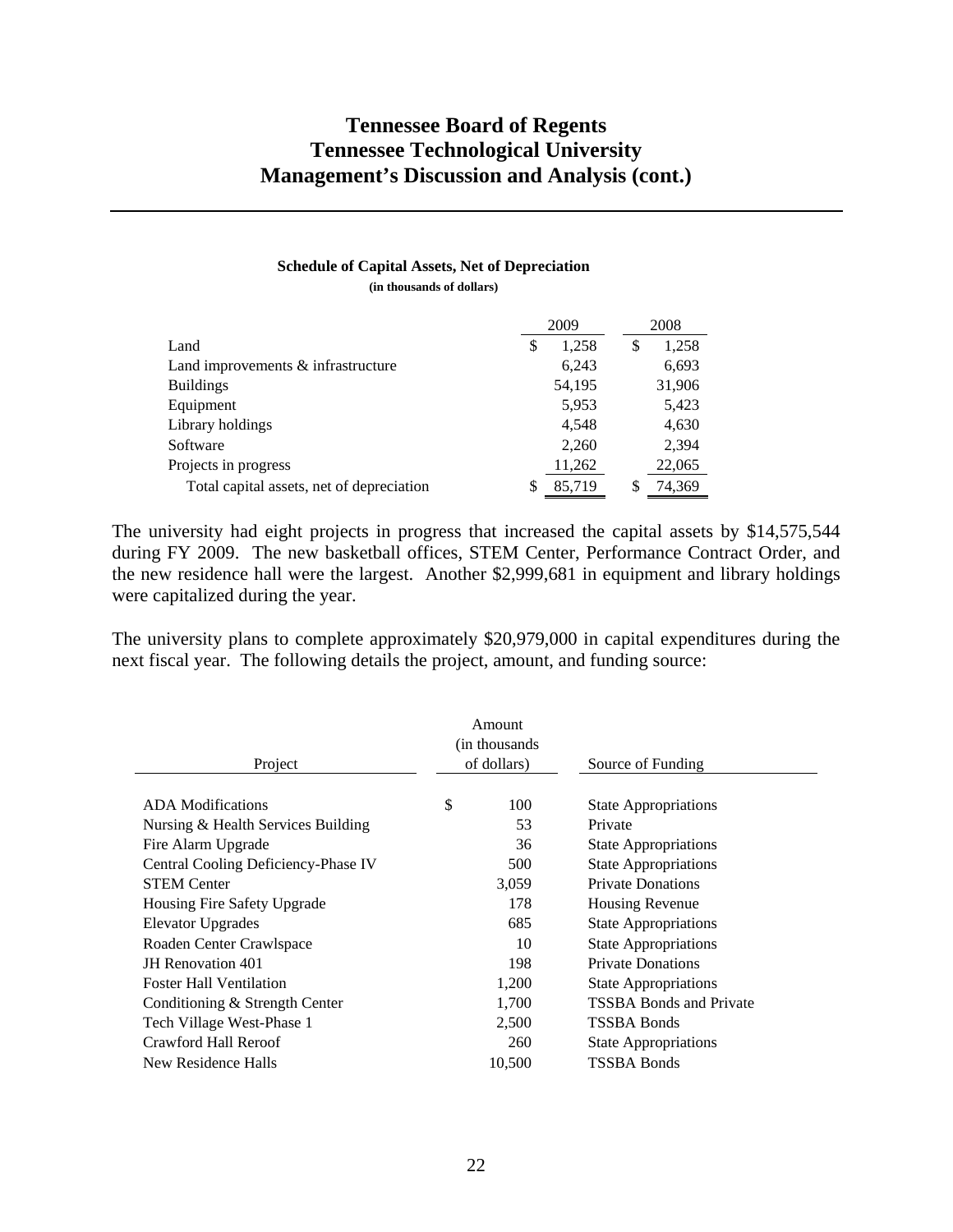More detailed information about the university's capital assets is presented in Note 5 to the financial statements.

## *Debt*

At June 30, 2009, and June 30, 2008, the university had \$22,034,000 and \$15,198,000 in debt outstanding, respectively. The table below summarizes these amounts by type of debt instrument.

|                        | Amount                    |        |    |        |
|------------------------|---------------------------|--------|----|--------|
|                        | (in thousands of dollars) |        |    |        |
| <b>Debt Instrument</b> |                           | 2009   |    | 2008   |
| Bonds payable          | S                         | 14.575 | S  | 10,561 |
| Commercial paper       |                           | 7,459  |    | 4,637  |
| Total outstanding debt |                           | 22,034 | \$ | 15,198 |

In fiscal year 2009, the Tennessee State School Bond Authority issued, on behalf of the university, an additional \$7,885,400 in commercial paper, of which \$1,018,660 was related to the Performance Contract Order 2 P918 and \$6,866,740 was related to the New Residence Hall P917. Commercial paper debt of \$5,063,326 and bonds of \$848,648 were retired. The TSSBA's revenue bond ratings were Aa2 from Moody's, AA from S & P, and AA from Fitch's at June 30, 2009.

More detailed information about the university's long-term liabilities is presented in Note 7 to the financial statements.

## **Economic Factors That Will Affect the Future of the University**

The university's state appropriation, a major source of support for academic programs, is designated to be reduced \$7,600,000, or approximately 17%, by fiscal year 2011-12. Maintenance-of-effort funding from the state and federal stimulus recovery funds of approximately \$25 million is available for two years and will provide resources as the university implements its plan to meet the anticipated state appropriation reduction.

Although not a significant portion of the university's budget, the decline in returns on market investments experienced during FY 2009 by both the university and the foundation will reduce the discretionary funds available to support academic programs.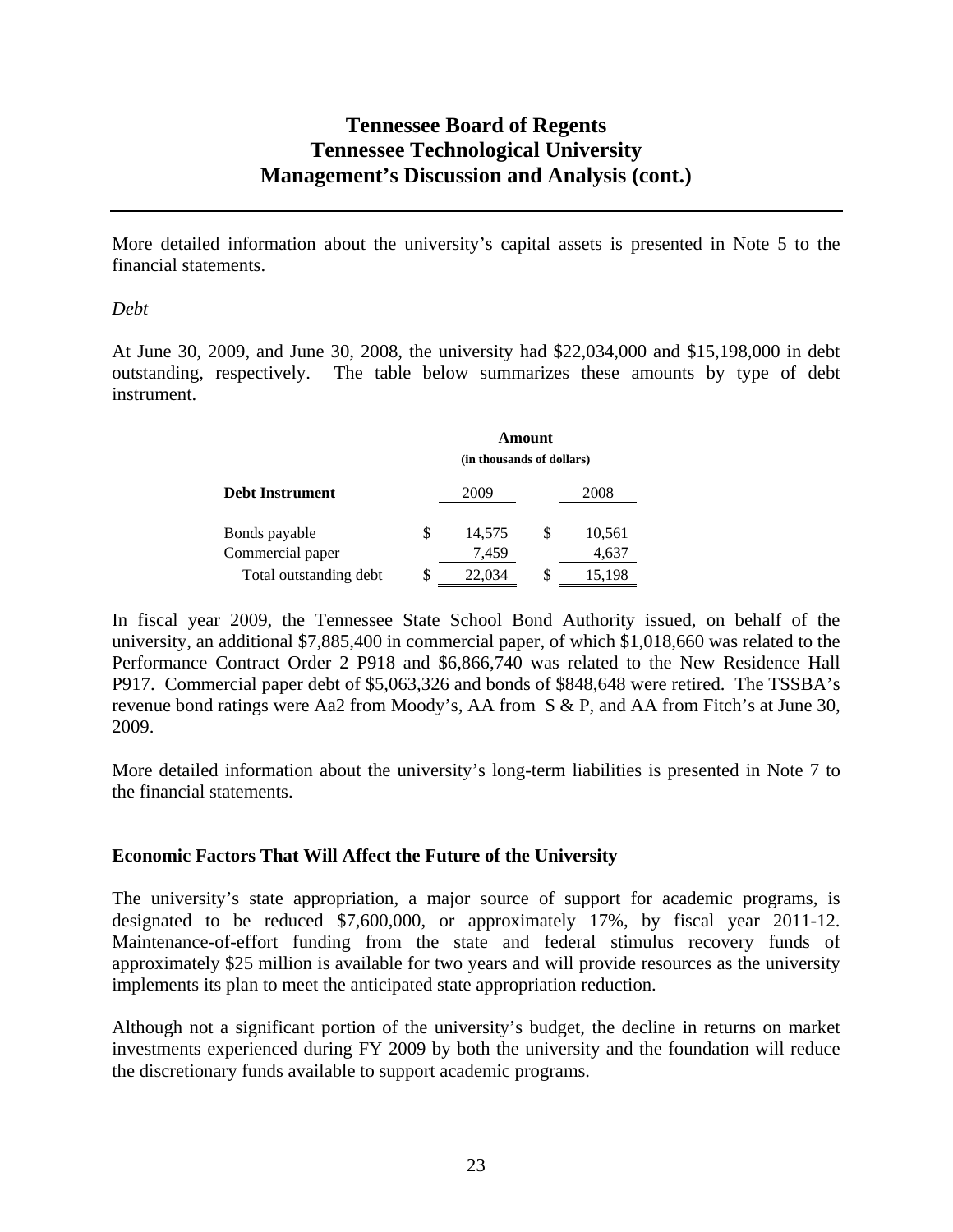The Tennessee Board of Regents voted in December 2008 to move to a tuition calculation model that charges all students based on the number of credit hours taken each semester. This model will be phased in over a number of years and is not expected to impact student enrollments.

Utility costs continue to be a concern for the university. The university is currently in the final phase of a two-phase energy conservation project that is expected to provide an overall sevenyear payback.

## **TENNESSEE TECHNOLOGICAL UNIVERSITY FOUNDATION**

## **The Statement of Net Assets**

The Statement of Net Assets presents the financial position of the foundation at the end of the fiscal year and includes all assets and liabilities of the foundation. The difference between total assets and total liabilities—net assets—is an indicator of the current financial condition of the foundation. Assets and liabilities are generally measured using current values. One notable exception is capital assets, which are stated at historical cost less an allowance for depreciation.

Net assets are divided into three major categories. The first category, invested in capital assets, net of related debt, provides the foundation's equity in property, plant, and equipment owned by the foundation. The next asset category is restricted net assets, which is divided into two categories, nonexpendable and expendable. The corpus of nonexpendable restricted resources is only available for investment purposes. Expendable restricted net assets are available for expenditure by the foundation, but must be spent for purposes as determined by donors and/or external entities that have placed time or purpose restrictions on the use of the assets. The final category is unrestricted net assets. Unrestricted net assets are available to the foundation for any lawful purpose of the foundation.

#### **Net Assets (in thousands of dollars)**

|                     | 2009 |        | 2008 |        |
|---------------------|------|--------|------|--------|
| <b>Assets:</b>      |      |        |      |        |
| Current assets      | S    | 552    |      | 1.191  |
| Capital assets, net |      | 147    |      | 400    |
| Other assets        |      | 39,831 |      | 48,052 |
| <b>Total assets</b> | S    | 40,530 |      | 49,643 |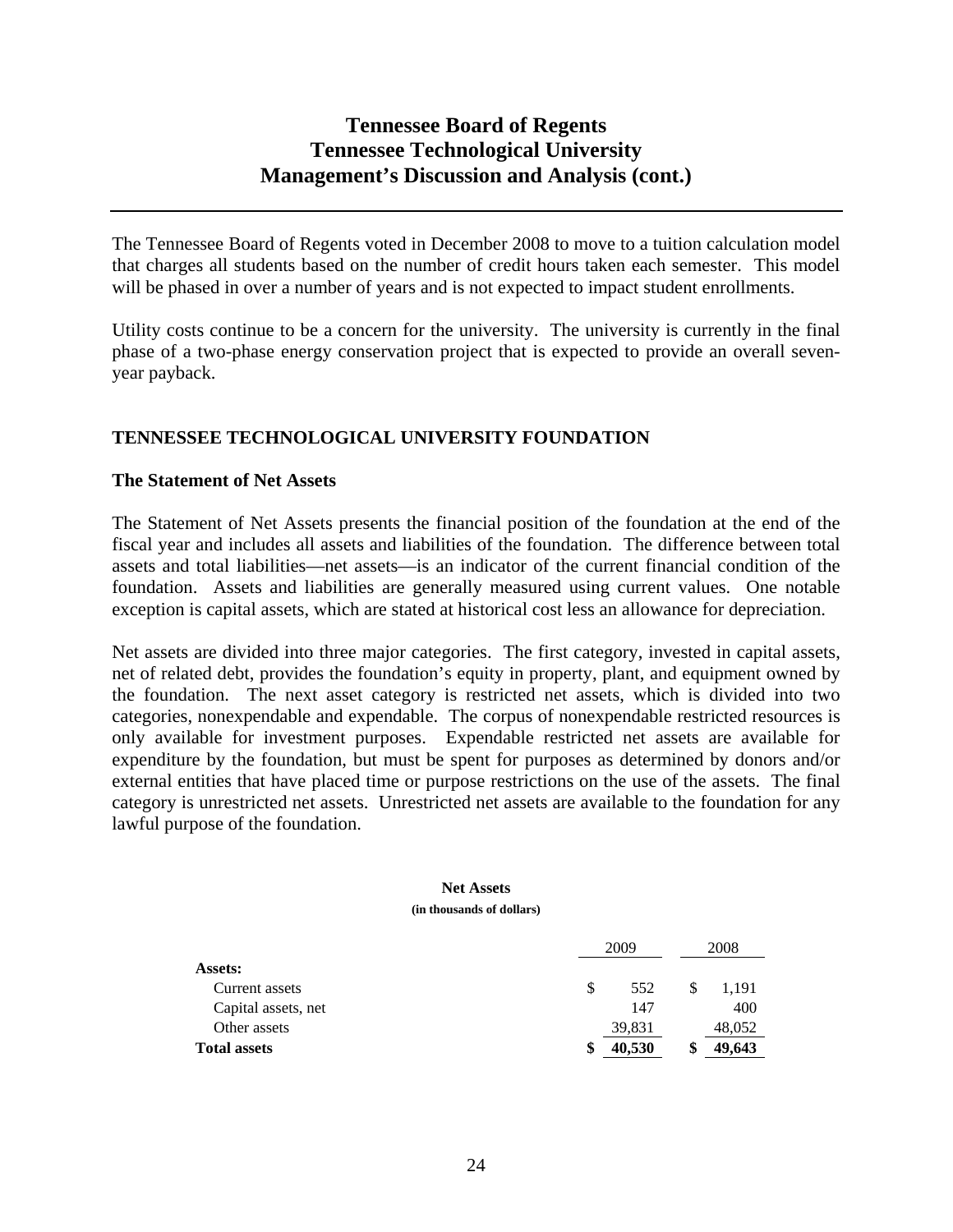| <b>Liabilities:</b>                               |              |              |
|---------------------------------------------------|--------------|--------------|
| Current liabilities                               | \$<br>159    | \$<br>34     |
| Noncurrent liabilities                            | 617          | 706          |
| <b>Total liabilities</b>                          | \$<br>776    | \$<br>740    |
| <b>Net Assets:</b>                                |              |              |
| Invested in capital assets, net of unrelated debt | \$<br>147    | \$<br>400    |
| Restricted – nonexpendable                        | 30,931       | 35,020       |
| Restricted – expendable                           | 8,404        | 12,946       |
| Unrestricted                                      | 272          | 537          |
| <b>Total net assets</b>                           | \$<br>39,754 | \$<br>48,903 |

- Current assets decreased by 54% from 2008 to 2009 due to the maturity of short-term investments and decrease in current cash. Cash decreased due to the transfer of \$48,500 to support the principal payment and administrative fee for a loan from Caney Fork Electric (USDA pass-through loan). A reduction of \$164,100 is due to losses on investments allocated to unrestricted cash. The remainder of the decrease is due to operating commitments that exceeded supporting revenues by \$300,000 and were funded from existing resources. Short-term investments of \$306,470 matured and were reinvested in long-term investments or used to fund operating activities.
- Total assets decreased by 18% from 2008 to 2009. Noncurrent cash and cash equivalents decreased by 52% due to realized losses from the sale of investments.
- Total liabilities increased 5% because of an accounts payable for athletic camps. See the Commitments and Contingencies section of the Component Unit Note 20 to the financial statements for additional information.
- Unrestricted net assets of the foundation declined by \$265,000 in FY 2009. Ongoing contract obligations, program services support, and operating expenditures exceeded current-year revenues by \$281,500.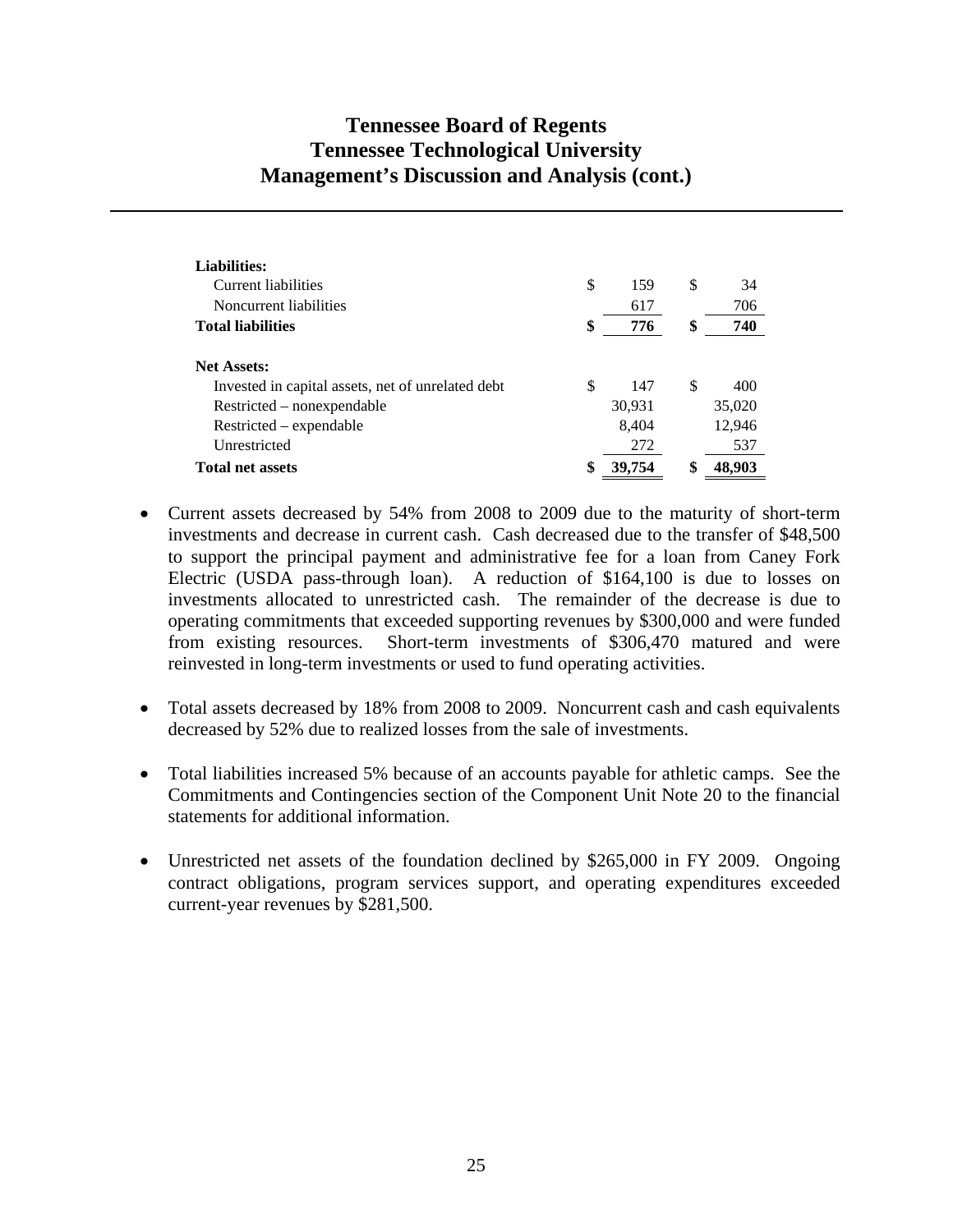**Unrestricted Net Assets**



The foundation's unrestricted net assets have not been designated or reserved for specific purposes. Funds are available for use as priorities arise during the year.

## **The Statement of Revenues, Expenses, and Changes in Net Assets**

The Statement of Revenues, Expenses, and Changes in Net Assets presents the operating results of the foundation, as well as the nonoperating revenues and expenses.

#### **Changes in Net Assets**

**(in thousands of dollars)** 

|                                              |   | 2009  |  | 2008  |
|----------------------------------------------|---|-------|--|-------|
| <b>Operating revenues:</b>                   |   |       |  |       |
| Gifts                                        | S | 2.431 |  | 2,090 |
| Sales and services of educational activities |   | 796   |  | 1,019 |
| Other                                        |   | 29    |  | 25    |
| <b>Total operating revenues</b>              | S | 3.256 |  | 3.134 |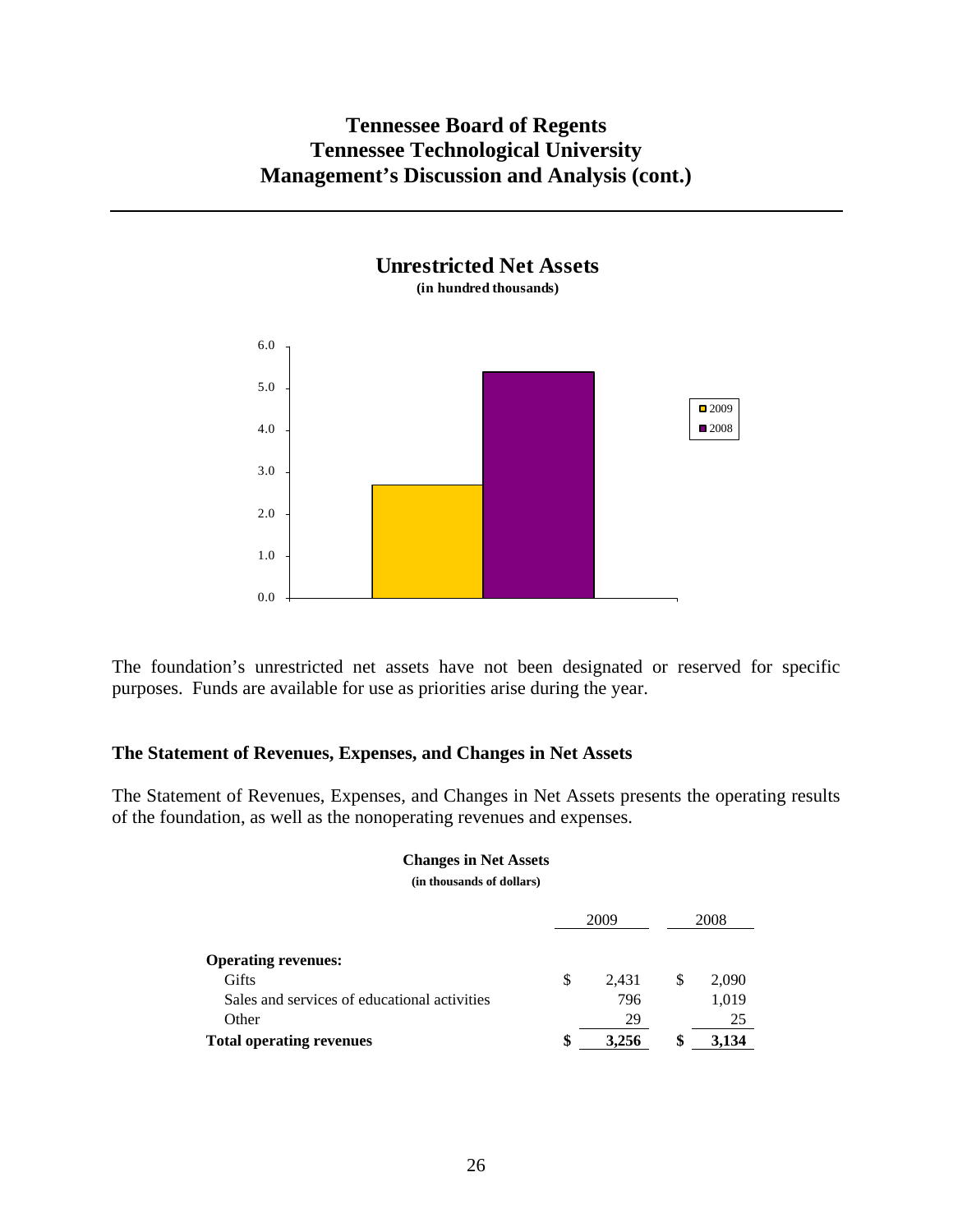| Operating expenses                               | 9,058          |    | 7,433   |
|--------------------------------------------------|----------------|----|---------|
| <b>Operating loss</b>                            | \$<br>(5,802)  | \$ | (4,299) |
|                                                  |                |    |         |
| Nonoperating revenues and expenses:              |                |    |         |
| Investment income                                | \$<br>(7,642)  | S  | (1,436) |
| Disposal of capital assets                       | 278            |    |         |
| <b>Total nonoperating revenues and expenses</b>  | \$<br>(7,364)  | \$ | (1,436) |
|                                                  |                |    |         |
| Income (loss) before other revenues,             |                |    |         |
| expenses, gains, or losses                       | \$<br>(13,166) | \$ | (5,735) |
|                                                  |                |    |         |
| Other revenues, expenses, gains, or losses:      |                |    |         |
| Capital grants and gifts                         | \$<br>1,360    | \$ | 726     |
| Additions to permanent endowments                | 2,657          |    | 1,031   |
| Total other revenues, expenses, gains, or losses | \$<br>4,017    | \$ | 1,757   |
|                                                  |                |    |         |
| Increase (decrease) in net assets                | \$<br>(9,149)  | \$ | (3,978) |
|                                                  |                |    |         |
| Net assets at beginning of year                  | \$<br>48,903   |    | 52,881  |
|                                                  |                |    |         |
| Net assets at end of year                        | \$<br>39,754   | \$ | 48,903  |

## Revenues

The following is a graphic illustration of revenues by source (both operating and nonoperating), which are used to fund the foundation's operating activities for the years ended June 30, 2009, and June 30, 2008.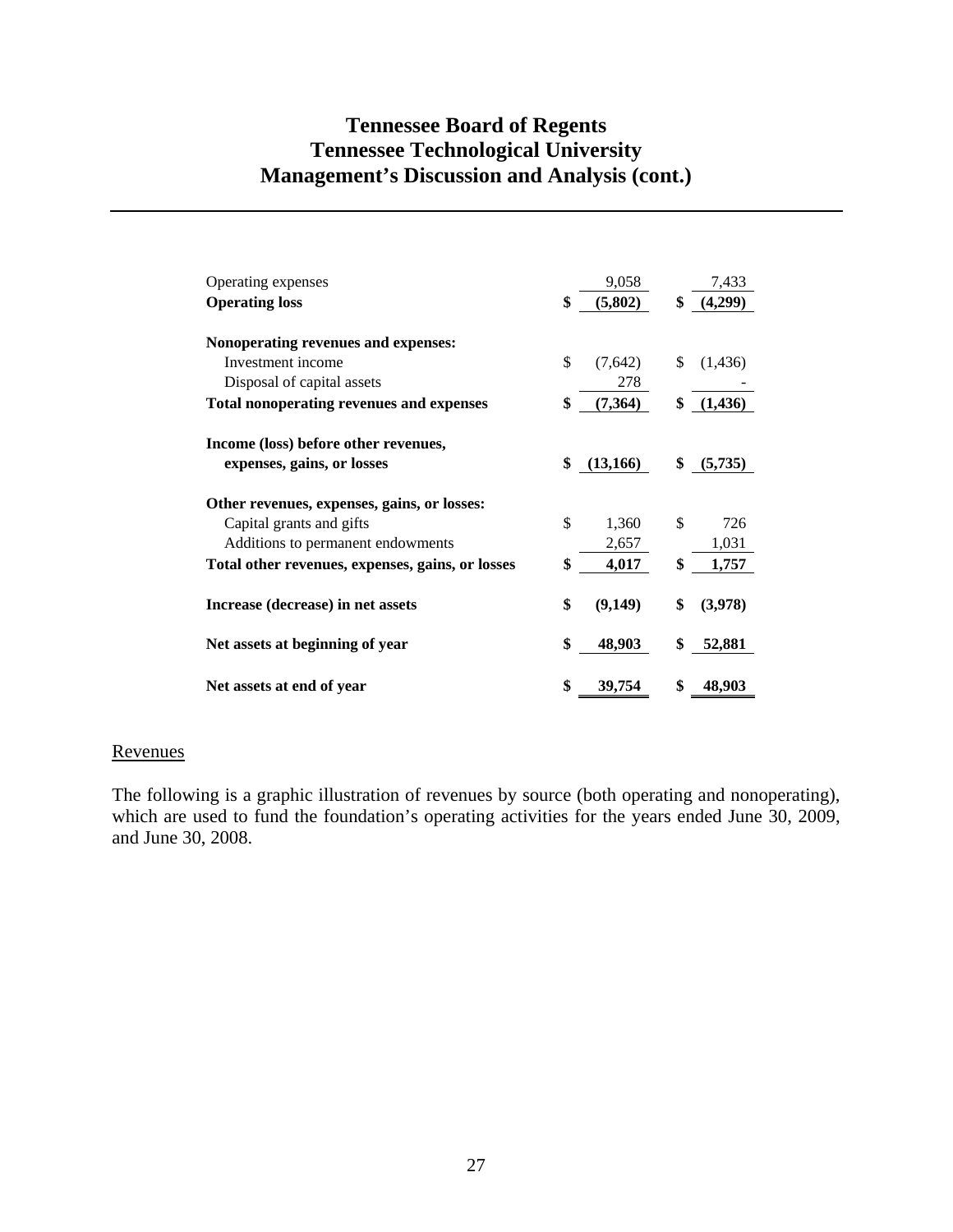

 Operating revenue increased 4%, primarily as the result of a 16% increase in operating gifts as directed by donors. Other revenue for capital grants and gifts increased by 87% due to donor-directed gifts for university building projects. Permanent endowments increased by 157%, primarily as the result of a large estate gift in excess of \$2 million received in 2009. Investment income decreased 432% due to an approximate \$6 million loss in realized gains and losses for the sale of investments in the pooled account. During 2009, the foundation sold land held as an investment that resulted in a gain of \$278,000.

## Expenses

The Natural Classification method for displaying operating expenses is shown below.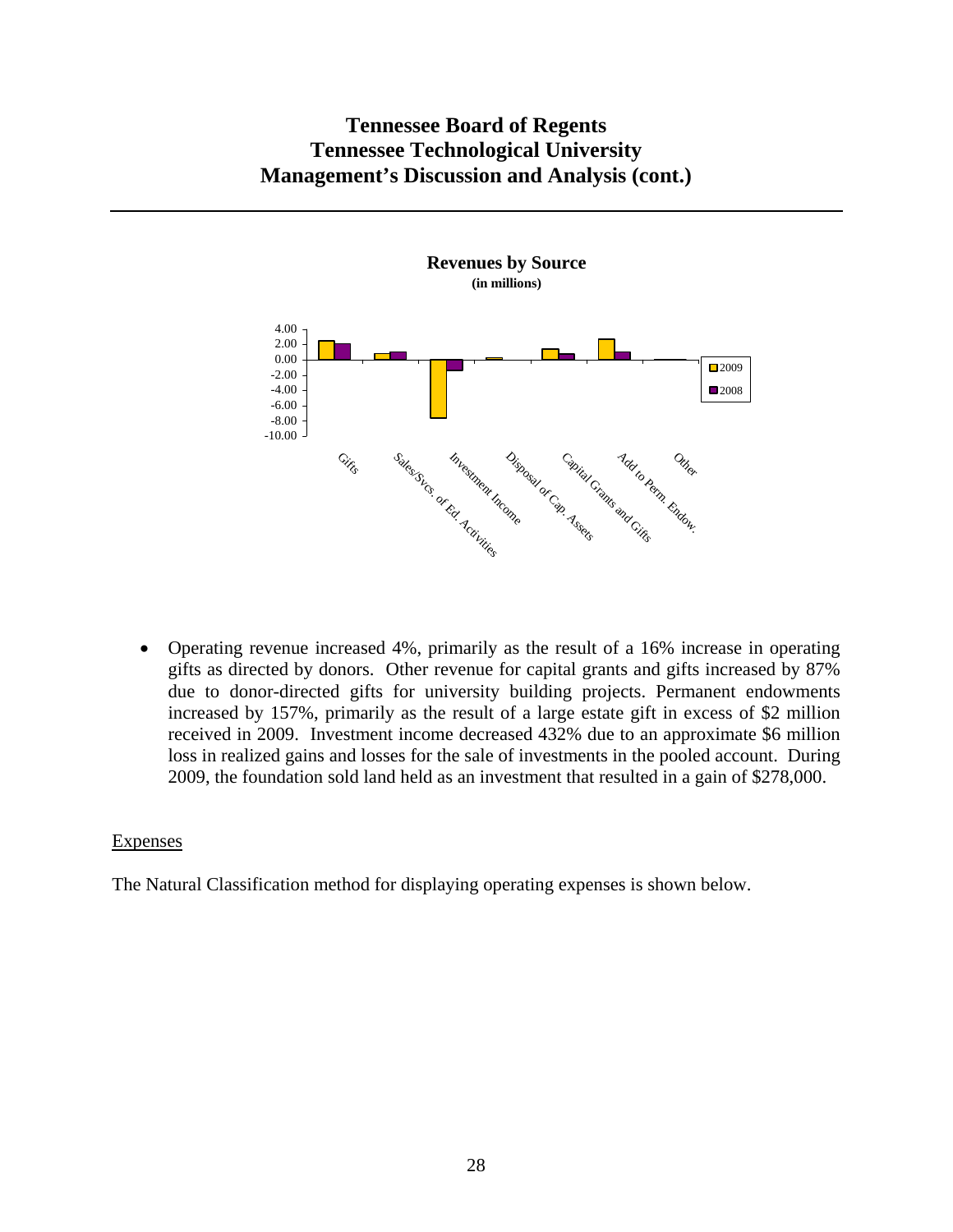#### *Natural Classification*  Operating Expenses - Natural Classification (in thousands of dollars)

|                        | 2009        |   | 2008  |  |
|------------------------|-------------|---|-------|--|
| <b>Salaries</b>        | \$<br>56    | S |       |  |
| Employee benefits      | 73          |   |       |  |
| Operating              | 1,326       |   | 2,432 |  |
| Scholarships           | 1,325       |   | 1,315 |  |
| Payments to university | 6,278       |   | 3,686 |  |
|                        | \$<br>9,058 | S | 7.433 |  |
|                        |             |   |       |  |

## **Operating Expenses - Natural Classification (in millions)**



• In 2009, salaries and employee benefits increased by 100% over 2008 due to the reclassification of athletic camp workers from contract labor to employees. Payments to the university increased by 70% mainly to provide funds for capital projects. Construction of the STEM Center created a transfer of funds to the university of \$5,125,000. See Note 20 of the financial statements for the Component Unit for additional information related to payments made to the university.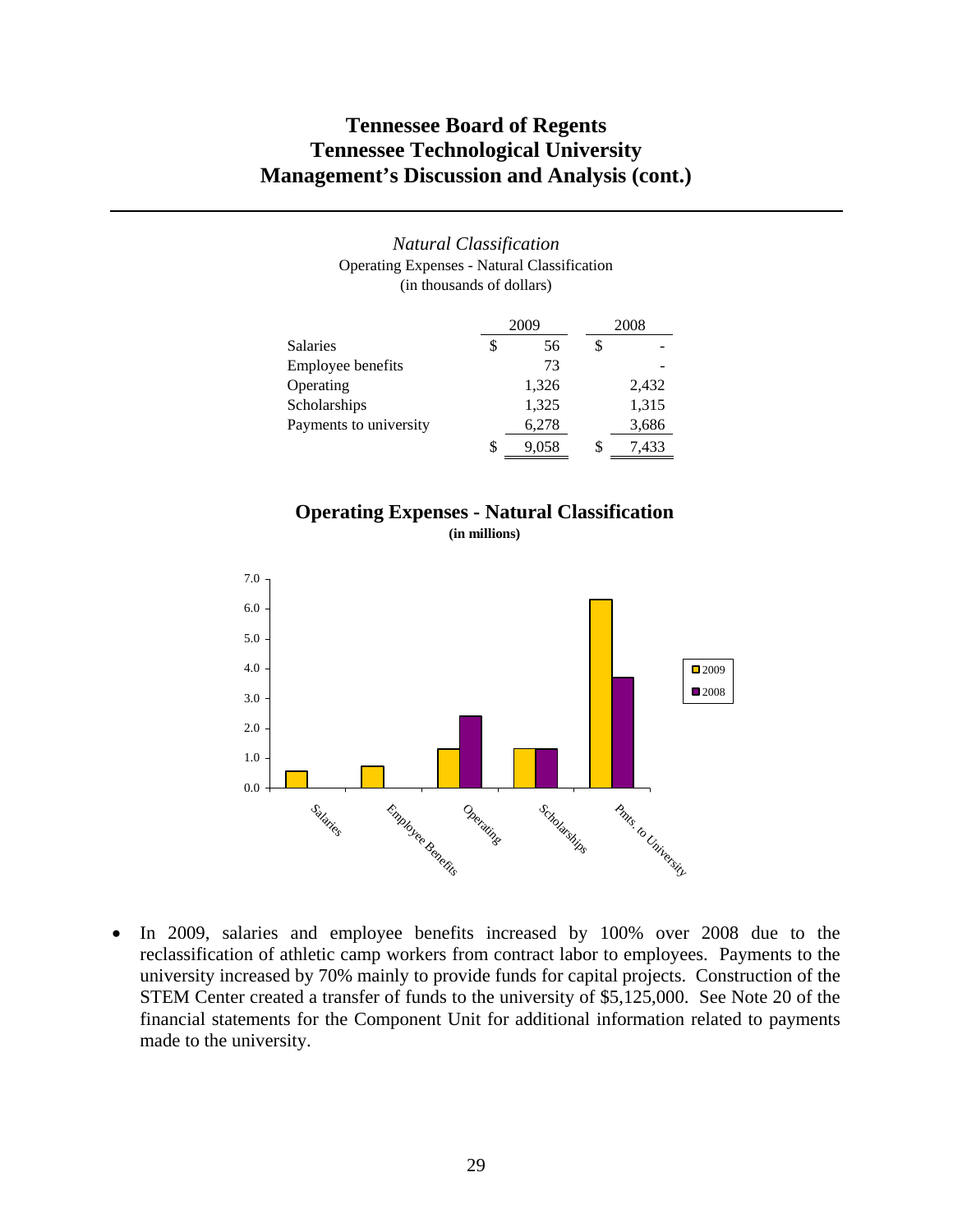Operating expenses were less in FY 2009, primarily as a result of a reduction in non-capital gift-in-kind contributions of \$606,900 and a reduction in small renovation projects in the amount of \$64,900.

## **Capital Assets and Debt Administration**

### *Capital Assets*

At June 30, 2009, Tennessee Technological University Foundation had \$147,000 invested in capital assets, made up entirely of land. Details of these assets are shown below.

#### **Schedule of Capital Assets**

**(in thousands of dollars)** 

|                      | 2009 | 2008 |
|----------------------|------|------|
| Land                 | 147  | 400  |
| Total capital assets | 147  | 400  |

• During 2009, the foundation sold land totaling \$253,000.

## *Notes Payable*

In 2008, the foundation acquired a ten-year, interest-free notes payable for \$740,000. The monthly payments began in February 2009.

#### **Schedule of Notes Payable (in thousands of dollars)**

2009 2008 Notes Payable  $\$$  699  $\$$  740 Total notes payable  $\$$  699  $\$$  740

• For 2009, the foundation made principal payments of \$41,000 on the loan.

## **Economic Factors That Will Affect the Future of the Foundation**

The instability of the equity market and the interest rates in the bond market during the current fiscal year has not had an impact upon the foundation's ability to continue providing scholarships to students and support to the academic programs of the university in the upcoming fiscal year.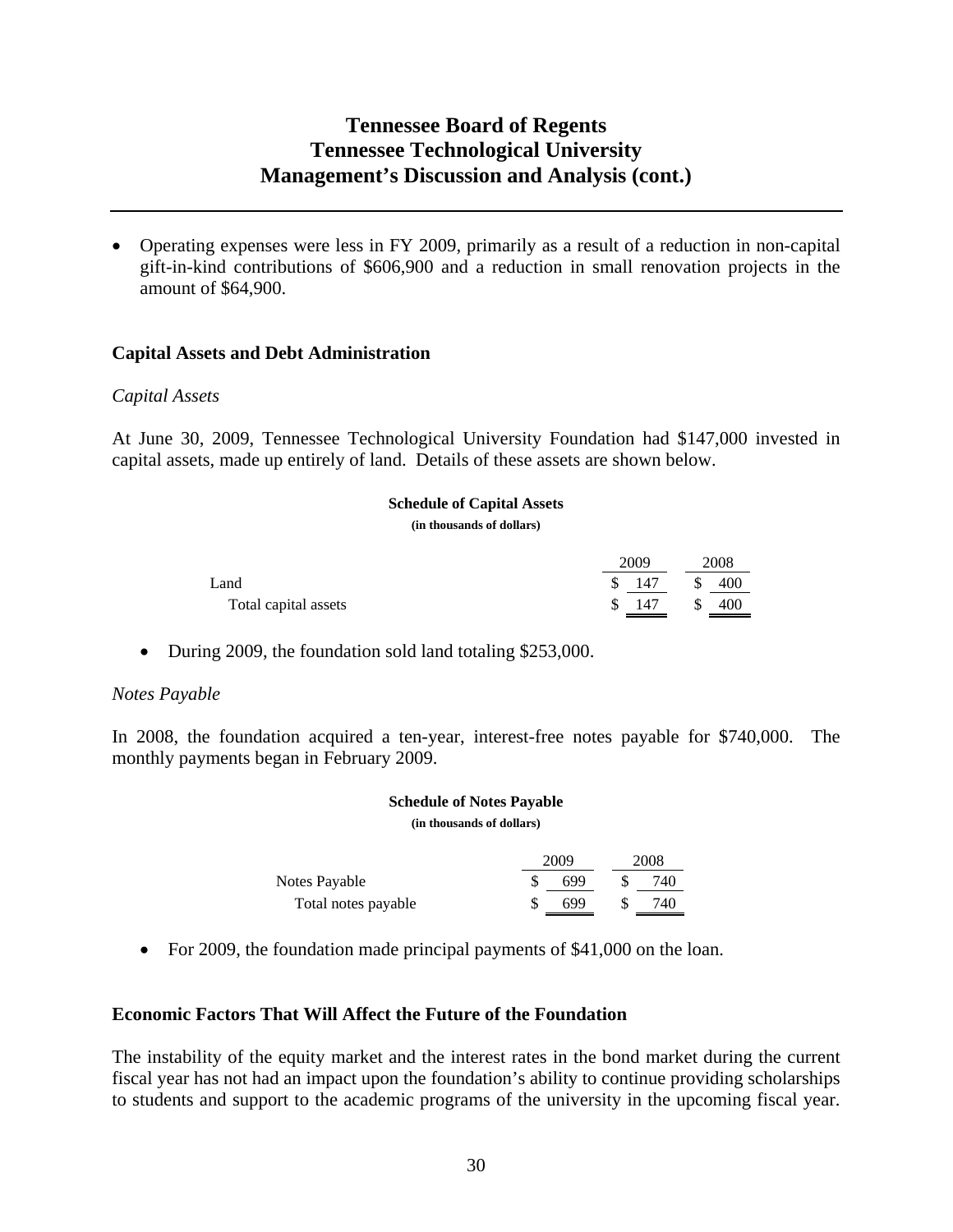However, future years could be negatively impacted as resource availability is determined by the foundation's spending policy and its ability to raise funds.

The foundation's fundraising outlook for 2009-10 is optimistic. The foundation will continue efforts to steward and cultivate all constituents and solicit for funds from individuals and companies that have had positive growth in their businesses and portfolios this year.

The Office of University Development is again fully staffed with five full-time major gift fundraisers, one planned giving officer, two annual programs professionals, and three support staff. Preparation for the centennial campaign will be completed early this fiscal year, and the plans for cultivation and solicitation of nucleus gifts toward the campaign will begin.

## **Requests for Information**

This financial report is designed to provide a general overview of the university's finances for all those with an interest in the university's finances. Questions concerning any of the information provided in this report or requests for additional financial information should be directed to Dr. Claire Stinson, Vice President for Planning and Finance, Tennessee Technological University, P.O. Box 5037, Cookeville, TN 38505.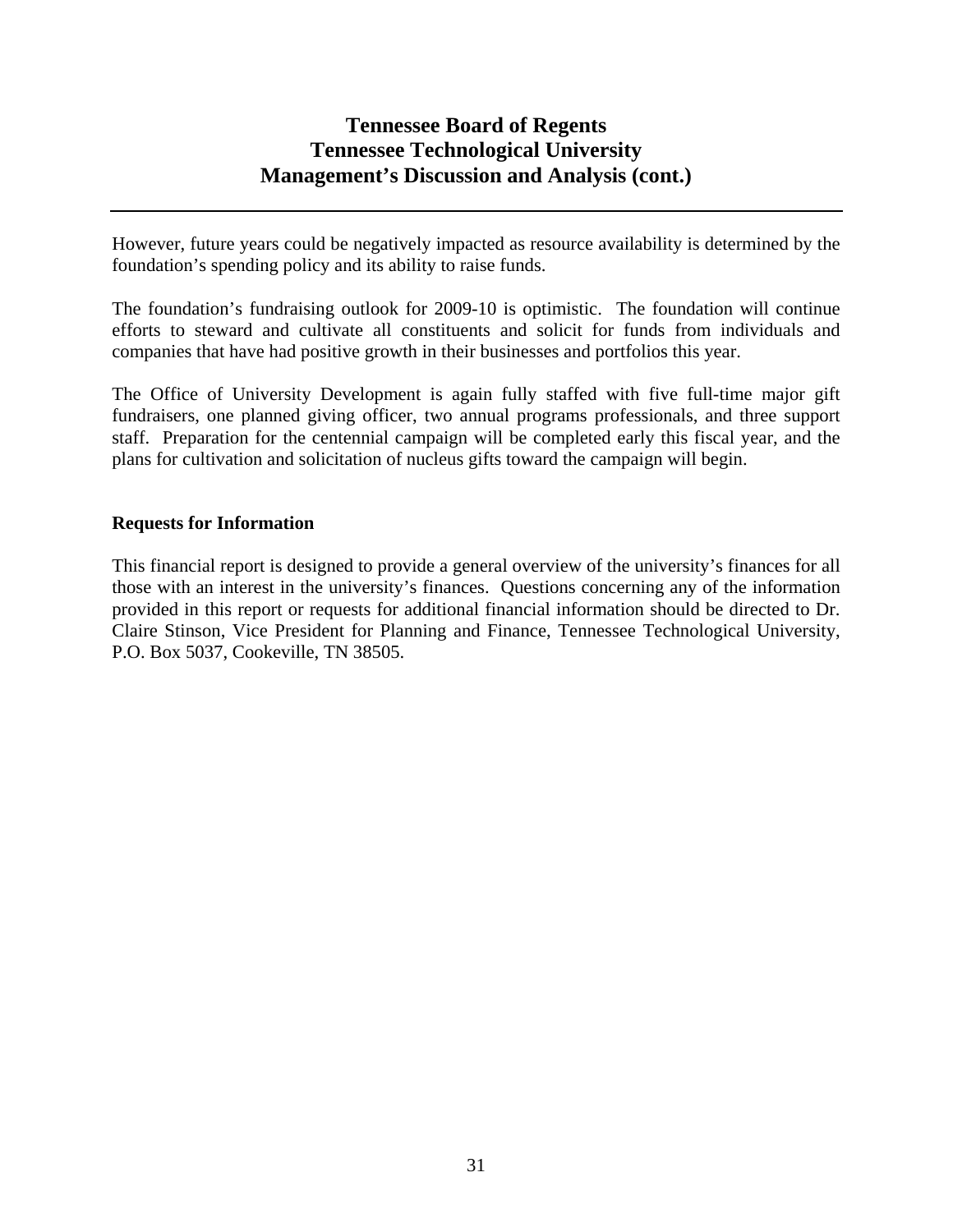Exhibit A

The notes to the financial statements are an integral part of this statement.

|                                                                  |                                 | Component Unit          |
|------------------------------------------------------------------|---------------------------------|-------------------------|
|                                                                  | Tennessee                       | Tennessee Technological |
|                                                                  | <b>Technological University</b> | University Foundation   |
| <b>ASSETS</b>                                                    |                                 |                         |
| Current assets:                                                  |                                 |                         |
| Cash and cash equivalents (Notes 2 and 20)                       | \$<br>19,353,875.06             | \$<br>123,379.40        |
| Short-term investments (Note 20)                                 |                                 | 204,491.25              |
| Accounts, notes, and grants receivable (net) (Note 4)            | 7,947,372.25                    | 15,448.37               |
| Inventories                                                      | 307,418.44                      |                         |
| Prepaid expenses and deferred charges                            | 140,576.23                      |                         |
| Accrued interest receivable                                      | 15,792.82                       | 209,012.60              |
| Total current assets                                             | 27,765,034.80                   | 552,331.62              |
| Noncurrent assets:                                               |                                 |                         |
| Cash and cash equivalents (Notes 2 and 20)                       | 27,625,956.60                   | 6,682,288.48            |
| Investments (Notes 3 and 20)                                     | 1,628,516.38                    | 33,146,965.90           |
| Accounts, notes, and grants receivable (net) (Note 4)            | 2,325,416.58                    | 1,500.00                |
|                                                                  |                                 |                         |
| Capital assets (net) (Notes 5 and 20)<br>Total noncurrent assets | 85,719,057.13<br>117,298,946.69 | 147,354.71              |
|                                                                  |                                 | 39,978,109.09           |
| Total assets                                                     | 145,063,981.49                  | 40,530,440.71           |
| <b>LIABILITIES</b>                                               |                                 |                         |
| Current liabilities:                                             |                                 |                         |
| Accounts payable (Note 6)                                        | 1,491,407.04                    | 77,242.28               |
| <b>Accrued liabilities</b>                                       | 8,676,440.66                    |                         |
| Due to primary government                                        | 3,150,828.14                    |                         |
| Student deposits                                                 | 147,099.91                      |                         |
| Deferred revenue                                                 | 2,493,020.71                    |                         |
| Compensated absences (Note 7)                                    | 677,385.67                      |                         |
| Accrued interest payable                                         | 120,377.15                      |                         |
| Long-term liabilities, current portion (Notes 7 and 20)          | 1,089,392.49                    | 82,222.20               |
| Deposits held in custody for others                              | 319,102.41                      |                         |
| Other liabilities                                                | 37,811.27                       |                         |
| Total current liabilities                                        | 18,202,865.45                   | 159,464.48              |
| Noncurrent liabilities:                                          |                                 |                         |
| Net OPEB obligation (Notes 7 and 12)                             | 3,125,762.00                    |                         |
| Compensated absences (Note 7)                                    | 2,599,776.86                    |                         |
| Long-term liabilities (Notes 7 and 20)                           | 20,944,868.71                   | 616,666.70              |
| Due to grantors (Note 7)                                         | 2,547,609.38                    |                         |
| Total noncurrent liabilities                                     | 29,218,016.95                   | 616,666.70              |
| <b>Total liabilities</b>                                         | 47,420,882.40                   | 776,131.18              |
| <b>NET ASSETS</b>                                                |                                 |                         |
| Invested in capital assets, net of related debt                  | 63,684,795.93                   | 147,354.71              |
| Restricted for:                                                  |                                 |                         |
| Nonexpendable:                                                   |                                 |                         |
| Scholarships and fellowships                                     | 195,462.30                      | 20,405,837.22           |
| Research                                                         |                                 | 361,947.69              |
| Instructional department uses                                    |                                 | 2,370,354.09            |
| Other                                                            |                                 | 7,792,750.54            |
| Expendable:                                                      |                                 |                         |
| Scholarships and fellowships (Note 8)                            | 381,411.29                      | 3,456,724.28            |
| Research                                                         | 293,535.38                      | 83,375.49               |
| Instructional department uses (Note 8)                           | 518,646.98                      | 856,952.53              |
|                                                                  | 682,220.46                      |                         |
| Loans (Note 8)                                                   |                                 |                         |
| Capital projects                                                 | 4,009,699.80                    | 157,178.76              |
| Debt service                                                     | 1,662,596.13                    |                         |
| Other (Note 8)                                                   | 1,274,658.14                    | 3,850,241.62            |
| Unrestricted (Notes 8 and 9)                                     | 24,940,072.68                   | 271,592.60              |
| Total net assets                                                 | \$<br>97,643,099.09             | \$<br>39,754,309.53     |

# **TENNESSEE BOARD OF REGENTS TENNESSEE TECHNOLOGICAL UNIVERSITY STATEMENTS OF NET ASSETS JUNE 30, 2009**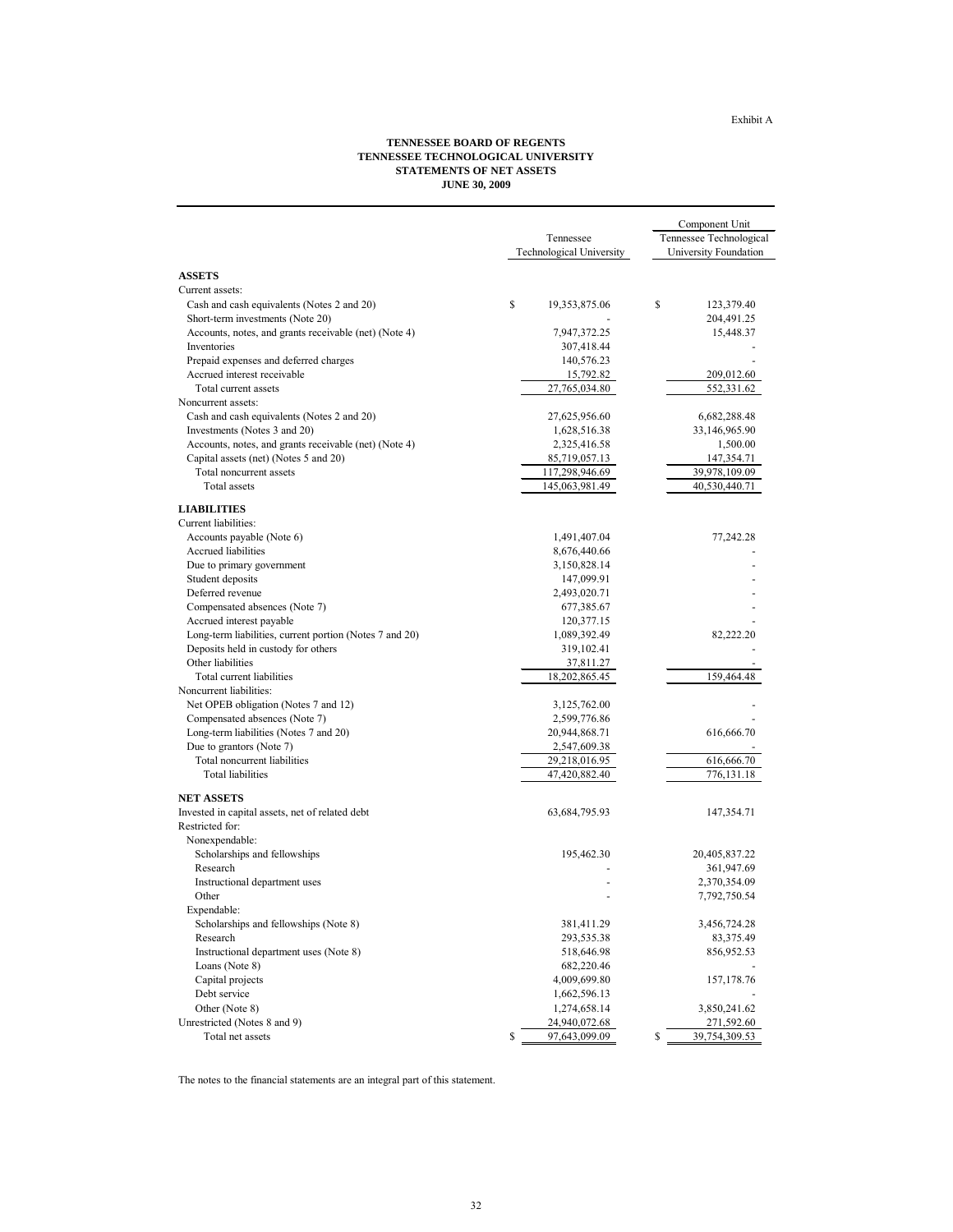#### **TENNESSEE BOARD OF REGENTS TENNESSEE TECHNOLOGICAL UNIVERSITY STATEMENTS OF REVENUES, EXPENSES, AND CHANGES IN NET ASSETS FOR THE YEAR ENDED JUNE 30, 2009**

|                                                                        |                          | Component Unit          |
|------------------------------------------------------------------------|--------------------------|-------------------------|
|                                                                        | Tennessee                | Tennessee Technological |
|                                                                        | Technological University | University Foundation   |
|                                                                        |                          |                         |
| <b>REVENUES</b>                                                        |                          |                         |
| Operating revenues:                                                    |                          |                         |
| Student tuition and fees (net of scholarship allowances of             |                          |                         |
| \$25,128,427.55)                                                       | \$<br>30, 285, 737.07    | \$                      |
| Gifts and contributions                                                |                          | 2,430,634.18            |
| Governmental grants and contracts                                      | 11,656,496.47            |                         |
| Nongovernmental grants and contracts                                   | 339,554.73               |                         |
| Sales and services of educational departments                          | 6,176,030.17             | 796,451.35              |
| Auxiliary enterprises:                                                 |                          |                         |
| Residential life (net of scholarship allowances of \$25,792.35; all    |                          |                         |
| residential life revenues are used as security for revenue             |                          |                         |
| bonds; see Note 7)                                                     | 8,585,327.09             |                         |
| <b>Bookstore</b>                                                       | 344,401.53               |                         |
| Food service (net of scholarship allowances of \$414,252.26;           |                          |                         |
| all food service revenues are used as security for revenue             |                          |                         |
| bonds; see Note 7)                                                     | 1,006,473.69             |                         |
| Wellness facility (all wellness facility revenues are used as          |                          |                         |
| security for revenue bonds; see Note 7)                                | 968,526.31               |                         |
| Other auxiliaries                                                      | 771,237.17               |                         |
| Interest earned on loans to students                                   | (2,387.83)               |                         |
| Other operating revenues                                               | 904,849.47               | 28,867.00               |
|                                                                        | 61,036,245.87            | 3,255,952.53            |
| Total operating revenues                                               |                          |                         |
| <b>EXPENSES</b>                                                        |                          |                         |
| Operating expenses (Note 17):                                          |                          |                         |
| Salaries and wages                                                     | 66, 314, 508. 18         | 56,435.22               |
| <b>Benefits</b>                                                        | 23,064,704.18            | 73,072.28               |
| Utilities, supplies, and other services                                | 29,551,544.12            | 1,325,840.55            |
| Scholarships and fellowships                                           | 14,738,935.37            | 1,324,908.50            |
| Depreciation expense                                                   | 6, 208, 281. 48          |                         |
| Payments to or on behalf of Tennessee Technological University         |                          |                         |
| (Note 20)                                                              |                          | 6,278,304.82            |
| Total operating expenses                                               | 139,877,973.33           | 9,058,561.37            |
| Operating loss                                                         | (78, 841, 727.46)        | (5,802,608.84)          |
|                                                                        |                          |                         |
| NONOPERATING REVENUES (EXPENSES)                                       |                          |                         |
| State appropriations                                                   | 49,734,210.50            |                         |
| Gifts, including \$507,154.90 from component unit                      | 676,398.14               |                         |
| Grants and contracts                                                   | 29,590,058.38            |                         |
| Investment income (loss) (net of investment expense for the            |                          |                         |
| component unit of \$157,958.53)                                        | 923, 395.58              | (7,641,972.90)          |
| Interest on capital asset-related debt                                 | (677,241.66)             |                         |
| Bond issuance premium (costs)                                          | 200, 161.02              |                         |
| Other nonoperating revenues (expenses)                                 | 128,403.67               | 278,645.46              |
| Net nonoperating revenues (expenses)                                   | 80,575,385.63            | (7,363,327.44)          |
| Income (loss) before other revenues, expenses, gains, or losses        | 1,733,658.17             | (13, 165, 936.28)       |
| Capital appropriations                                                 | 2,428,002.56             |                         |
| Capital grants and gifts, including \$5,771,149.92 from component unit | 7,456,685.59             | 1,359,894.51            |
| Additions to permanent endowments                                      | 1,185.00                 |                         |
| Total other revenues                                                   |                          | 2,657,558.27            |
|                                                                        | 9,885,873.15             | 4,017,452.78            |
| Increase (decrease) in net assets                                      | 11,619,531.32            | (9,148,483.50)          |
| <b>NET ASSETS</b>                                                      |                          |                         |
| Net assets - beginning of year                                         | 86,023,567.77            | 48,902,793.03           |
| Net assets - end of year                                               | \$<br>97,643,099.09      | \$<br>39,754,309.53     |
|                                                                        |                          |                         |

The notes to the financial statements are an integral part of this statement.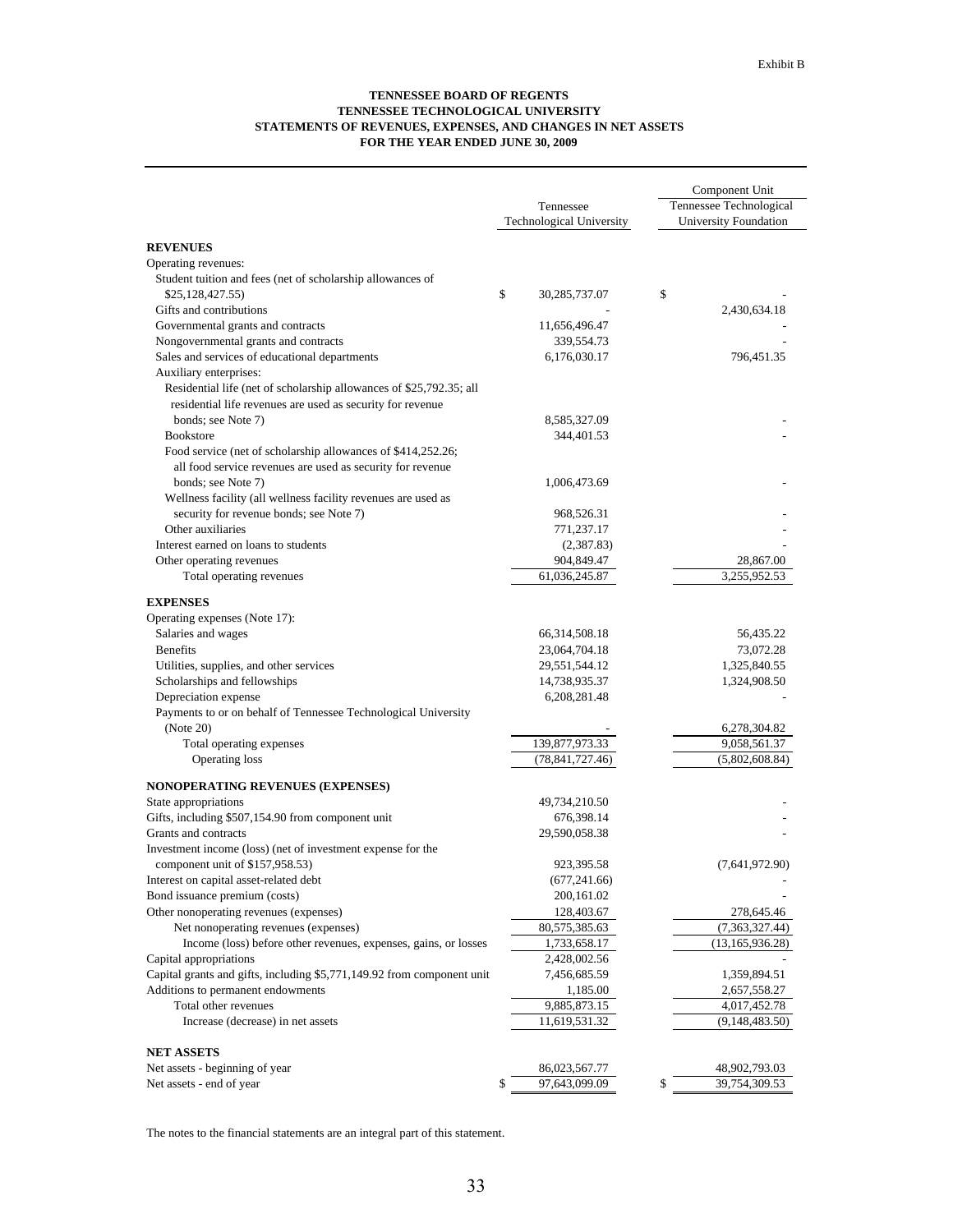#### **TENNESSEE BOARD OF REGENTS TENNESSEE TECHNOLOGICAL UNIVERSITY STATEMENT OF CASH FLOWS FOR THE YEAR ENDED JUNE 30, 2009**

| <b>CASH FLOWS FROM OPERATING ACTIVITIES</b>                                       |                     |
|-----------------------------------------------------------------------------------|---------------------|
| Tuition and fees                                                                  | \$<br>30,258,279.26 |
| Grants and contracts                                                              | 12,189,183.00       |
| Sales and services of educational activities                                      | 6,252,730.64        |
| Payments to suppliers and vendors                                                 | (28,974,050.83)     |
| Payments to employees                                                             | (64, 429, 378.12)   |
| Payments for benefits                                                             | (21, 330, 453.81)   |
| Payments for scholarships and fellowships                                         | (14, 738, 935.37)   |
| Loans issued to students                                                          | (658, 217.13)       |
| Collection of loans from students                                                 | 427,160.99          |
| Interest earned on loans to students                                              | 22,227.91           |
| Auxiliary enterprise charges:                                                     |                     |
| Residence halls                                                                   | 8,552,348.76        |
| <b>Bookstore</b>                                                                  | 367,268.19          |
| Food services                                                                     | 948,435.45          |
| Wellness facility                                                                 | 971,577.56          |
| Other auxiliaries                                                                 | 762,833.92          |
| Other receipts (payments)                                                         | 801,824.20          |
| Net cash used by operating activities                                             | (68, 577, 165.38)   |
| <b>CASH FLOWS FROM NONCAPITAL FINANCING ACTIVITIES</b>                            |                     |
| State appropriations                                                              | 49,644,300.00       |
| Gifts and grants received for other than capital or endowment purposes, including |                     |
| \$507,154.90 from Tennessee Technological University Foundation                   | 31,694,397.23       |
| Private gifts for endowment purposes                                              | 1,185.00            |
| Federal student loan receipts                                                     | 27,685,623.31       |
| Federal student loan disbursements                                                | (27,686,300.25)     |
| Changes in deposits held for others                                               | (28, 206.16)        |
| Other noncapital financing receipts (payments)                                    | 164,766.41          |
| Net cash provided by noncapital financing activities                              | 81,475,765.54       |
| <b>CASH FLOWS FROM CAPITAL AND RELATED FINANCING ACTIVITIES</b>                   |                     |
| Proceeds from capital debt                                                        | 12,747,910.79       |
| Capital appropriations                                                            | 2,428,002.56        |
| Capital grants and gifts received, including \$5,648,709.22 from Tennessee        |                     |
| Technological University Foundation                                               | 7,334,244.89        |
| Purchases of capital assets and construction                                      | (18, 559, 689.11)   |
| Principal paid on capital debt                                                    | (5,911,975.08)      |
| Interest paid on capital debt                                                     | (649, 222.52)       |
| Bond issue costs/premium on new debt issue                                        | 200,161.02          |
| Other capital and related financing receipts (payments)                           | (22,807.05)         |
| Net cash used by capital and related financing activities                         | (2,433,374.50)      |
| CASH FLOWS FROM INVESTING ACTIVITIES                                              |                     |
| Proceeds from sales and maturities of investments                                 | 569,584.57          |
| Income on investments                                                             | 886,008.96          |
| Net cash provided by investing activities                                         | 1,455,593.53        |
|                                                                                   |                     |
| Net increase in cash and cash equivalents                                         | 11,920,819.19       |
| Cash and cash equivalents - beginning of year                                     | 35,059,012.47       |
| Cash and cash equivalents - end of year                                           | \$<br>46,979,831.66 |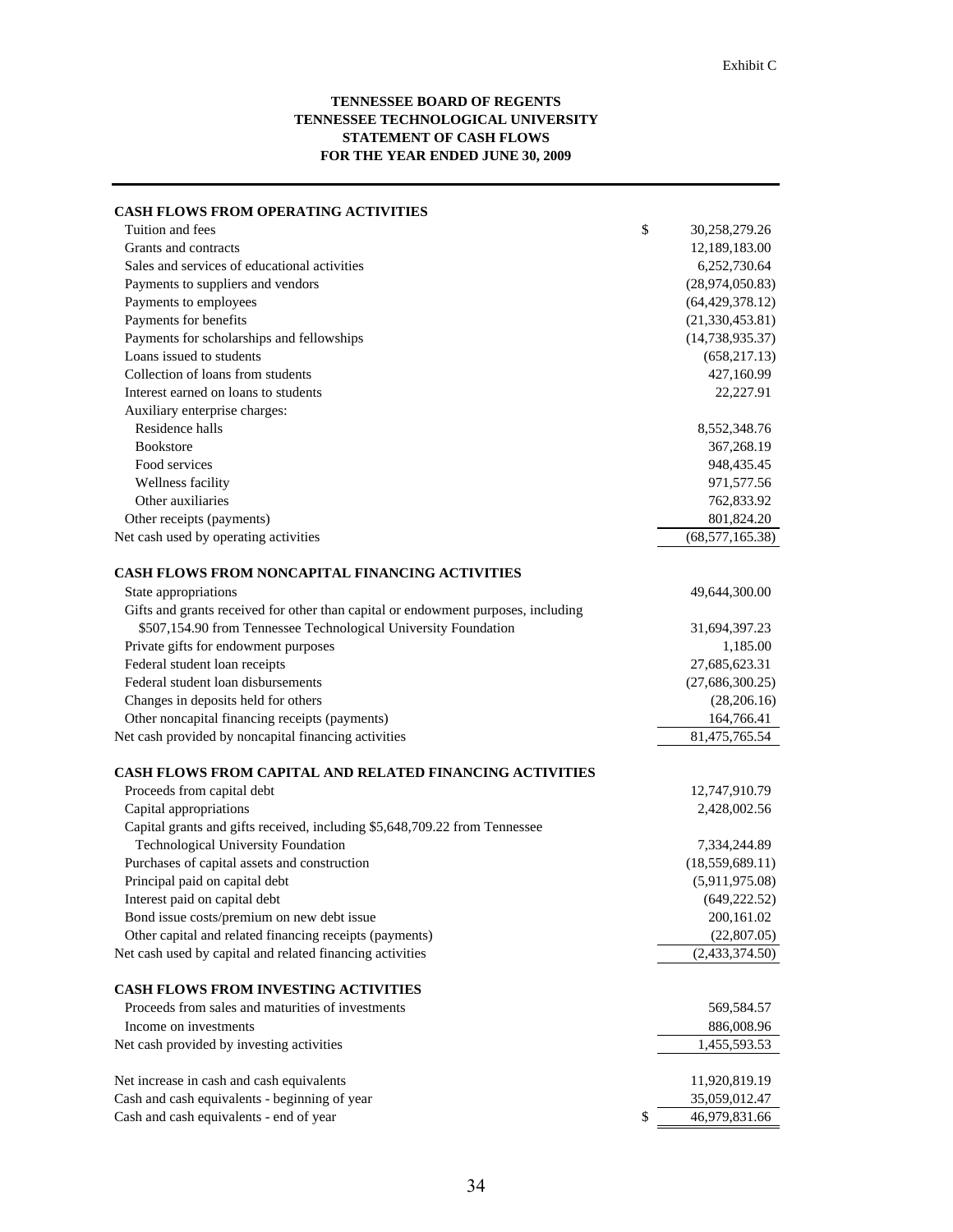#### **STATEMENT OF CASH FLOWS FOR THE YEAR ENDED JUNE 30, 2009 TENNESSEE BOARD OF REGENTS TENNESSEE TECHNOLOGICAL UNIVERSITY**

| Reconciliation of operating loss to net cash used by operating activities:        |                         |
|-----------------------------------------------------------------------------------|-------------------------|
| Operating loss                                                                    | \$<br>(78, 841, 727.46) |
| Adjustments to reconcile operating loss to net cash used by operating activities: |                         |
| Depreciation expense                                                              | 6,208,281.48            |
| Gifts in-kind                                                                     | 3,275.04                |
| Other adjustments (Note 18)                                                       | 115,110.50              |
| Change in assets and liabilities:                                                 |                         |
| Receivables, net                                                                  | 683,997.70              |
| Inventories                                                                       | 35,823.32               |
| Prepaid/deferred items                                                            | (10,093.81)             |
| Accounts payable                                                                  | 89,275.84               |
| <b>Accrued liabilities</b>                                                        | 3,608,796.81            |
| Deferred revenue                                                                  | (13,096.00)             |
| Deposits                                                                          | 6,117.44                |
| Compensated absences                                                              | (69, 509.83)            |
| Due to grantors                                                                   | (168, 688.84)           |
| Loans to students and employees                                                   | (224, 727.57)           |
| Net cash used by operating activities                                             | \$<br>(68, 577, 165.38) |
| Noncash investing, capital, and financing activities                              |                         |
| Gifts in-kind - capital                                                           | \$<br>122,440.70        |
| Unrealized gains/losses on investments                                            | \$<br>(41,395.94)       |
| Loss on disposal of capital assets                                                | \$<br>(17,837.55)       |

The notes to the financial statements are an integral part of this statement.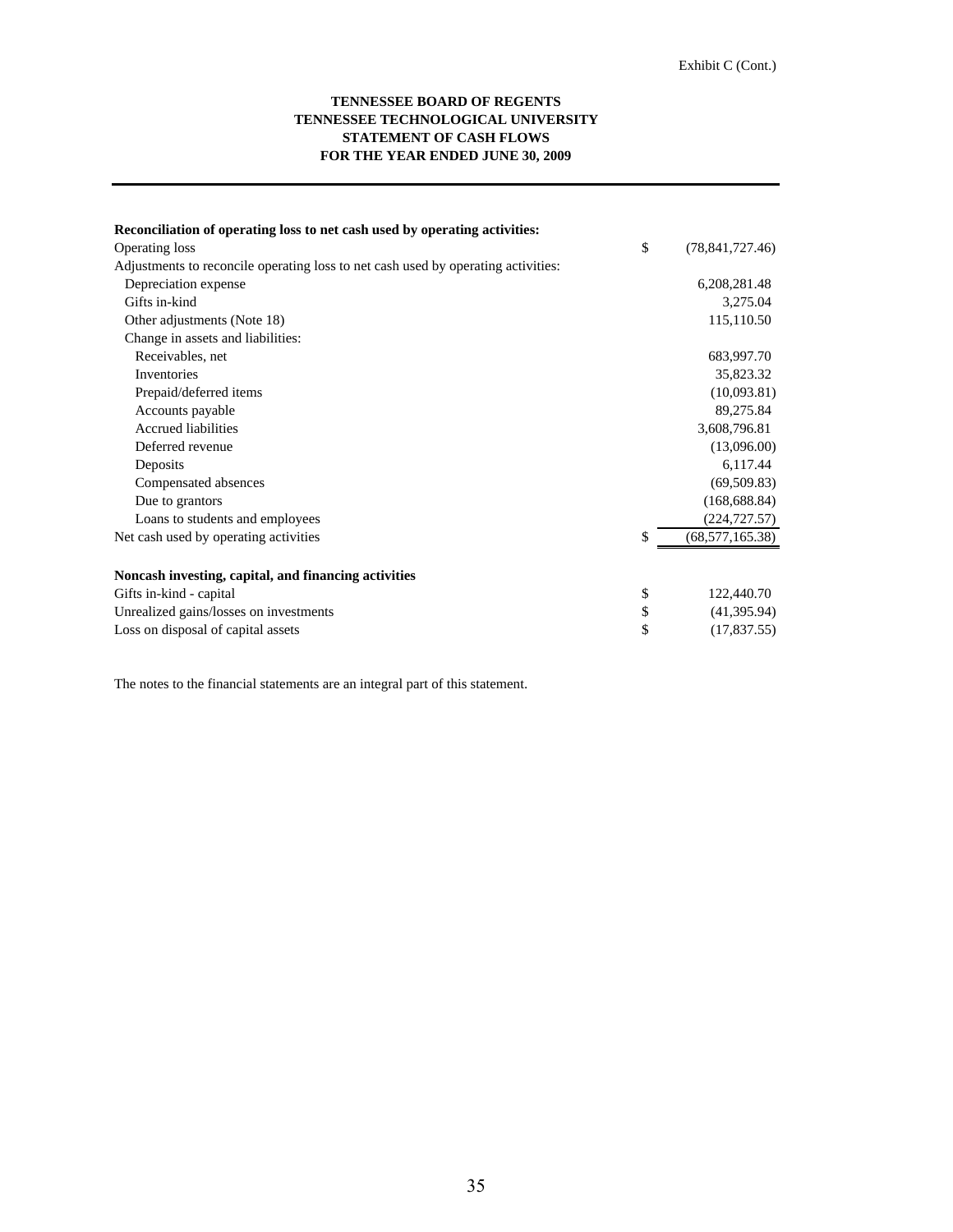## **NOTE 1. SUMMARY OF SIGNIFICANT ACCOUNTING POLICIES**

## **Reporting Entity**

The university is a part of the State University and Community College System of Tennessee (Tennessee Board of Regents). This system is a component unit of the State of Tennessee because the state appoints a majority of the system's governing body and provides significant financial support; the system is discretely presented in the *Tennessee Comprehensive Annual Financial Report*. The financial statements present only that portion of the Tennessee Board of Regents' activities that is attributable to the transactions of Tennessee Technological University.

The Tennessee Technological University Foundation is considered a component unit of the university. Although the university does not control the timing or amount of receipts from the foundation, the majority of resources, or income thereon, that the foundation holds and invests are restricted to the activities of the university by the donors. Because these restricted resources held by the foundation can only be used by, or for the benefit of, the university, the foundation is considered a component unit of the university and is discretely presented in the university's financial statements. See Note 20 for more detailed information about the component unit and how to obtain the report.

## **Basis of Presentation**

The financial statements have been prepared in conformity with accounting principles generally accepted in the United States of America (GAAP) applicable to governmental colleges and universities engaged in business-type activities as prescribed by the Governmental Accounting Standards Board (GASB).

## **Basis of Accounting**

For financial statement purposes, the university is considered a special-purpose government engaged only in business-type activities. Accordingly, the financial statements have been prepared using the economic resources measurement focus and the accrual basis of accounting. Revenues are recorded when earned, and expenses are recorded when a liability is incurred, regardless of the timing of related cash flows. Grants and similar items are recognized as revenue as soon as all eligibility requirements imposed by the provider have been met. All significant interfund transactions have been eliminated.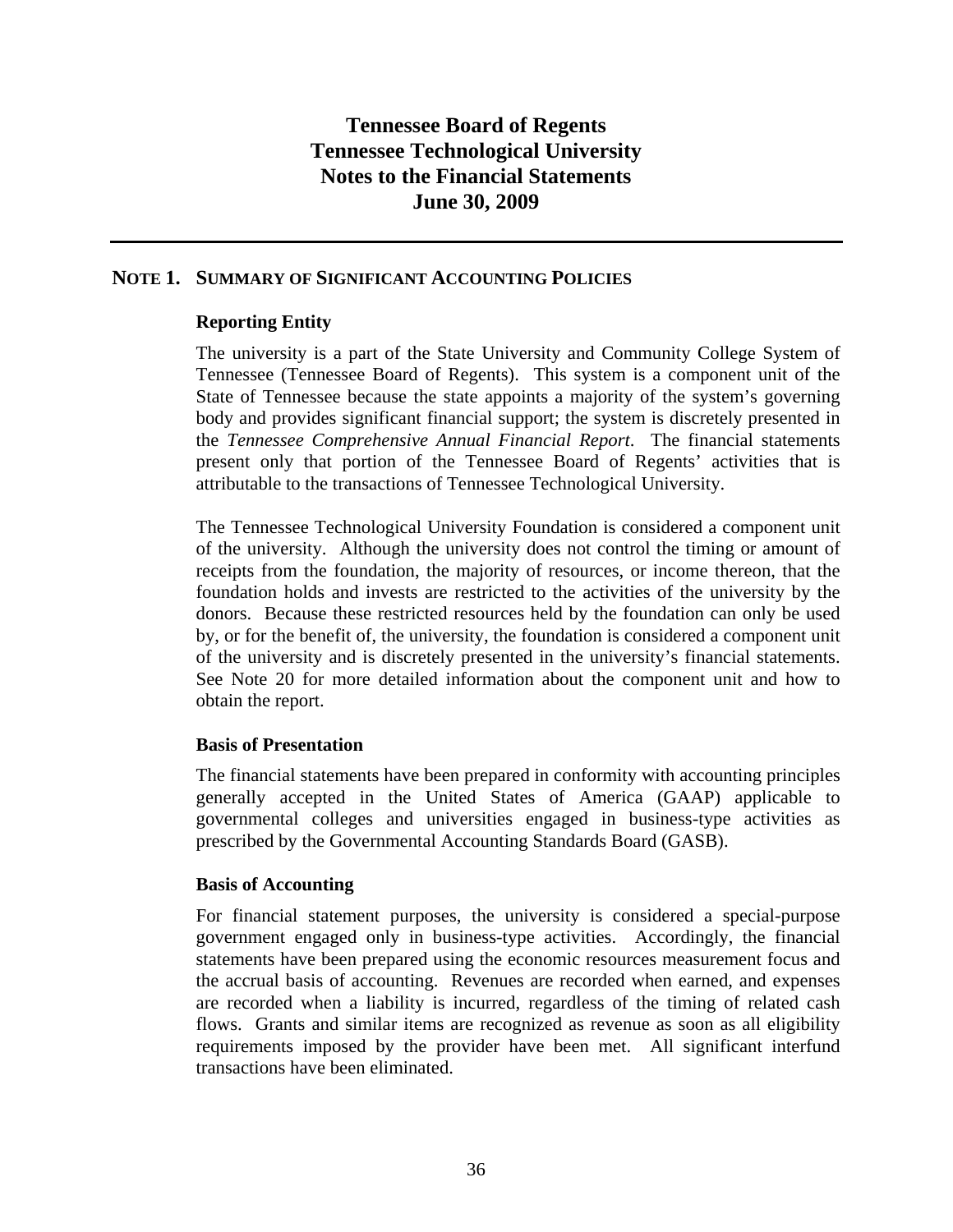Private-sector standards of accounting and financial reporting issued prior to December 1, 1989, generally are followed to the extent that those standards do not conflict with or contradict guidance of the Governmental Accounting Standards Board. The university has the option of following private-sector guidance issued subsequent to November 30, 1989, subject to the above limitation. The university has elected not to follow private-sector guidance issued subsequent to November 30, 1989.

Amounts reported as operating revenues include (1) tuition and fees, net of waivers and discounts; (2) certain federal, state, local, and private grants and contracts; (3) sales and services of auxiliary enterprises; and (4) other sources of revenue. Operating expenses for the university include (1) salaries and wages; (2) employee benefits; (3) utilities, supplies, and other services; (4) scholarships and fellowships; and (5) depreciation.

All other activity is nonoperating in nature and includes (1) state appropriations for operations; (2) investment income; (3) bond issuance costs; (4) interest on capital asset-related debt; (5) certain grants and contracts; and (6) gifts and nonexchange transactions.

When both restricted and unrestricted resources are available for use, generally it is the university's policy to use the restricted resources first.

## **Cash Equivalents**

This classification includes instruments that are readily convertible to known amounts of cash and have original maturities of three months or less.

## **Inventories**

Inventories are valued at the lower of cost or market. All items are maintained on an average cost or first-in, first-out basis.

## **Compensated Absences**

The university's employees accrue annual leave at varying rates, depending on length of service or classification. Some employees also earn compensatory time. The amount of these liabilities and their related benefits are reported in the statement of net assets.

## **Capital Assets**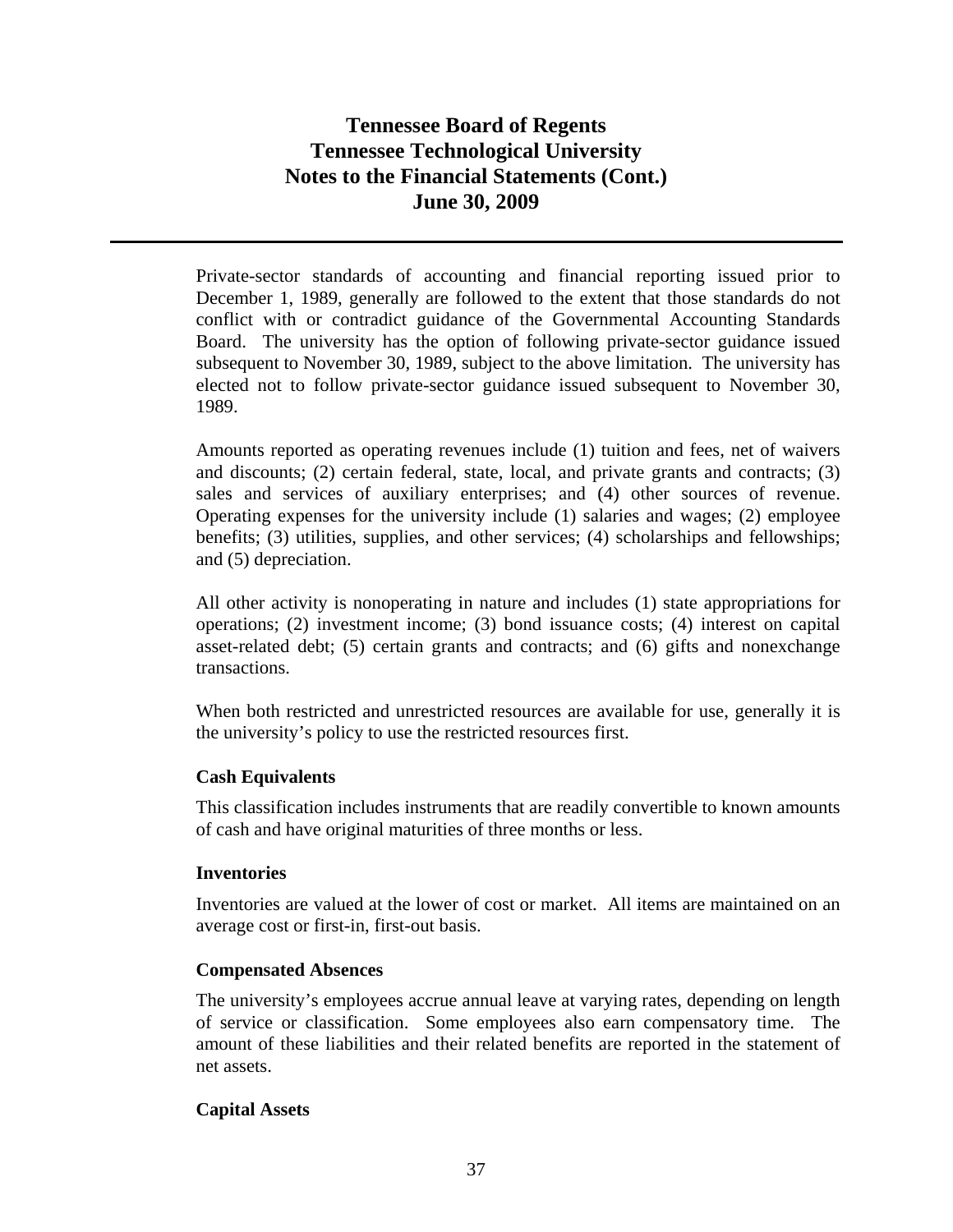Capital assets, which include property, plant, equipment, library holdings, and software, are reported in the statement of net assets at historical cost or at fair value at date of donation, less accumulated depreciation. The costs of normal maintenance and repairs that do not add to the value of the asset or materially extend the asset's useful life are not capitalized.

A capitalization threshold of \$100,000 is used for buildings, and \$50,000 is used for infrastructure. Equipment is capitalized when the unit acquisition cost is \$5,000 or greater. The capitalization threshold for additions and improvements to buildings and land is set at \$50,000. The capitalization threshold for software is set at \$100,000.

These assets, with the exception of land, are depreciated/amortized using the straightline method over the estimated useful lives, which range from 5 to 40 years.

### **Net Assets**

The university's net assets are classified as follows:

Invested in capital assets, net of related debt - This represents the university's total investment in capital assets, net of outstanding debt obligations related to those capital assets. To the extent debt has been incurred but not yet expended for capital assets, such amounts are not included as a component of invested in capital assets, net of related debt.

Nonexpendable restricted net assets - Nonexpendable restricted net assets consist of endowment and similar type funds in which donors or other outside sources have stipulated, as a condition of the gift instrument, that the principal is to be maintained inviolate and in perpetuity, and invested for the purpose of producing present and future income, which may be expendable or added to principal.

Expendable restricted net assets - Expendable restricted net assets include resources which the university is legally or contractually obligated to spend in accordance with restrictions imposed by external third parties.

Unrestricted net assets - Unrestricted net assets represent resources derived from student tuition and fees, state appropriations, and sales and services of educational departments and auxiliary enterprises. These resources are used for transactions relating to the educational and general operations of the university, and may be used at the discretion of the university to meet current expenses for any purpose. The auxiliary enterprises are substantially self-supporting activities that provide services for students, faculty, and staff.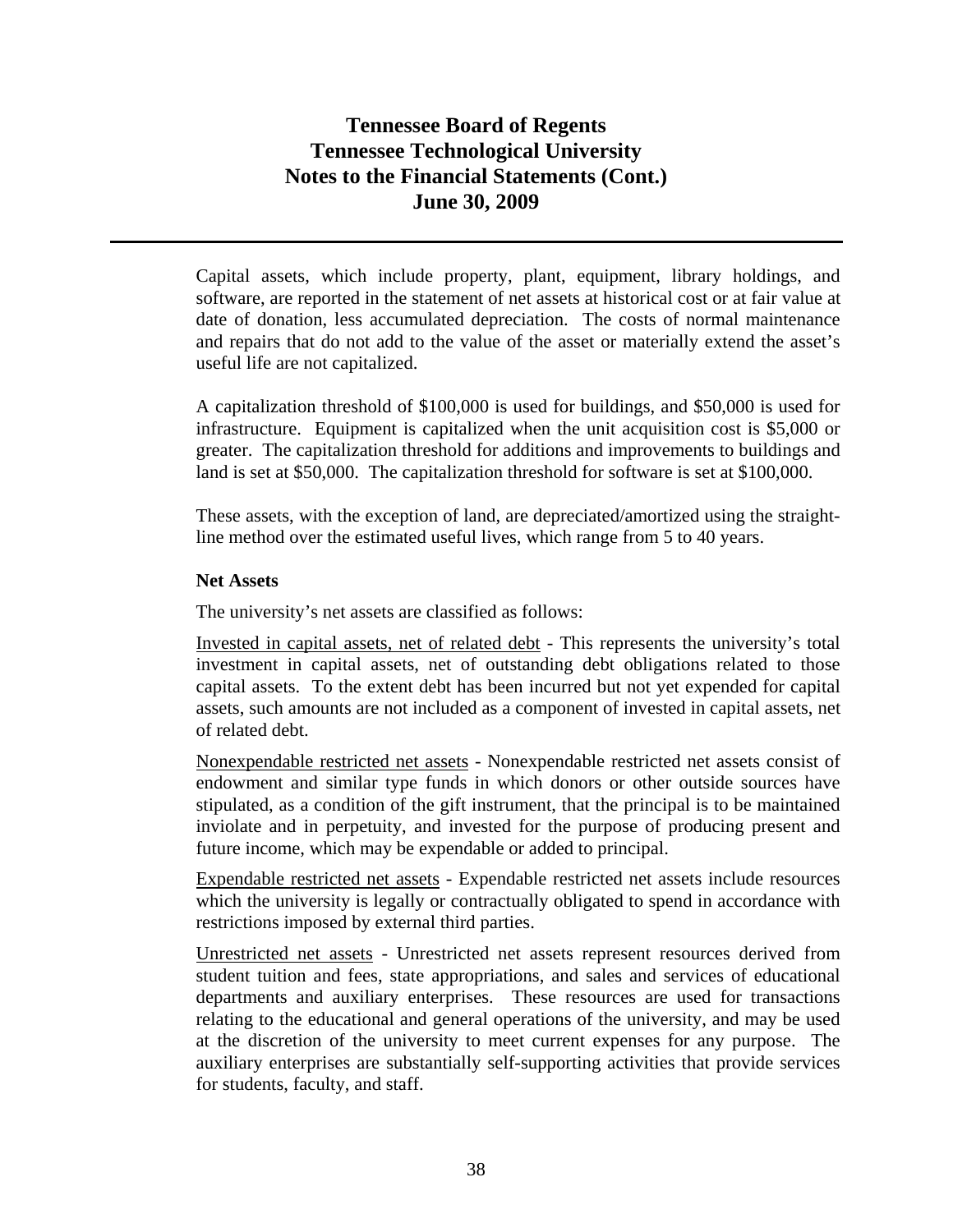#### **Scholarship Discounts and Allowances**

Student tuition and fee revenues, and certain other revenues from students, are reported net of scholarship discounts and allowances in the statement of revenues, expenses, and changes in net assets. Scholarship discounts and allowances are the difference between the stated charge for goods and services provided by the university and the amount that is paid by the student and/or third parties making payments on the student's behalf. Certain governmental grants, such as Pell grants, and other federal, state, or nongovernmental programs are recorded as either operating or nonoperating revenues in the university's financial statements. To the extent that revenues from such programs are used to satisfy tuition and fees and other student charges, the university has recorded a scholarship discount and allowance.

## **NOTE 2. CASH**

At June 30, 2009, cash consisted of \$4,525,712.91 in bank accounts, \$12,927.00 of petty cash on hand, \$38,431,491.95 in the State of Tennessee Local Government Investment Pool (LGIP) administered by the State Treasurer, and \$4,009,699.80 in LGIP deposits for capital projects.

LGIP deposits for capital projects - Payments related to the university's capital projects are made by the State of Tennessee's Department of Finance and Administration. The university's estimated local share of the cost of each project is held in a separate Local Government Investment Pool account. As expenses are incurred, funds are withdrawn from the LGIP account by the Tennessee Board of Regents and transferred to the Department of Finance and Administration. The funds in the account are not available to the university for any other purpose until the project is completed and the Tennessee Board of Regents releases any remaining funds.

The LGIP is part of the State Pooled Investment Fund. The fund's required risk disclosures are presented in the *State of Tennessee's Treasurer's Report*. That report is available on the state's website at http://www.tn.gov/treasury or by calling (615) 741-2956.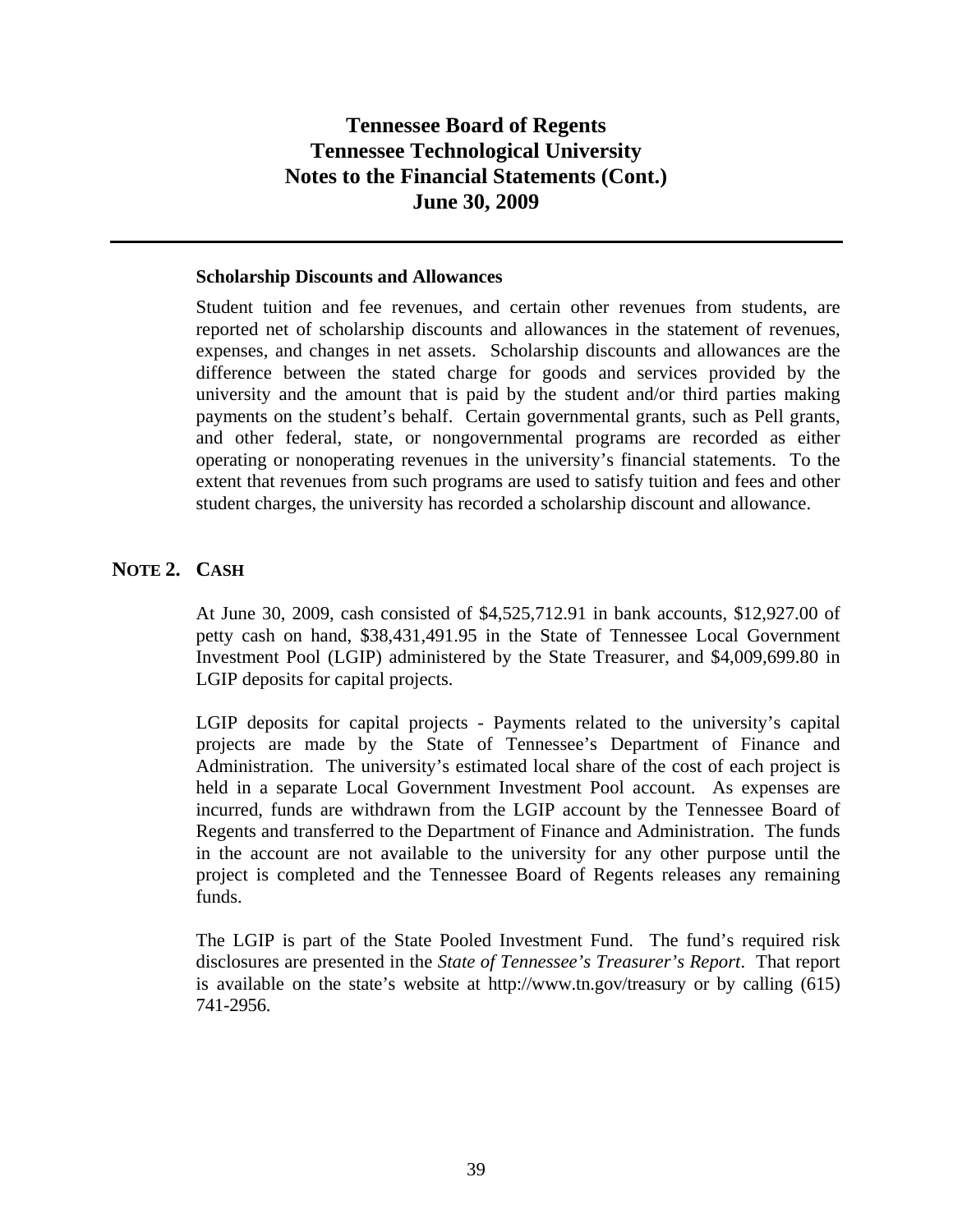## **NOTE 3. INVESTMENTS**

All investments permitted to be reported at fair value under GASB Statement 31, *Accounting and Financial Reporting for Certain Investments and External Investment Pools,* are reported at fair value, including those with a maturity date of one year or less at the time of purchase.

At June 30, 2009, the university had the following investments and maturities.

|                                 |              |                                |   | Investment ividuatives (in Tears) |            |              |                  |
|---------------------------------|--------------|--------------------------------|---|-----------------------------------|------------|--------------|------------------|
| <b>Investment Type</b>          | Fair Value   | Less than 1                    |   | $1$ to 5                          | 6 to 10    | More than 10 | No Maturity Date |
| U.S. agencies<br>Collateralized | 1,623,924.79 | \$<br>$\overline{\phantom{a}}$ | S | 93.376.31                         | 540.137.95 | 990.410.53   | \$               |
| mortgage obligations            | 4,591.59     | -                              |   |                                   | 4,591.59   |              |                  |
| Total                           | .628.516.38  |                                |   | 93.376.31                         | 544,729.54 | 990.410.53   |                  |

#### Investment Maturities (in Years)

#### **Interest Rate Risk**

Interest rate risk is the risk that changes in interest rates will adversely affect the fair value of a debt investment. The university does not have a formal investment policy that limits investment maturities as a means of managing its exposure to fair value losses arising from increasing interest rates.

#### **Credit Risk**

Credit risk is the risk that an issuer or other counterparty to an investment will not fulfill its obligations. The university is authorized by statute to invest funds in accordance with Tennessee Board of Regents policies. Under the current policy, funds other than endowments may be invested only in obligations of the United States or its agencies backed by the full faith and credit of the United States; repurchase agreements for United States securities; certificates of deposit in banks and savings and loan associations; banker's acceptances; commercial paper; money market mutual funds; and the State of Tennessee Local Government Investment Pool (LGIP). The policy requires that investments of endowments in equity securities be limited to funds from private gifts or other sources external to the university and that endowment investments be prudently diversified. Securities are rated using Standard and Poor's, Moody's, and/or Fitch and are presented below using the Standard and Poor's rating scale. Tennessee Board of Regents policy restricts investments in banker's acceptances and commercial paper. The policy requires that prime banker's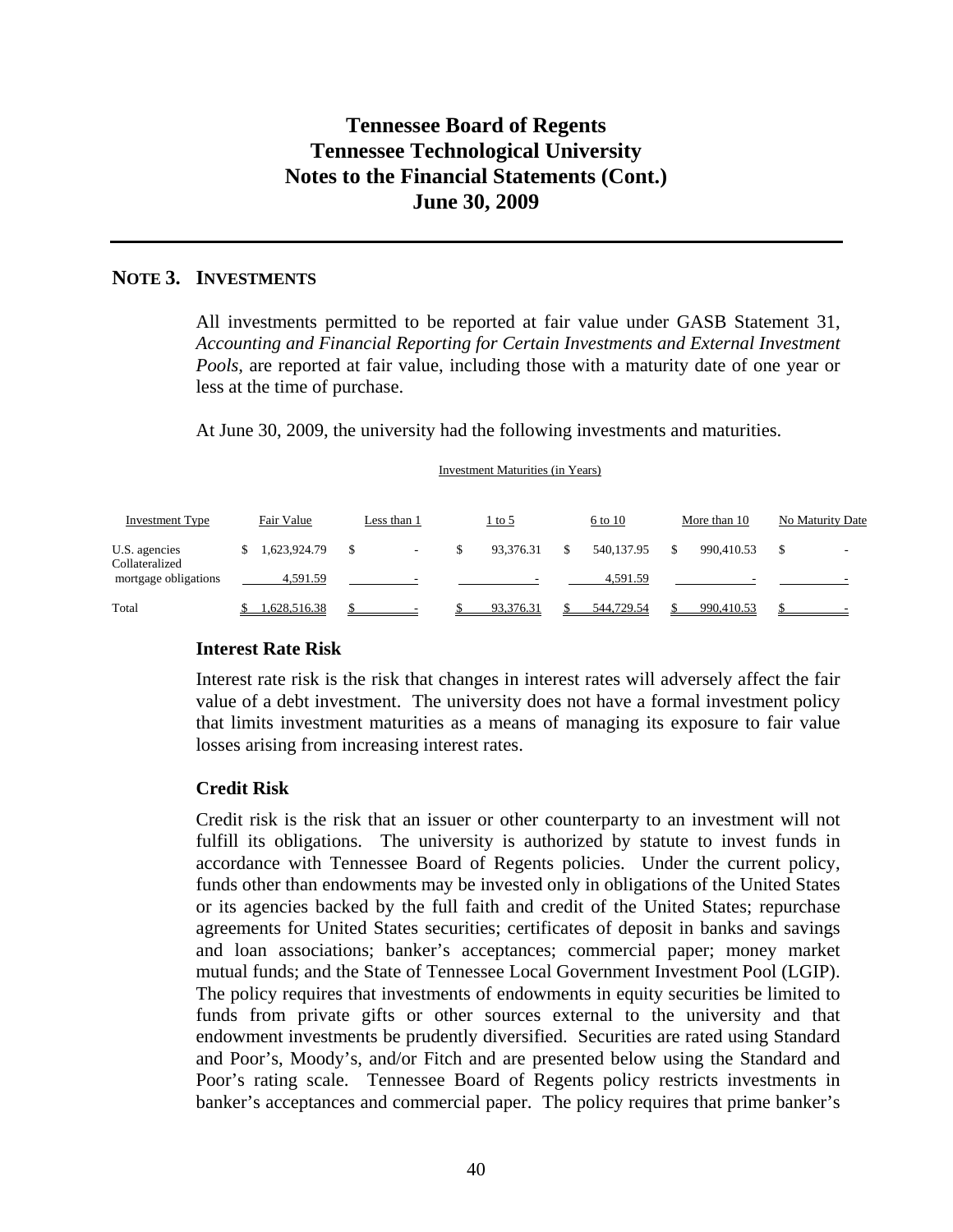acceptances must be issued by domestic banks with a minimum AA rating or foreign banks with a AAA long-term debt rating by a majority of the ratings services that have rated the issuer. The policy further requires that commercial paper must be issued by corporations with a minimum rating of A1 or equivalent as provided by a majority of the rating services that rate the issuer. If there is no long-term debt rating, the short-term debt must be rated A1 by all rating services (minimum of two). Commercial paper of a banking institution must not be purchased.

Credit Quality Rating

At June 30, 2009, the university's investments were rated as follows:

| Investment Type                                   |    | Fair Value                   | Unrated                            |
|---------------------------------------------------|----|------------------------------|------------------------------------|
| <b>LGIP</b><br>Collateralized mortgage obligation | \$ | 42, 441, 191. 75<br>4,591.59 | \$<br>42, 441, 191. 75<br>4,591.59 |
| Total                                             | ፍ  | 42,445,783.34                | 42,445,783.34                      |

Investments of the university's endowment and similar funds are composed of the following:

|                                                             | <b>Carrying Value</b><br>June 30, 2009   |  |
|-------------------------------------------------------------|------------------------------------------|--|
| U.S. agencies<br>Collateralized mortgage obligation<br>LGIP | 9,848.04<br>\$<br>4,591.59<br>339,238.60 |  |
| Total                                                       | <u>353,678.23</u>                        |  |

Assets of endowments are pooled on a fair value basis, with each individual fund subscribing to or disposing of units on the basis of the fair value per unit at the beginning of the calendar quarter within which the transaction takes place. Of the total units at June 30, 2009 (each having a fair value of \$1.171320), 187,532.65 units were owned by endowments, 7,410.89 units were owned by term endowments, and 107,004.77 units were owned by quasi-endowments.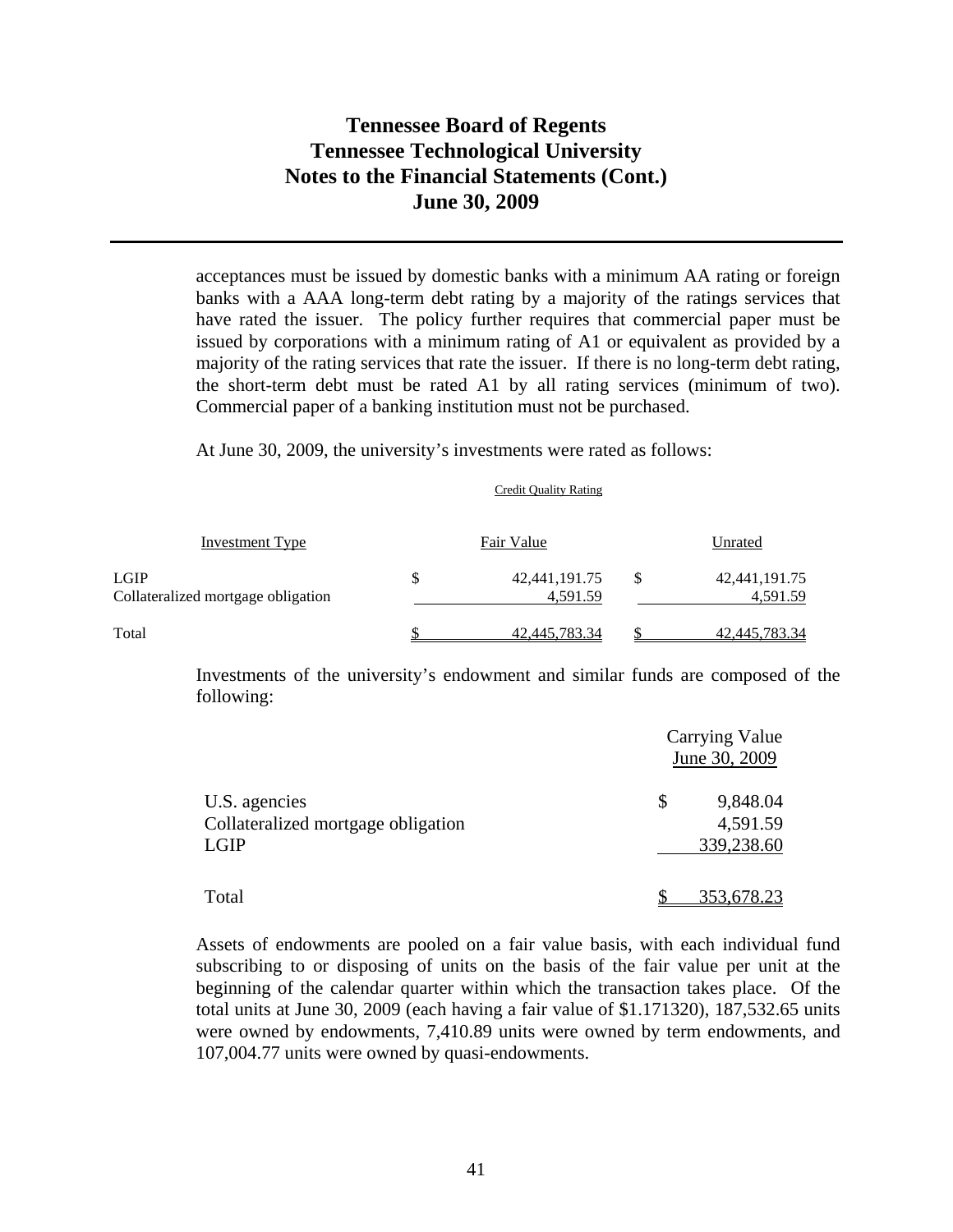The following tabulations summarize changes in relationships between cost and fair values of the pooled assets:

|              |              |               | Fair           |
|--------------|--------------|---------------|----------------|
|              |              | Net Gains     | Value          |
| Fair Value   | Cost         | (Losses)      | Per Unit       |
| \$353,678.23 | \$352,877.76 | \$800.47      | \$1.171320     |
| \$350,555.85 | \$349,695.78 | 860.07        | 1.179822       |
|              |              |               | $$$ (0.008502) |
|              |              | (59.60)       |                |
|              |              |               |                |
|              |              |               |                |
|              |              | Pooled Assets |                |

The average annual earnings per unit, exclusive of net gains/losses, were \$0.023219 for the year ended June 30, 2009.

# **NOTE 4. RECEIVABLES**

Receivables included the following:

|                                      | June 30, 2009    |
|--------------------------------------|------------------|
| Student accounts receivable          | 594,987.29<br>\$ |
| Grants receivable                    | 6,497,375.29     |
| Notes receivable                     | 94,358.27        |
| State appropriation receivable       | 198,800.00       |
| Other receivables                    | 758,866.83       |
| Subtotal                             | 8, 144, 387. 68  |
| Less allowance for doubtful accounts | (197, 015.43)    |
| Total receivables                    | \$7,947,372.25   |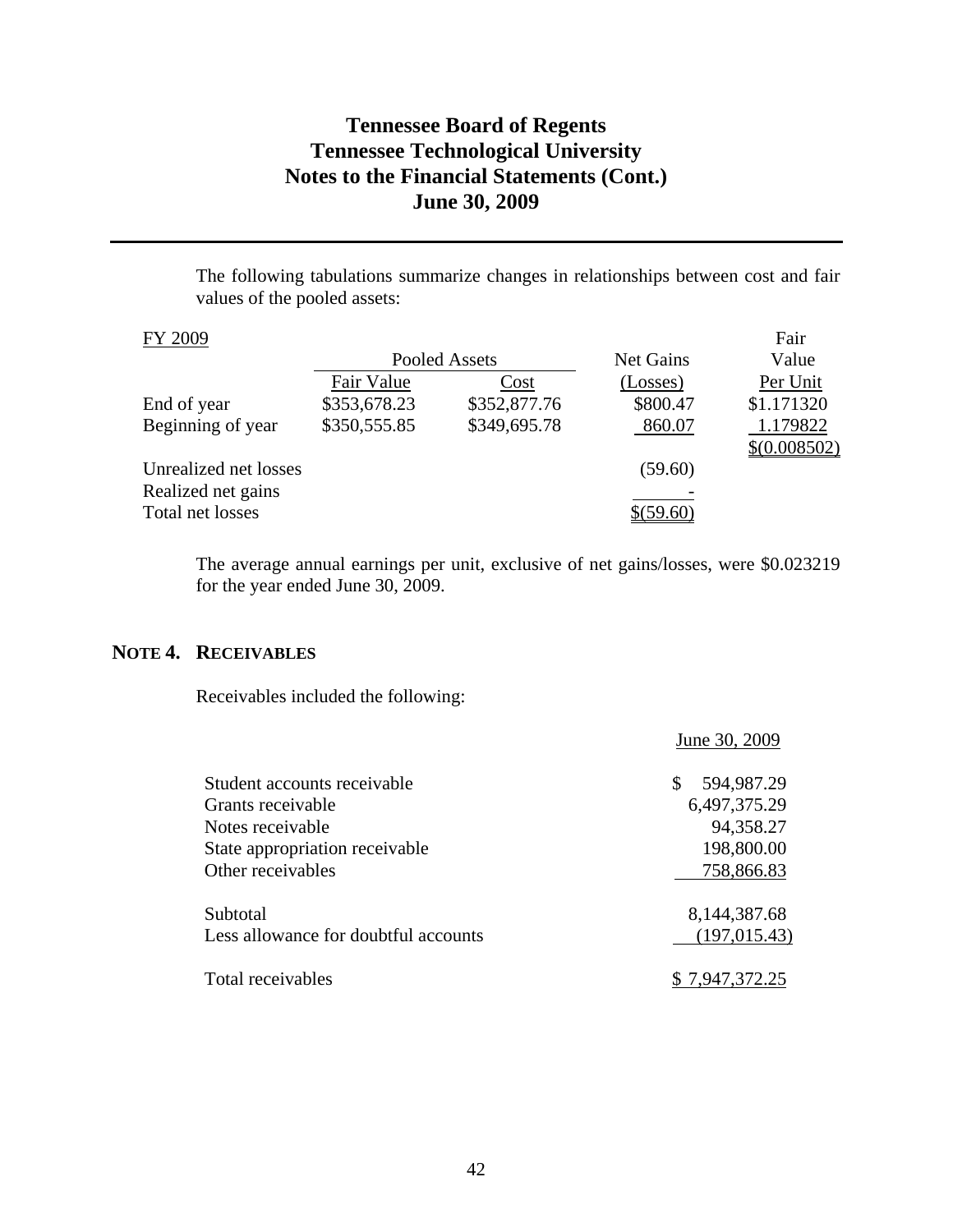# Federal Perkins Loan Program funds included the following:

|                                                                  | June 30, 2009                   |
|------------------------------------------------------------------|---------------------------------|
| Perkins loans receivable<br>Less allowance for doubtful accounts | \$2,453,527.77<br>(128, 111.19) |
| Total                                                            | \$2,325,416.58                  |

## **NOTE 5. CAPITAL ASSETS**

Capital asset activity for the year ended June 30, 2009, was as follows:

|                       | Beginning          |                  |                   |              | Ending             |
|-----------------------|--------------------|------------------|-------------------|--------------|--------------------|
|                       | Balance            | <b>Additions</b> | <b>Transfers</b>  | Reductions   | <b>Balance</b>     |
| Land                  | 1,257,868.94<br>\$ | \$               | \$                | \$           | 1,257,868.94<br>\$ |
| Land improvements and |                    |                  |                   |              |                    |
| infrastructure        | 11,974,655.03      | 34,697.18        |                   |              | 12,009,352.21      |
| <b>Buildings</b>      | 94,445,709.77      | 3,417,590.54     | 21,926,553.23     |              | 119,789,853.54     |
| Equipment             | 17,870,935.70      | 1,834,677.14     |                   | 275,897.41   | 19,429,715.43      |
| Library holdings      | 11,433,024.06      | 944,207.16       |                   | 1,021,547.99 | 11,355,683.23      |
| Software              | 2,797,234.14       | 220,797.54       |                   |              | 3,018,031.68       |
| Projects in progress  | 22,064,929.88      | 11,123,256.49    | (21, 926, 553.23) |              | 11,261,633.14      |
| Total                 | 161,844,357.52     | 17,575,226.05    |                   | 1,297,445.40 | 178, 122, 138. 17  |
| Less accumulated      |                    |                  |                   |              |                    |
| depreciation:         |                    |                  |                   |              |                    |
| Land improvements and |                    |                  |                   |              |                    |
| infrastructure        | 5,281,287.77       | 485,068.79       |                   |              | 5,766,356.56       |
| <b>Buildings</b>      | 62,539,254.27      | 3,055,252.72     |                   |              | 65,594,506.99      |
| Equipment             | 12,447,279.15      | 1,287,273.83     |                   | 258,059.86   | 13,476,493.12      |
| Library holdings      | 6,803,515.46       | 1,026,189.09     |                   | 1,021,547.99 | 6,808,156.56       |
| Software              | 403,070.76         | 354,497.05       |                   |              | 757,567.81         |
| Total accumulated     |                    |                  |                   |              |                    |
| depreciation          | 87,474,407.41      | 6,208,281.48     |                   | 1,279,607.85 | 92,403,081.04      |
| Capital assets, net   | \$74,369,950.11    | \$11,366,944.57  |                   | 17,837.55    | \$85,719,057.13    |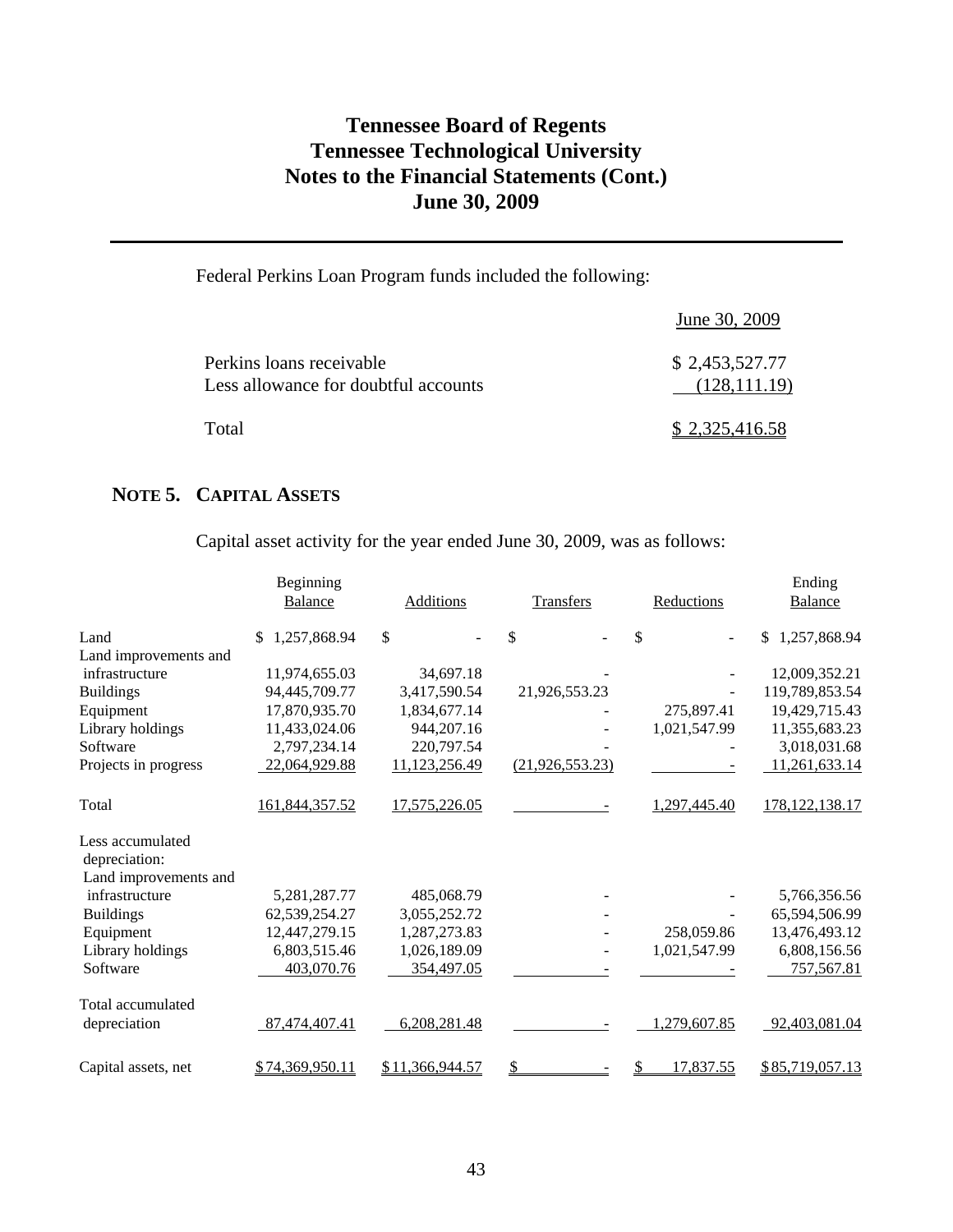## **NOTE 6. ACCOUNTS PAYABLE**

Accounts payable included the following:

|                                                     | June 30, 2009 |
|-----------------------------------------------------|---------------|
| Vendors payable                                     | 936,815.32    |
| Payables from LGIP deposits<br>for capital projects | 550,042.72    |
| Other payables                                      | 4,549.00      |
| Total accounts payable                              | 1,491,407.04  |

## **NOTE 7. LONG-TERM LIABILITIES**

Long-term liabilities activity for the year ended June 30, 2009, was as follows:

|                             | Beginning       |                     |                   | Ending          | Current            |
|-----------------------------|-----------------|---------------------|-------------------|-----------------|--------------------|
|                             | Balance         | Additions           | Reductions        | <b>Balance</b>  | Portion            |
| Payables:                   |                 |                     |                   |                 |                    |
| TSSBA debt:                 |                 |                     |                   |                 |                    |
| <b>Bonds</b>                | \$10,560,924.68 | 4,862,504.55<br>\$. | 848,648.58<br>\$. | \$14,574,780.65 | 1,089,392.49<br>S. |
| Commercial paper            | 4,637,400.81    | 7,885,406.24        | 5,063,326.50      | 7,459,480.55    |                    |
| Subtotal                    | 15,198,325.49   | 12,747,910.79       | 5,911,975.08      | 22,034,261.20   | 1,089,392.49       |
| Other liabilities:          |                 |                     |                   |                 |                    |
| Compensated absences        | 3,346,672.36    | 1,507,338.48        | 1.576.848.31      | 3.277.162.53    | 677,385.67         |
| Due to grantors             | 2,716,298.22    |                     | 168,688.84        | 2,547,609.38    |                    |
| Net OPEB obligation         | 1,605,718.18    | 1,520,043.82        |                   | 3,125,762.00    |                    |
| Subtotal                    | 7,668,688.76    | 3,027,382.30        | 1,745,537.15      | 8,950,533.91    | 677,385.67         |
| Total long-term liabilities | \$22,867,014.25 | \$15,775,293.09     | 7,657,512.23      | \$30.984.795.11 | 1,766,778.16       |

## **TSSBA Debt - Bonds**

Bonds, with interest rates ranging from 2.0% to 5.0%, were issued by the Tennessee State School Bond Authority (TSSBA). The bonds are due serially to 2032 and are secured by pledges of the facilities' revenues to which they relate and certain other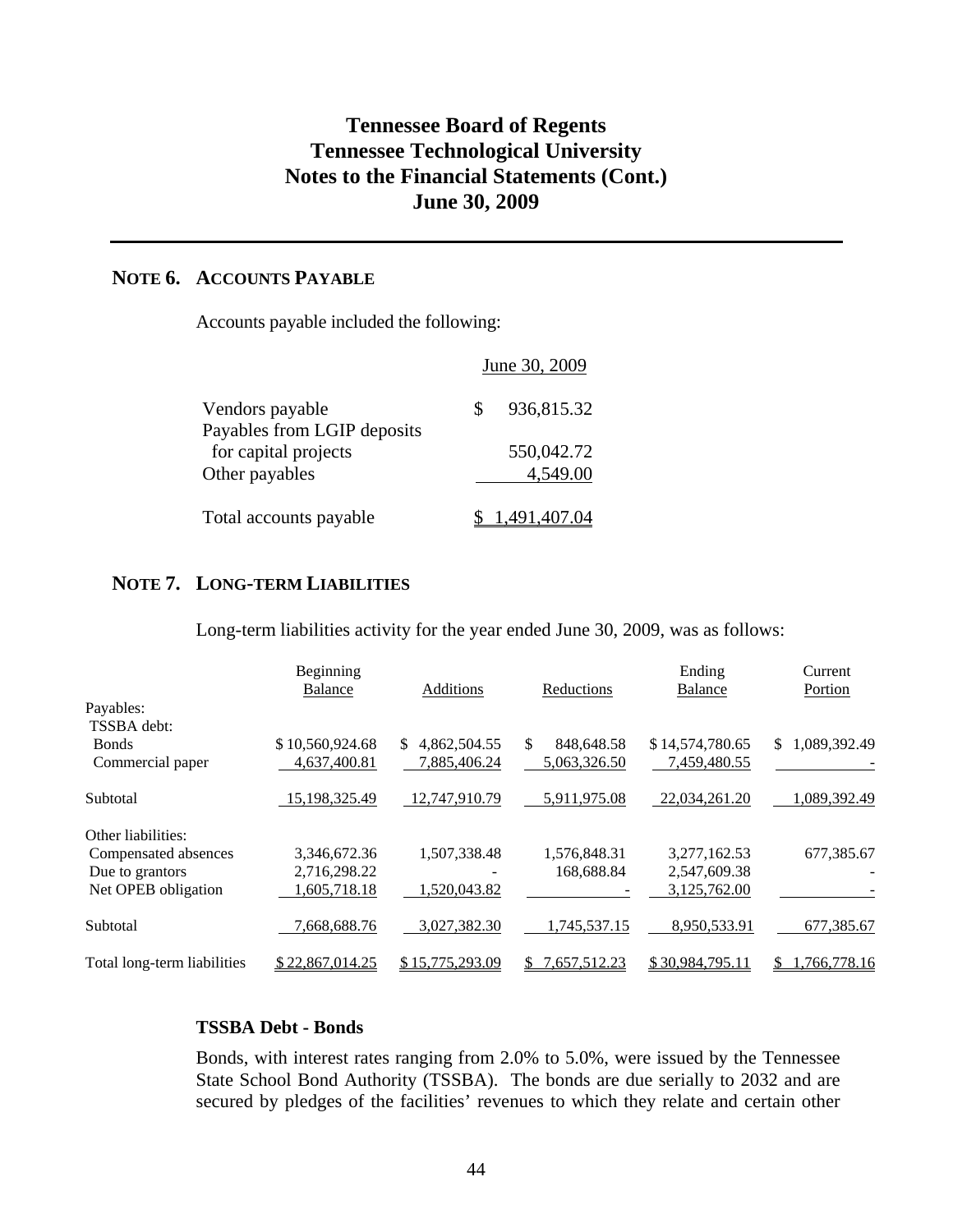revenues and fees of the university, including state appropriations; see Note 10 for further details. The bonded indebtedness with the Tennessee State School Bond Authority included in long-term liabilities on the statement of net assets is shown net of assets held by the authority in the debt service reserve and unexpended debt proceeds. The reserve amount was \$509,477.62 at June 30, 2009. Unexpended debt proceeds were \$10,740.79 at June 30, 2009.

Debt service requirements to maturity for the university's portion of TSSBA bonds at June 30, 2009, are as follows:

| <b>Year Ending</b><br>June 30 | Principal          | Interest           | Total              |
|-------------------------------|--------------------|--------------------|--------------------|
| 2010                          | \$<br>1,089,392.49 | \$<br>696,443.91   | \$<br>1,785,836.40 |
| 2011                          | 817,101.51         | 649,862.96         | 1,466,964.47       |
| 2012                          | 643,983.30         | 615,222.92         | 1,259,206.22       |
| 2013                          | 667,791.18         | 590,262.57         | 1,258,053.75       |
| 2014                          | 700,180.30         | 559,206.77         | 1,259,387.07       |
| $2015 - 2019$                 | 4,023,082.08       | 2,301,999.92       | 6,325,082.00       |
| $2020 - 2024$                 | 4,302,364.49       | 1,254,661.32       | 5,557,025.81       |
| $2025 - 2029$                 | 1,344,563.90       | 455,069.90         | 1,799,633.80       |
| $2030 - 2032$                 | 986,321.40         | 100,297.72         | 1,086,619.12       |
|                               |                    |                    |                    |
| Total                         | 4,574,780.65       | \$<br>7.223,027.99 | 21,797,808.64      |
|                               |                    |                    |                    |

#### **TSSBA Debt - Commercial Paper**

The Tennessee State School Bond Authority issues commercial paper to finance the costs of various capital projects during their construction phase. When projects are placed in service, long-term, fixed-rate debt is issued by TSSBA to finance the project over its useful payback period and the commercial paper is redeemed. The amount issued for projects at the university was \$7,459,480.55 at June 30, 2009.

For the commercial paper program, the Tennessee State School Bond Authority maintains an interest rate reserve fund. The university contributes amounts to the reserve fund based on the amounts drawn. The principal of the reserve will be contributed to pay off notes or credited back to the university when the notes are converted to bonds. The interest earned on the reserve is used to pay interest due during the month.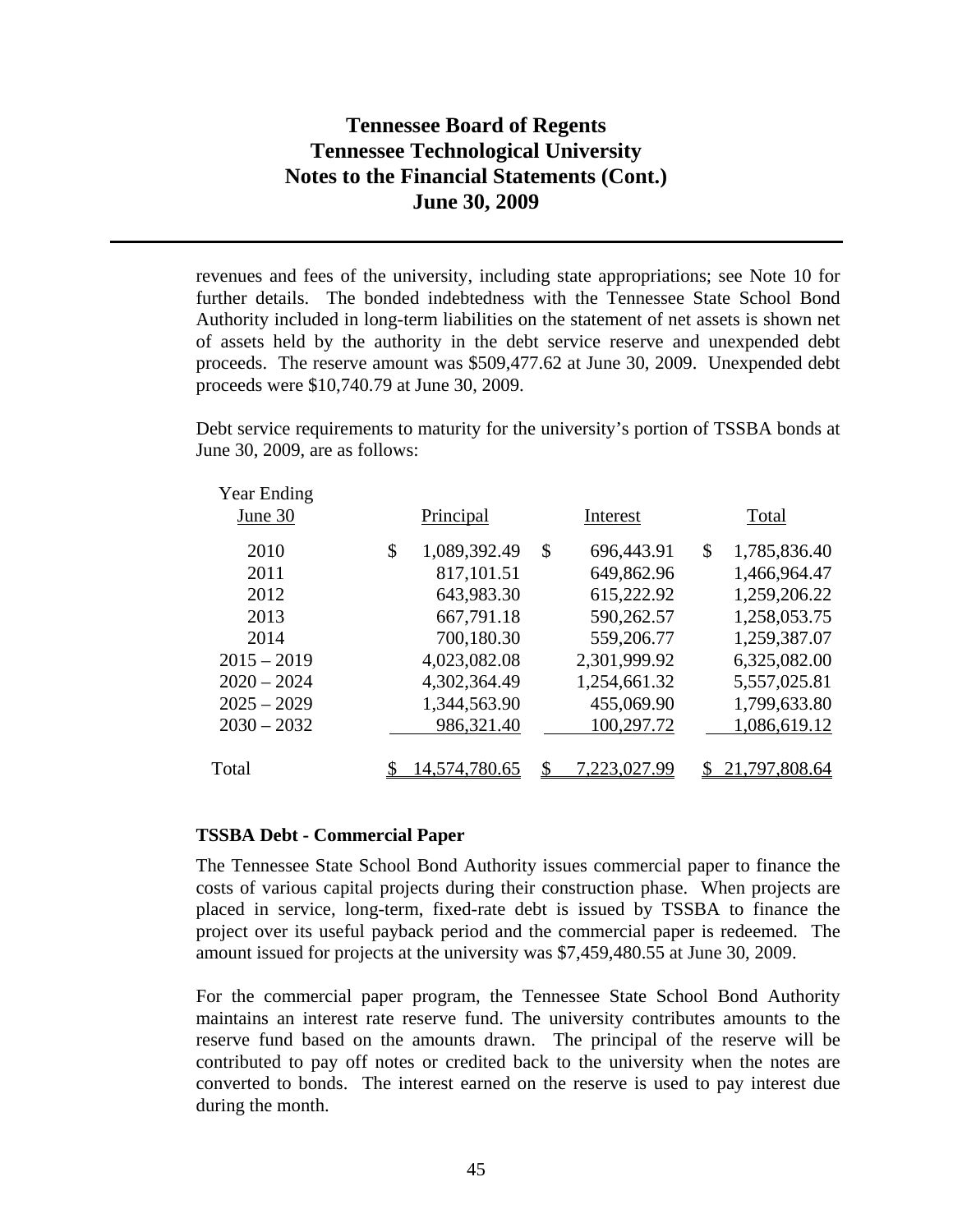More detailed information regarding the bonds and commercial paper can be found in the notes to the financial statements in the financial report for the Tennessee State School Bond Authority. That report is available on the state's website at http://tn.gov/comptroller/bf/tssbacafr.htm.

## **NOTE 8. ENDOWMENTS**

If a donor has not provided specific instructions to the university, state law permits the university to authorize for expenditure the net appreciation (realized and unrealized) of the investments of endowment funds. When administering its power to spend net appreciation, the university is required to consider the university's longterm and short-term needs, present and anticipated financial requirements, expected total return on its investments, price-level trends, and general economic conditions. Any net appreciation spent is required to be spent for the purposes for which the endowment was established.

The university chooses to spend only a portion of the investment income (including changes in the value of investments) each year. Under the spending plan established by the university, only realized gains have been authorized for expenditure. The remaining amount, if any, is retained to be used in future years when the amount computed using the spending plan exceeds the investment income. At June 30, 2009, net appreciation of \$228,430.96 is available to be spent, of which \$16,626.11 is included in restricted net assets expendable for scholarships and fellowships, \$10,779.36 is included in restricted net assets expendable for instructional departmental uses, \$61,487.80 is included in restricted net assets expendable for loans, \$14,806.59 is included in restricted net assets expendable for other, and \$124,731.10 is included in unrestricted net assets.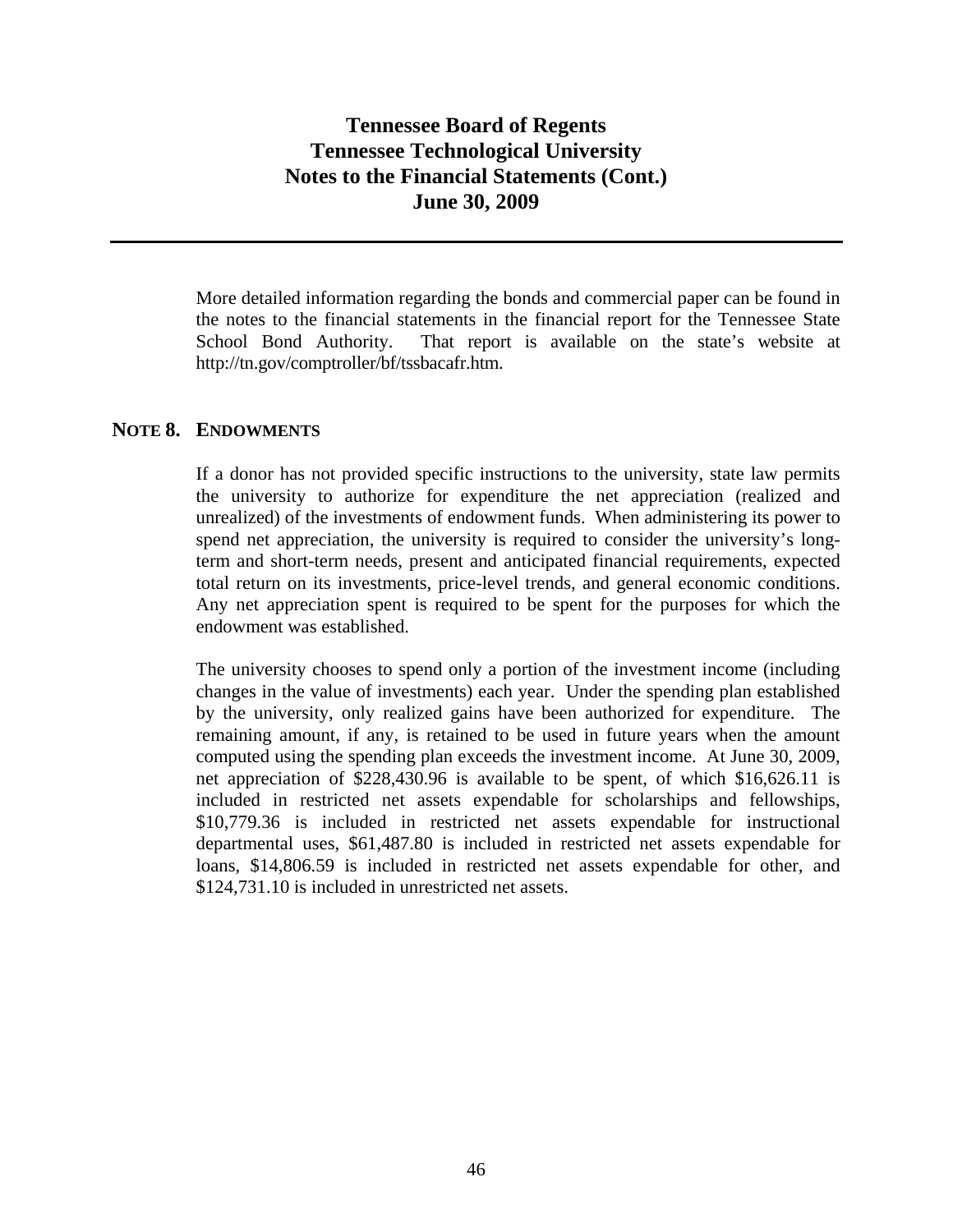# **NOTE 9. UNRESTRICTED NET ASSETS**

Unrestricted net assets include funds that have been designated for specific purposes. The unrestricted net assets are composed of the following:

|                                      | June 30, 2009    |
|--------------------------------------|------------------|
| Working capital                      | 603,928.13<br>\$ |
| Encumbrances                         | 695,186.00       |
| Designated fees                      | 1,807,377.46     |
| <b>Auxiliaries</b>                   | 448,311.63       |
| Quasi-endowment                      | 124,731.10       |
| <b>Plant construction</b>            | 2,380,657.70     |
| Renewal and replacement of equipment | 16,590,121.20    |
| Debt retirement                      | 455,747.66       |
| Undesignated                         | 1,834,011.80     |
| Total                                | \$24,940,072.68  |

## **NOTE 10. PLEDGED REVENUES**

The university has pledged certain revenues and fees, including state appropriations, to repay \$14,574,780.65 in revenue bonds issued from June 1976 to April 2009. Proceeds from the bonds provided financing for student housing, energy performance and administrative systems. The bonds are payable through 2032. Annual principal and interest payments on the bonds are expected to require 1.1% of available revenues. The total principal and interest remaining to be paid on the bonds is \$21,797,808.64. Principal and interest paid for the current year and total available revenues were \$1,420,792.15 and \$121,311,788.00, respectively.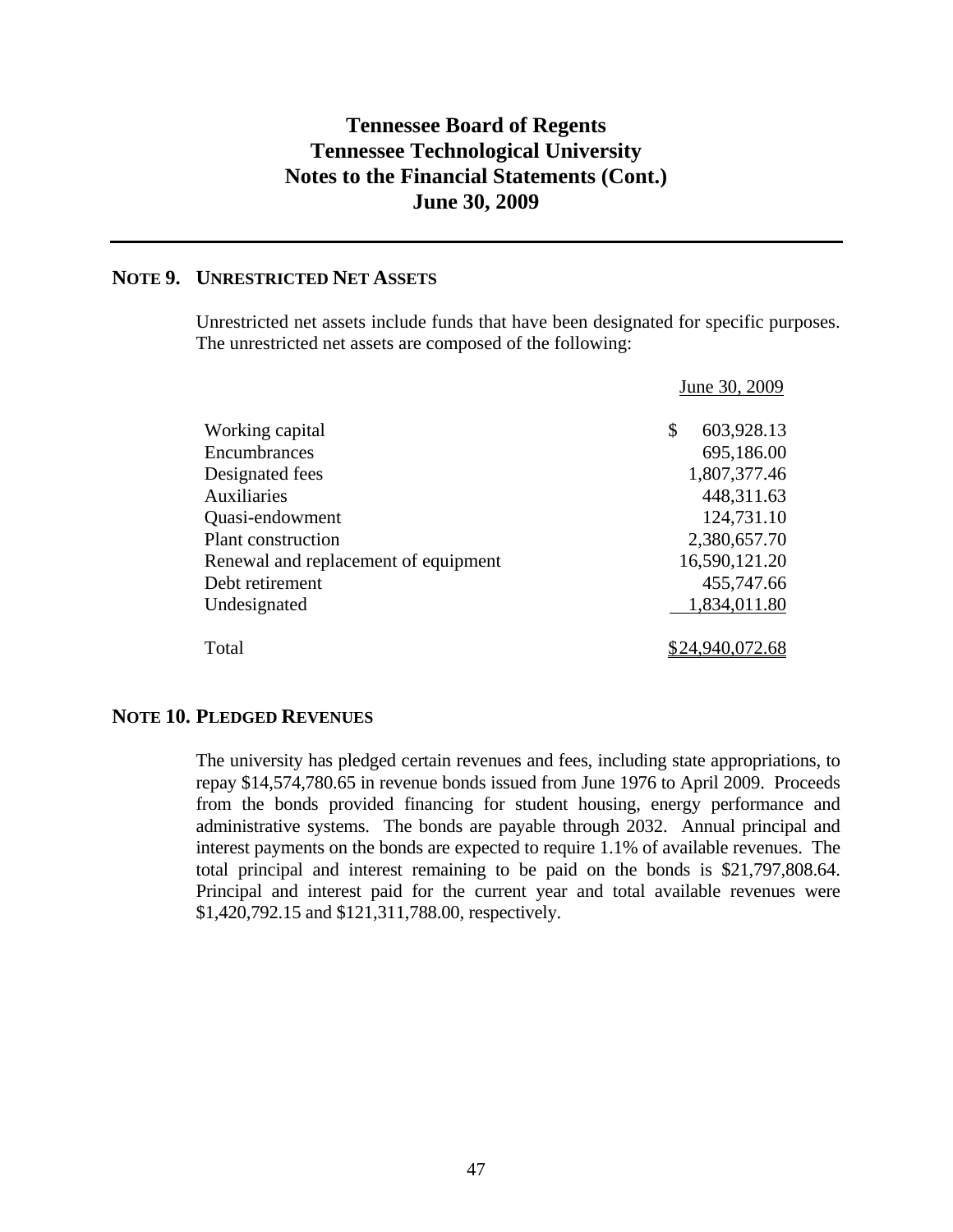## **NOTE 11. PENSION PLANS**

## **A. Defined Benefit Plans**

## **Tennessee Consolidated Retirement System**

Plan Description - The university contributes to the State Employees, Teachers, and Higher Education Employees Pension Plan (SETHEEPP), a cost-sharing, multiple-employer, defined benefit pension plan administered by the Tennessee Consolidated Retirement System (TCRS). TCRS provides retirement, death, and disability benefits as well as annual cost-of-living adjustments to plan members and their beneficiaries. Title 8, Chapters 34-37, *Tennessee Code Annotated,* establishes benefit provisions. State statutes are amended by the Tennessee General Assembly.

The TCRS issues a publicly available financial report that includes financial statements and required supplementary information for SETHEEPP. That report is available on the state's website at http://www.state.tn.us/treasury/tcrs/index.html.

Funding Policy - Plan members are noncontributory. The university is required to contribute an actuarially determined rate. The current rate is 13.02% of annual covered payroll. Contribution requirements for the university are established and may be amended by the TCRS' Board of Trustees. The university's contributions to TCRS for the years ended June 30, 2009, 2008, and 2007 were \$3,320,996.40, \$3,371,880.21, and \$3,361,727.03. Contributions met the requirements for each year.

## **B. Defined Contribution Plans**

## **Optional Retirement Plans (ORP)**

Plan Description - The university contributes to three defined contribution plans: Teachers Insurance and Annuity Association–College Retirement Equities Fund (TIAA-CREF), ING Life Insurance and Annuity Company, and Variable Annuity Life Insurance Company (VALIC). These plans are administered by the Tennessee Department of the Treasury. Each plan provides retirement benefits to faculty and staff who are exempt from the overtime provisions of the Fair Labor Standards Act and who waive membership in the TCRS. Benefits depend solely on amounts contributed to the plan plus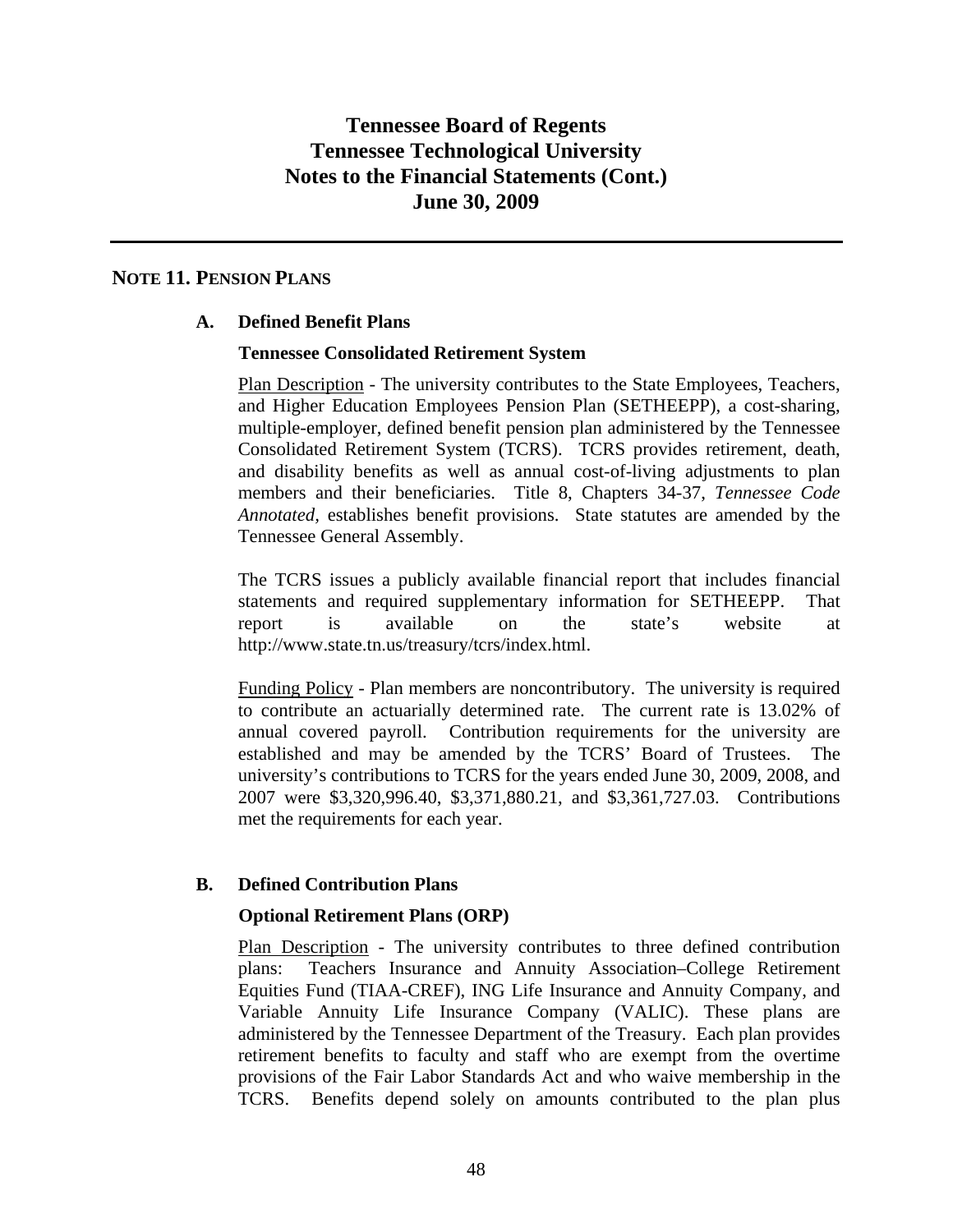investment earnings. Plan provisions are established by state statute in Title 8, Chapter 35, Part 4, *Tennessee Code Annotated.* State statutes are amended by the Tennessee General Assembly.

Funding Policy - Plan members are noncontributory. The university contributes an amount equal to 10% of the employee's base salary up to the social security wage base and 11% above the social security wage base. Contribution requirements are established and amended by state statute. The contribution made by the university to the plans was \$3,143,786.60 for the year ended June 30, 2009, and \$3,131,638.37 for the year ended June 30, 2008. Contributions met the requirements for each year.

#### **NOTE 12. OTHER POSTEMPLOYMENT BENEFITS**

Healthcare is the only "other postemployment benefit" (OPEB) provided to employees. The State of Tennessee administers a group health insurance program which provides postemployment health insurance benefits to eligible university retirees. This program includes two plans—the State Employee Group Plan and the Medicare Supplement Plan. For accounting purposes, the plans are agent multipleemployer defined benefit OPEB plans. Benefits are established and amended by an insurance committee created by Section 8-27-201, *Tennessee Code Annotated,* for the State Employee Group Plan and Section 8-27-701, *Tennessee Code Annotated,* for the Medicare Supplement Plan. Prior to reaching age 65, retirees may participate in the State Employee Group Plan. Members of this plan have the option of choosing a preferred provider organization (PPO), point of service (POS), or health maintenance organization (HMO) plan for healthcare benefits. Subsequent to age 65, retirees who are also in the state's retirement system may participate in the Medicare Supplement Plan that does not include pharmacy. The state makes on-behalf payments to the Medicare supplement plan for the university's eligible retirees; see Note 18. The plans are reported in the *Tennessee Comprehensive Annual Financial Report*. That report is available on the state's website at http://tennessee.gov/finance/act/cafr.html, or by calling (615) 741-2140.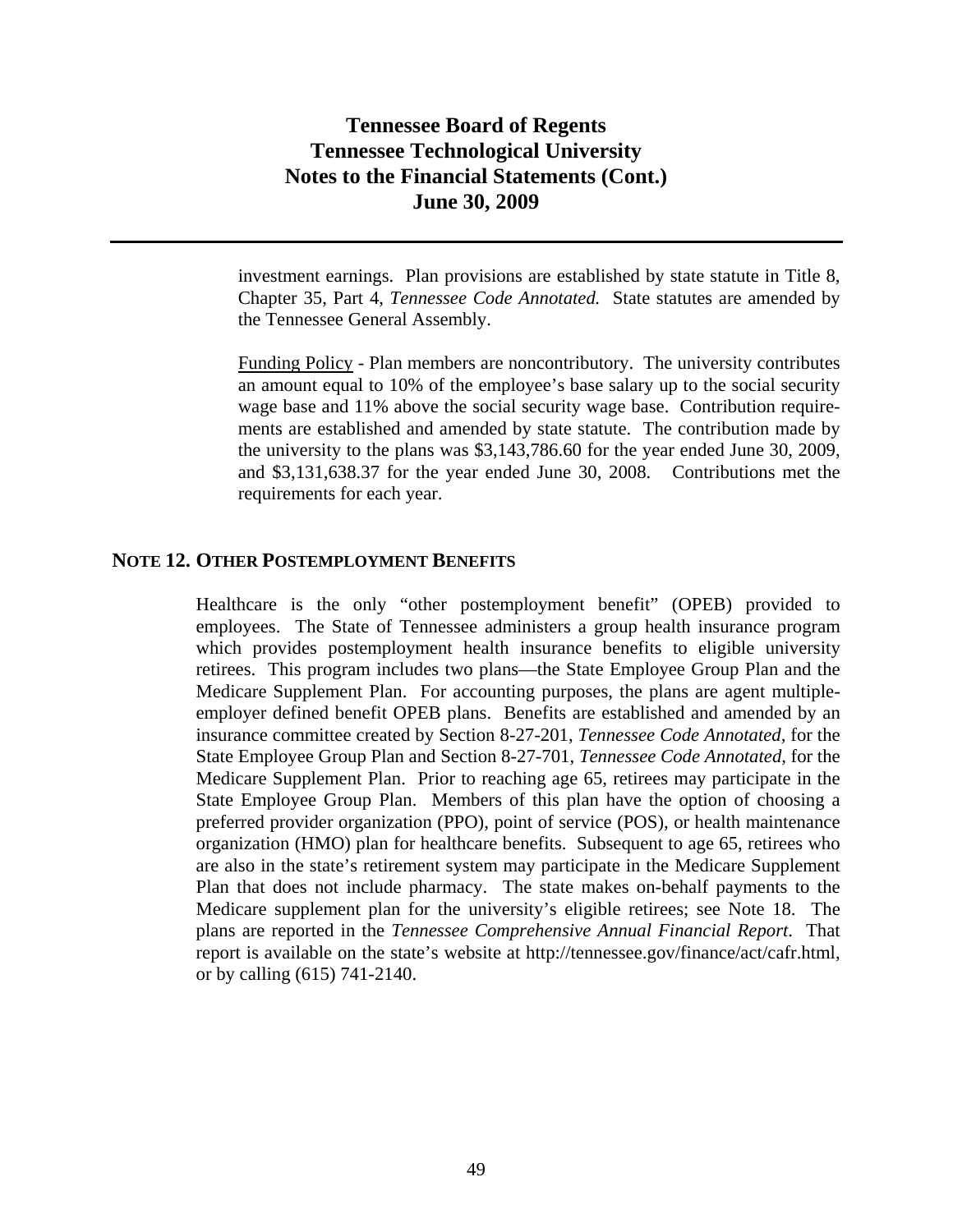#### **Special Funding Situation**

The State of Tennessee is legally responsible for contributions to the Medicare Supplement Plan that covers the retirees of other governmental entities, including Tennessee Technological University. The state is the sole contributor for the university retirees that participate in the Medicare Supplement Plan and, therefore, is acting as the employer.

#### **Funding Policy**

The premium requirements of members of the State Employee Group Plan are established and may be amended by the insurance committee. The plan is selfinsured and financed on a pay-as-you-go basis with the risk shared equally among the participants. Claims liabilities of the plan are periodically computed using actuarial and statistical techniques to establish premium rates. Administrative costs of the plan are allocated to participants. Retirees in the State Employee Group Plan pay the same base premium as active employees in the plan adjusted for years of service. Retirees with 30 years of service pay 20% of the total premium. Retirees with 20 but less than 30 years of service pay 30% of the total premium. Retirees with less than 20 years of service pay 40% of the total premium.

|  |                           | University's Annual OPEB Cost and Net OPEB Obligation |  |
|--|---------------------------|-------------------------------------------------------|--|
|  | State Employee Group Plan |                                                       |  |

| Annual required contribution (ARC)         | 2,635,000.00 |
|--------------------------------------------|--------------|
| Interest on the net OPEB obligation        | 72,000.00    |
| Adjustment to the ARC                      | (70,000.00)  |
| Annual OPEB cost                           | 2,637,000.00 |
| Amount of contribution                     | 1,116,956.00 |
| Increase (decrease) in net OPEB obligation | 1,520,044.00 |
| Net OPEB obligation – beginning of year    | 1,605,718.00 |
| Net OPEB obligation – end of year          | 3,125,762.00 |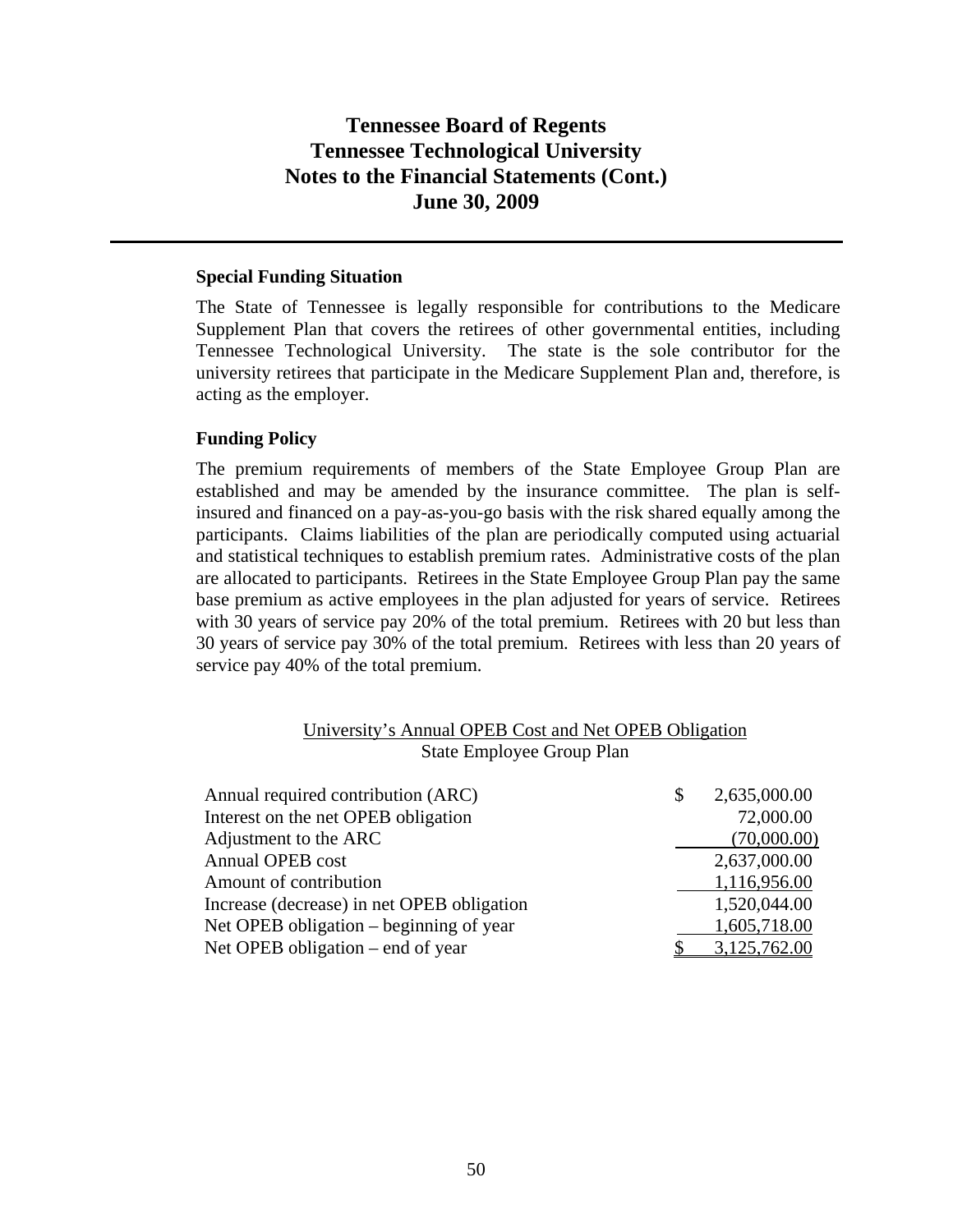| Year-end      | Plan                                | <b>Annual OPEB</b><br>Cost | Percentage of<br><b>Annual OPEB</b><br>Cost<br>Contributed | Net OPEB Obligation<br>at Year-end |
|---------------|-------------------------------------|----------------------------|------------------------------------------------------------|------------------------------------|
| June 30, 2009 | <b>State Employee</b><br>Group Plan | \$2,637,000.00             | 42.36%                                                     | \$3,125,762.00                     |

#### **Funded Status and Funding Progress**

The funded status of the university's portion of the State Employee Group Plan as of July 1, 2007, was as follows:

#### State Employee Group Plan

| Actuarial valuation date                             | July 1, 2007    |
|------------------------------------------------------|-----------------|
| Actuarial accrued liability (AAL)                    | \$24,665,000.00 |
| Actuarial value of plan assets                       |                 |
| Unfunded actuarial accrued liability (UAAL)          | \$24,665,000.00 |
| Actuarial value of assets as a percentage of the AAL | $0.00\%$        |
| Covered payroll (active plan members)                | \$51,026,207.35 |
| UAAL as percentage of covered payroll                | 48.34%          |

Actuarial valuations involve estimates of the value of reported amounts and assumptions about the probability of events far into the future, and actuarially determined amounts are subject to continual revision as actual results are compared to past expectations and new estimates are made about the future. The schedule of funding progress, presented as Required Supplementary Information following the notes to the financial statements, presents multiyear trend information about whether the actuarial value of plan assets is increasing or decreasing over time relative to the actuarial accrued liability for benefits.

#### **Actuarial Methods and Assumptions**

Calculations are based on the types of benefits provided under the terms of the substantive plan at the time of each valuation and on the pattern of sharing of costs between the employer and plan members to that point. Actuarial calculations reflect a long-term perspective. Consistent with that perspective, actuarial methods and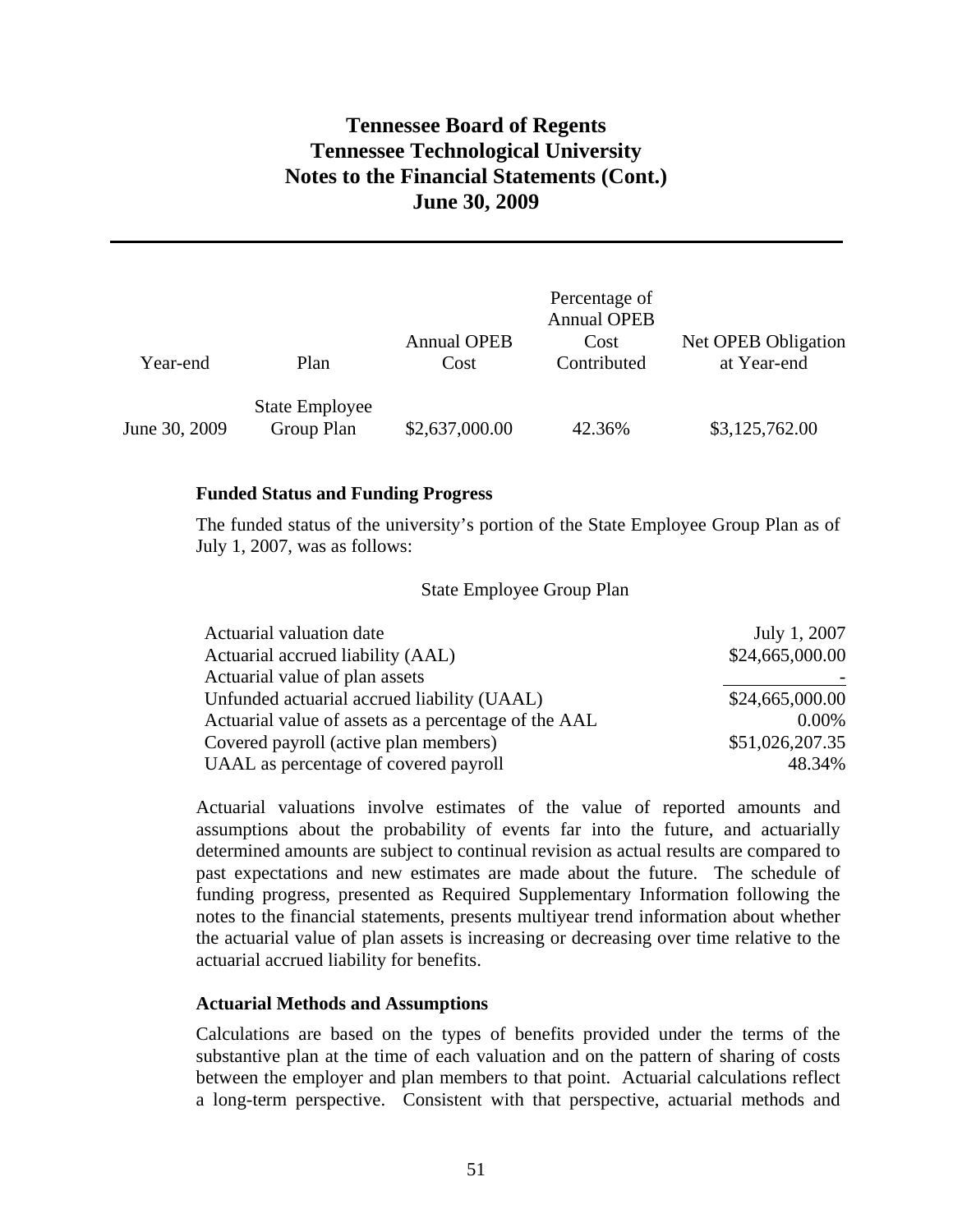assumptions used include techniques that are designed to reduce short-term volatility in actuarial accrued liabilities and the actuarial value of assets.

In the July 1, 2007, actuarial valuation, the Projected Unit Credit actuarial cost method was used. The actuarial assumptions included a 4.5 percent investment rate of return (net of administrative expenses) and an annual healthcare cost trend rate of 7 percent initially, increased to 11 percent in the second year and then reduced by decrements to an ultimate rate of 5 percent after 12 years. Both rates include a 3 percent inflation assumption. The unfunded actuarial accrued liability is being amortized as a level percentage of payroll on a closed basis over a 30-year period beginning with July 1, 2007.

### **NOTE 13. INSURANCE-RELATED ACTIVITIES**

It is the policy of the state not to purchase commercial insurance for the risks of losses for general liability, automobile liability, professional malpractice, and workers' compensation. The state's management believes it is more economical to manage these risks internally and set aside assets for claim settlement in its internal service fund, the Risk Management Fund. The state purchases commercial insurance for real property, flood, earthquake, and builder's risk losses and surety bond coverage on the state's officials and employees. The amounts of settlements have not exceeded insurance coverage for each of the three past fiscal years. The Risk Management Fund is also responsible for claims for damages to state-owned property up to the amount of the property insurance aggregate deductible amount. The insurance policy deductibles vary from \$25,000 per occurrence, depending on the type of coverage, to an aggregate of \$5 million.

The university participates in the Risk Management Fund. The fund allocates the cost of providing claims servicing and claims payment by charging a premium to the university based on a percentage of the university's expected loss costs, which include both experience and exposures. This charge considers recent trends in actual claims experience of the state as a whole. An actuarial valuation is performed as of fiscal year-end to determine the fund liability and premium allocation. Information regarding the determination of the claims liabilities and the changes in the balances of the claims liabilities for the years ended June 30, 2009, and June 30, 2008, are presented in the *Tennessee Comprehensive Annual Financial Report*. The CAFR is available on the state's website at http://tennessee.gov/finance/act/cafr.html. Since the university participates in the Risk Management Fund, it is subject to the liability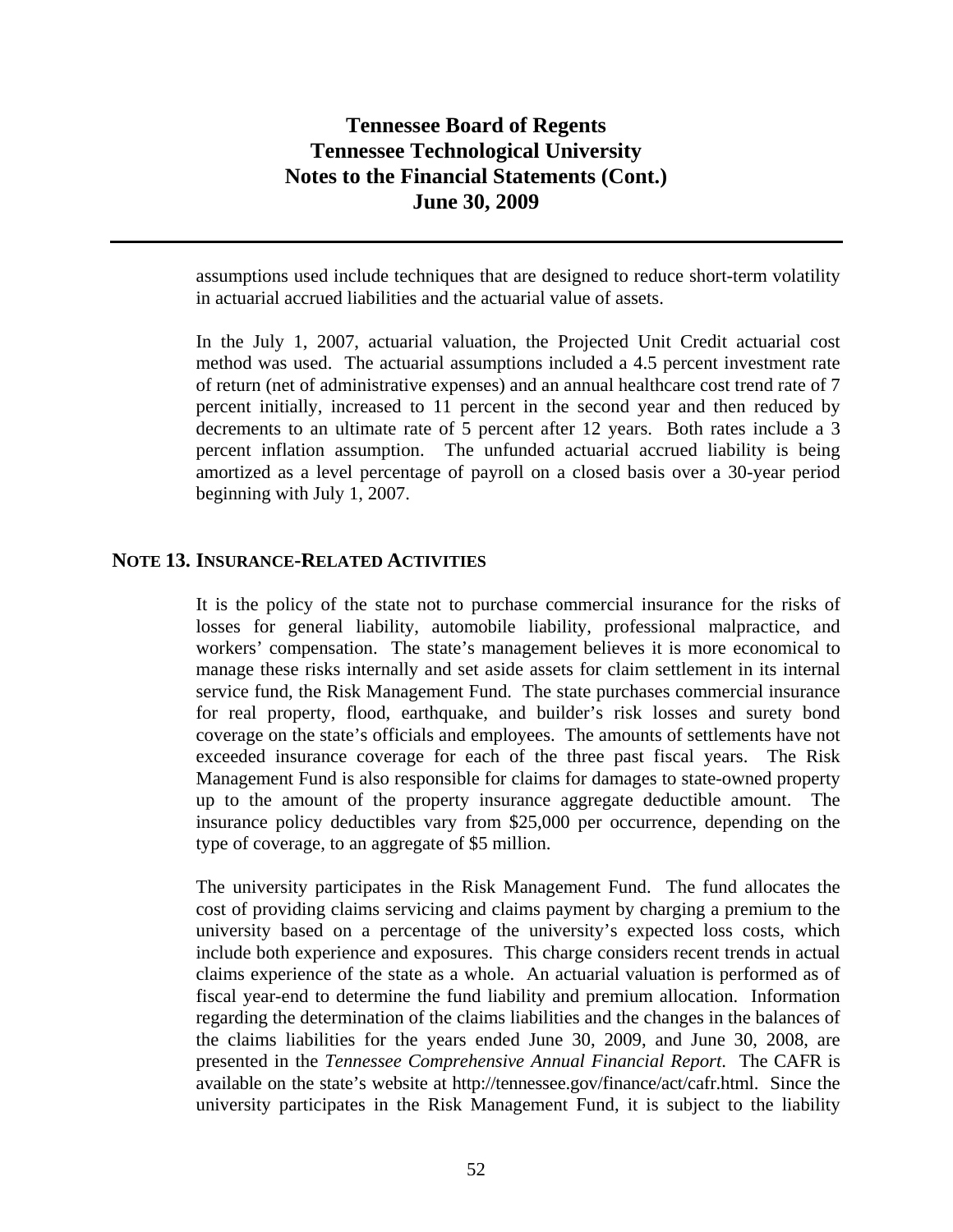limitations under the provisions of the Tennessee Claims Commission Act, *Tennessee Code Annotated,* Section 9-8-101 et seq. Liability for negligence of the university for bodily injury and property damage is limited to \$300,000 per person and \$1,000,000 per occurrence. The limits of liability under workers' compensation are set forth in *Tennessee Code Annotated,* Section 50-6-101 et seq. Claims are paid through the state's Risk Management Fund. At June 30, 2009, the Risk Management Fund held \$127.0 million in cash and cash equivalents designated for payment of claims.

At June 30, 2009, the scheduled coverage for the university was \$751,600,200.00 for buildings and \$103,701,700.00 for contents.

The state has also set aside assets in the Employee Group Insurance Fund, an internal service fund, to provide a program of health insurance coverage for the employees of the state with the risk retained by the state. The university participates in the Employee Group Insurance Fund. The fund allocates the cost of providing claims servicing and claims payment by charging a premium to the university based on estimates of the ultimate cost of claims, including the cost of claims that have been reported but not settled and of claims that have been incurred but not reported. Employees and providers have 13 months to file medical claims.

## **NOTE 14. COMMITMENTS AND CONTINGENCIES**

#### **Sick Leave**

The university records the cost of sick leave when paid. Generally, since sick leave (earned one day per month with unlimited accumulation) is paid only when an employee dies or is absent because of illness, injury, or related family death, there is no liability for sick leave at June 30. The dollar amount of unused sick leave was \$26,513,316.30 at June 30, 2009.

#### **Operating Leases**

The university has entered into various operating leases for buildings and equipment. Such leases will probably continue to be required. Expenses under operating leases for personal property were \$31,115.75 for the year ended June 30, 2009. All operating leases are cancelable at the lessee's option.

## **Construction in Progress**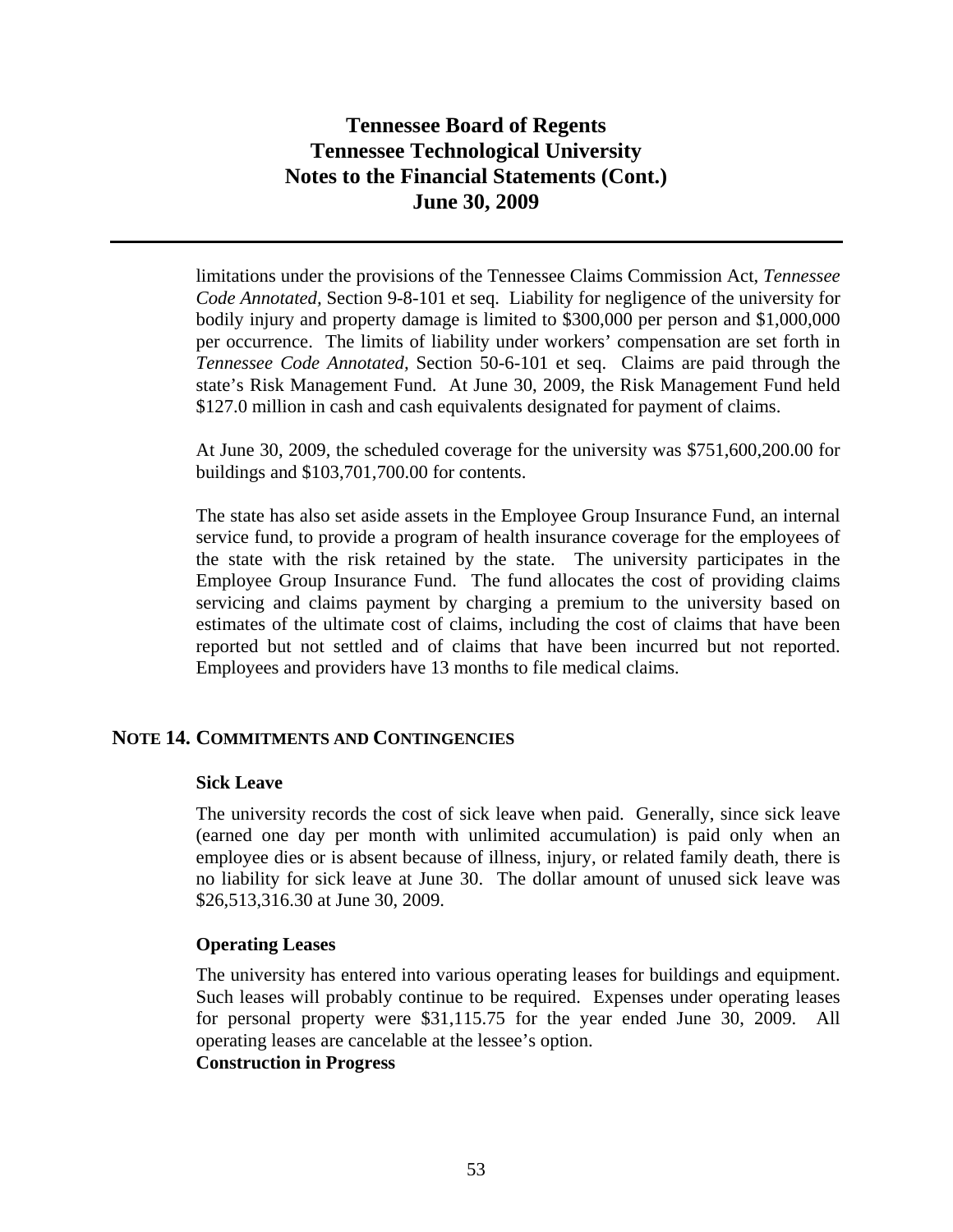At June 30, 2009, outstanding commitments under construction contracts totaled \$18,345,350.00 for New Hall North, STEM Center, and elevator upgrades of which \$321,700.00 will be funded by future state capital outlay appropriations.

#### **Litigation**

The university is involved in one lawsuit which is not expected to have a material effect on the accompanying financial statements.

## **NOTE 15. CHAIRS OF EXCELLENCE**

The university had \$4,517,298.85 on deposit at June 30, 2009, with the State Treasurer for the university's Chairs of Excellence program. These funds are held in trust by the state and are not included in the financial statements.

## **NOTE 16. FUNDS HELD IN TRUST BY OTHERS**

The university is a beneficiary under the CTC Charitable Lead Trust, Odom Family Trust, Odom 2<sup>nd</sup> Chance Trust, and the William Jenkins Estate Account. The underlying assets are not considered assets of the university and are not included in the university's financial statements. The university received \$119,784.49 from these funds during the year ended June 30, 2009.

#### **NOTE 17. NATURAL CLASSIFICATIONS WITH FUNCTIONAL CLASSIFICATIONS**

The university's operating expenses by functional classification for the year ended June 30, 2009, are as follows: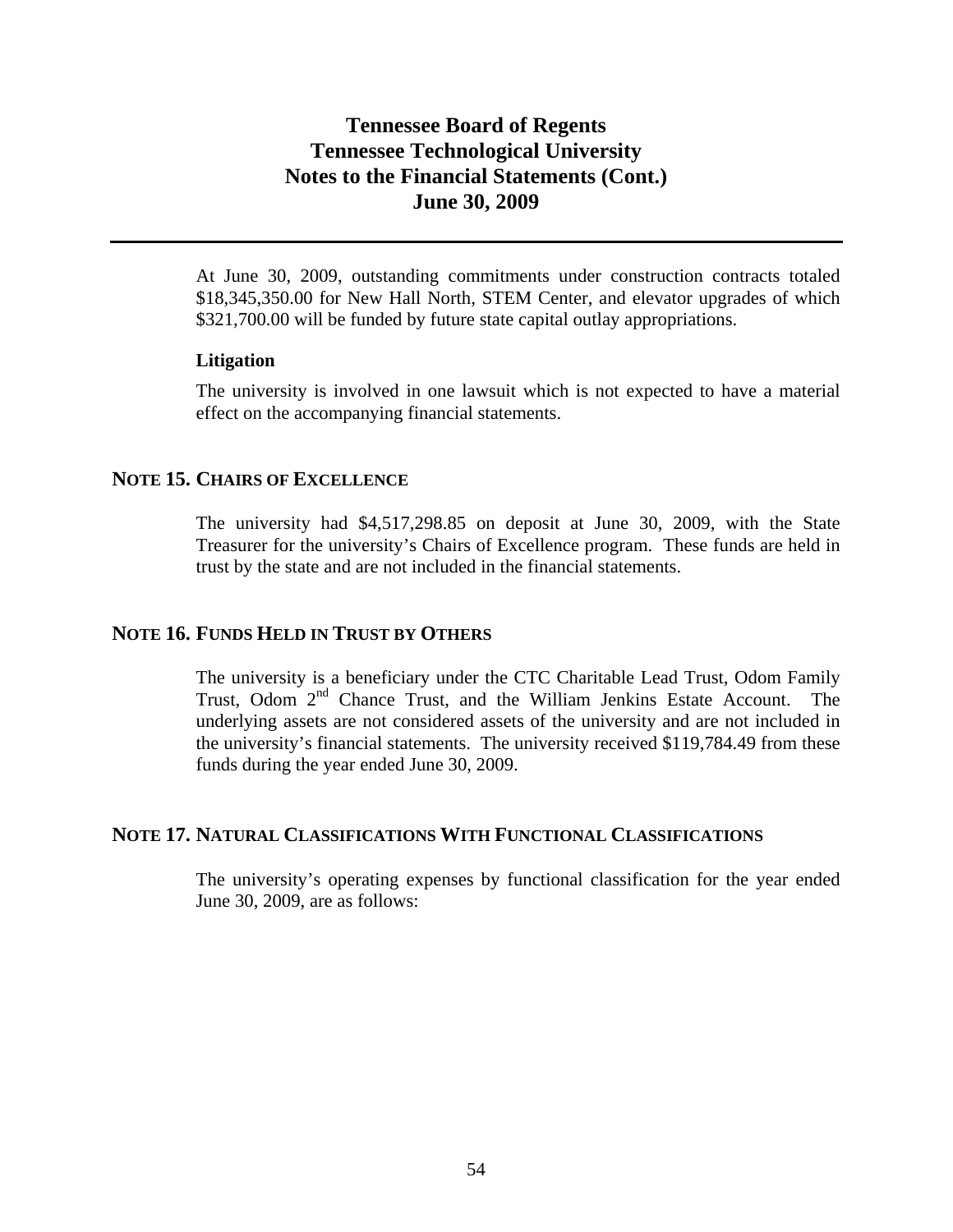|                              |                      |                     | Natural Classification |                                |              |                     |
|------------------------------|----------------------|---------------------|------------------------|--------------------------------|--------------|---------------------|
| Functional<br>Classification | <b>Salaries</b>      | <b>Benefits</b>     | <b>Other Operating</b> | Scholarships                   | Depreciation | Total               |
| Instruction                  | 33,969,161.00<br>\$. | 10,754,389.38<br>S. | 6,148,772.30<br>\$     | \$<br>$\overline{\phantom{0}}$ | \$<br>٠      | 50,872,322.68<br>\$ |
| Research                     | 5,241,428.98         | 1.324.088.45        | 3,611,913.54           |                                | ۰            | 10,177,430.97       |
| Public service               | 1,824,460.89         | 533,095.93          | 2,037,386.22           |                                |              | 4,394,943.04        |
| Academic support             | 6,739,006.33         | 2,614,100.41        | (1,200,429.10)         |                                | ٠            | 8,152,677.64        |
| Student services             | 5,519,480.51         | 2,174,979.40        | 5,181,863.62           |                                | ۰            | 12,876,323.53       |
| Institutional                |                      |                     |                        |                                |              |                     |
| support                      | 6,451,310.27         | 2,615,192.48        | 1.270.044.91           |                                | ۰            | 10,336,547.66       |
| Operation $&$                |                      |                     |                        |                                |              |                     |
| maintenance                  | 4,302,088.45         | 2,102,252.99        | 9,093,809.73           |                                |              | 15,498,151.17       |
| Scholarships &               |                      |                     |                        |                                |              |                     |
| fellowships                  |                      |                     |                        | 14,738,935.37                  |              | 14,738,935.37       |
| Auxiliary                    | 2,267,571.75         | 946,605.14          | 3,408,182.90           |                                |              | 6,622,359.79        |
| Depreciation                 |                      |                     |                        |                                | 6,208,281.48 | 6,208,281.48        |
| Total                        | 66, 314, 508. 18     | 23,064,704.18<br>S. | 29,551,544.12<br>S.    | 14,738,935.37<br>S.            | 6,208,281.48 | \$139,877,973.33    |

## **NOTE 18. ON-BEHALF PAYMENTS**

During the year ended June 30, 2009, the State of Tennessee made payments of \$115,110.50 on behalf of the university for retirees participating in the Medicare Supplement Plan. The Medicare Supplement Plan is a postemployment benefit healthcare plan and is discussed further in Note 12. The plan is reported in the *Tennessee Comprehensive Annual Financial Report*. That report is available on the state's website at http://tennessee.gov/finance/act/cafr.html.

#### **NOTE 19. VOLUNTARY BUYOUT PROGRAM**

The university implemented a Voluntary Buyout Plan in fiscal year 2009 as a strategy in addressing budgetary constraints due to state appropriation reversions and potential budget reductions in the forthcoming fiscal year. Fifty-eight employees participated in the Voluntary Buyout Plan with all terminating by June 30, 2009.

Severence pay was payable the month following the employee separation date in July 2009. Severence pay included:

• Base severance payment equal to three times the employee's monthly rate of pay in effect on March 30, 2009.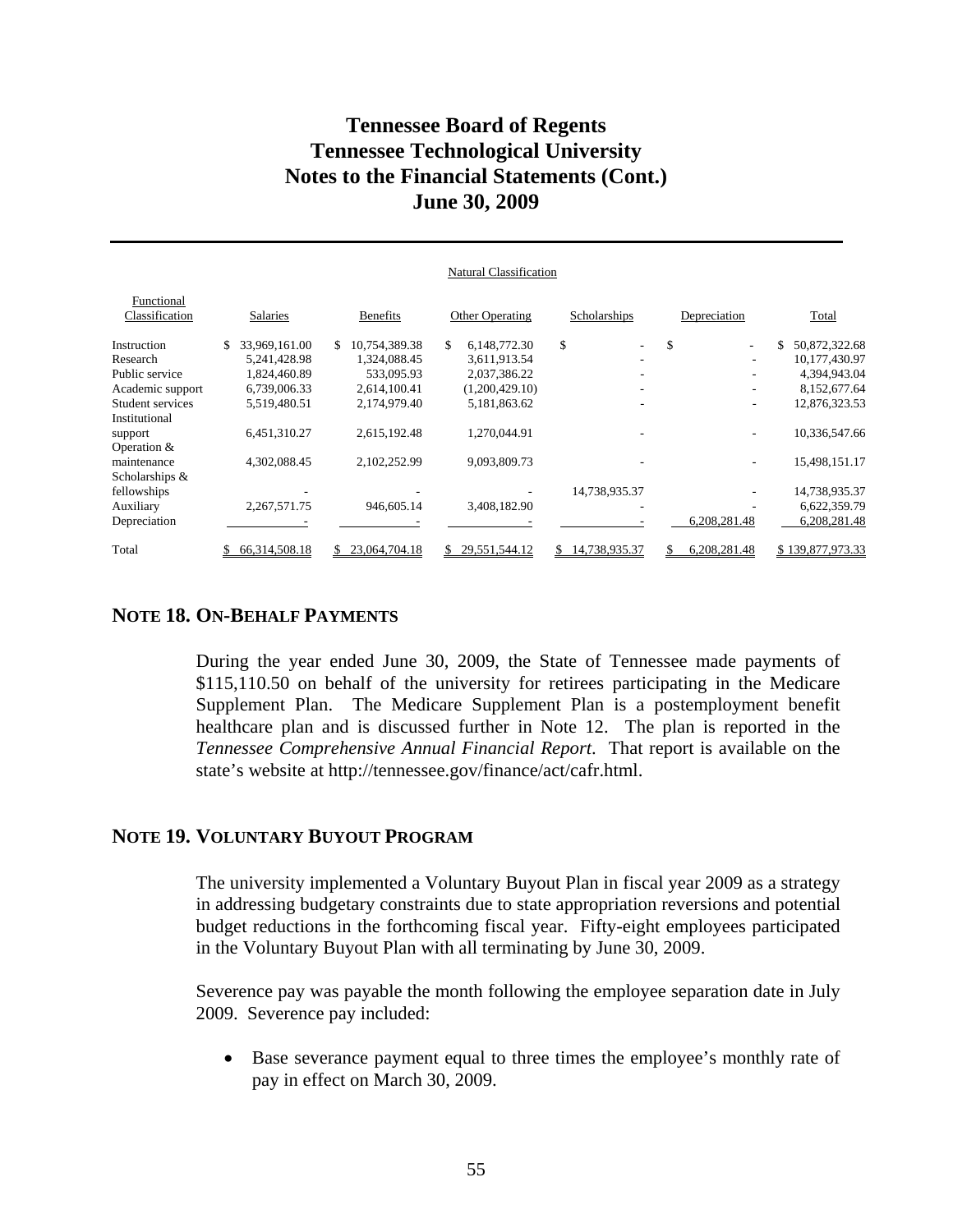- Service payment of \$500 for each full or partial year of university service as of June 30, 2009, or the separation date.
- Amount equivalent to the employee's next longevity payment based on his/her years of creditable state service.
- Amount equivalent to six months of the university's portion of the monthly health insurance premium.

Severance benefits included:

• Tuition assistance of \$10,800 over two years at technology centers, community colleges, and state universities in Tennessee.

As of June 30, 2009, expenses for payout of accrued annual leave, compensatory time, or worked holidays for the Voluntary Buyout Program were \$249,895.45. Accrued expenses for severance pay were \$2,025,366.88 at June 30, 2009.

## **NOTE 20. COMPONENT UNIT**

The Tennessee Technological University Foundation is a legally separate, tax-exempt organization supporting Tennessee Technological University. The foundation acts primarily as a fund-raising organization to supplement the resources that are available to the university in support of its programs. The 25-member board of the foundation is self-perpetuating and consists of graduates and friends of the university. Although the university does not control the timing or amount of receipts from the foundation, the majority of resources, or income thereon, that the foundation holds and invests are restricted to the activities of the university by the donors. Because these restricted resources held by the foundation can only be used by, or for the benefit of, the university, the foundation is considered a component unit of the university and is discretely presented in the university's financial statements.

During the year ended June 30, 2009, the foundation made distributions of \$6,278,304.82 to or on behalf of the university for both restricted and unrestricted purposes. Complete financial statements for the foundation can be obtained from Tennessee Technological University, Office of the Vice President for Planning and Finance, P.O. Box 5037, Cookeville, TN 38505.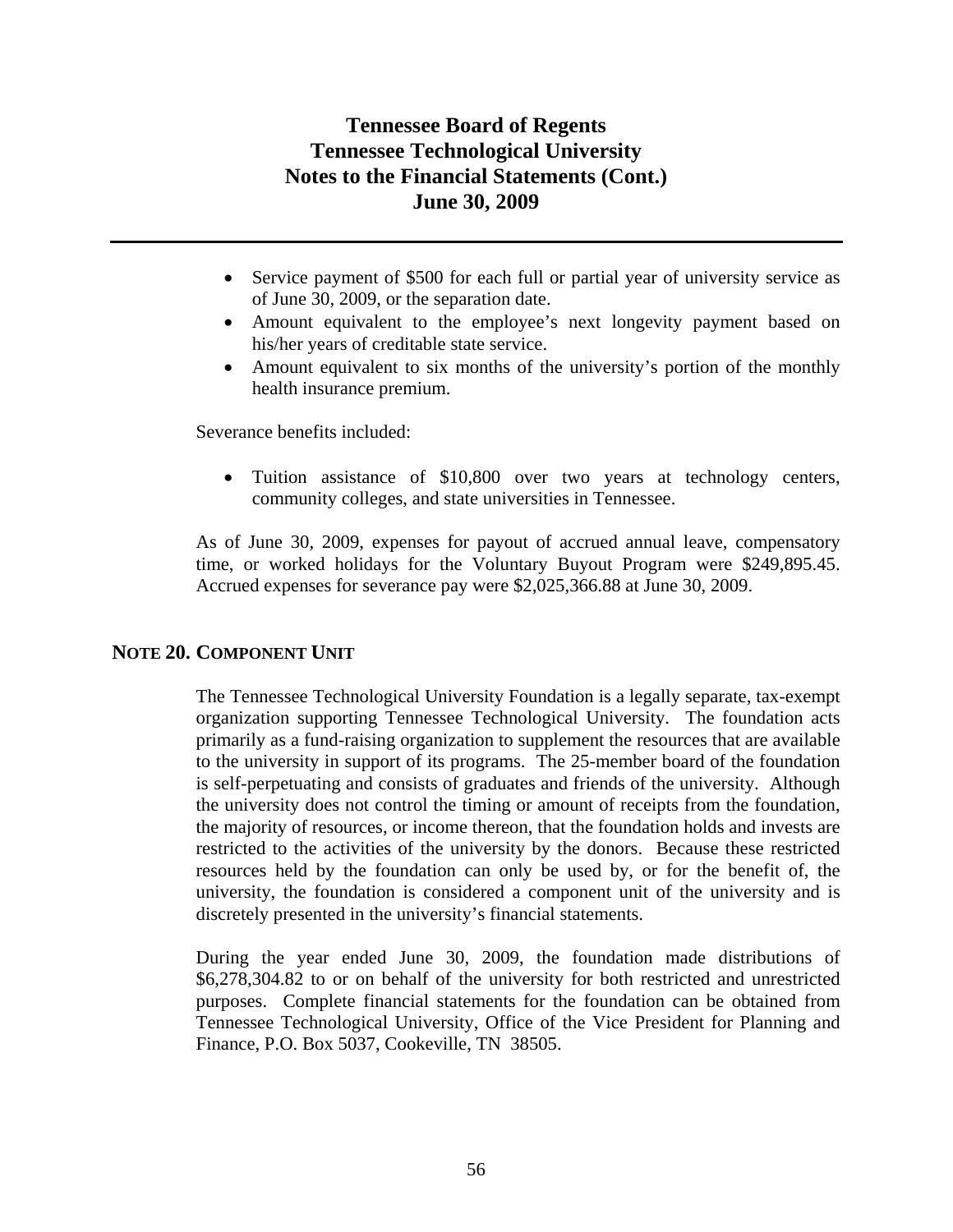#### **Cash and Cash Equivalents**

In addition to demand deposits and petty cash on hand, this classification includes instruments which are readily convertible to known amounts of cash and which have original maturities of three months or less. At June 30, 2009, cash and cash equivalents consisted of \$2,931,124.71 in the State of Tennessee Local Government Investment Pool administered by the State Treasurer and \$3,874,543.17 in custodial accounts of the investment managers of the foundation.

#### **Deposits**

As described above, the foundation has deposits in the Local Government Investment Pool (LGIP) administered by the State Treasurer. The LGIP is part of the Pooled Investment Fund. The fund's required risks disclosures are presented in the *Tennessee Comprehensive Annual Financial Report.* The CAFR is available on the state's website at http://tennessee.gov/finance/act/cafr.html.

#### **Investments**

The foundation is authorized to invest funds in accordance with its board of directors' policies. All investments permitted to be reported at fair value under GASB Statement 31 are reported at fair value, including those with a maturity date of one year or less at the time of purchase.

At June 30, 2009, the foundation had the following investments and maturities.

| <b>Investment Type</b> | Fair Value       | Less than 1                    | $1$ to 5     | 6 to 10      | More than 10 | No Maturity Date |
|------------------------|------------------|--------------------------------|--------------|--------------|--------------|------------------|
| U.S. Treasury          | 14.343.75<br>S   | \$<br>$\overline{\phantom{a}}$ |              | -            | 14.343.75    | <sup>\$</sup>    |
| U.S. agencies          | 1,955,068.56     |                                | 935,774.56   | 53,982.70    | 965, 311. 30 |                  |
| Corporate stocks       | 10,222,985.69    |                                |              |              |              | 10.222.985.69    |
| Corporate bonds        | 12,377,965.14    | 204.491.25                     | 7,890,959.38 | 4.264.366.26 | 18,148.25    |                  |
| Mutual bond funds      | 6,375.36         |                                |              |              |              | 6,375.36         |
| Land                   | 2.620,000.00     |                                |              |              |              | 2.620.000.00     |
| Other:                 |                  |                                |              |              |              |                  |
| Exchange traded        |                  |                                |              |              |              |                  |
| funds                  | 1.968.604.20     |                                |              |              |              | 1.968.604.20     |
| Hedge fund             | 4.186.114.45     |                                |              |              |              | 4.186.114.45     |
| Total                  | \$ 33,351,457.15 | 204,491.25                     | 8,826,733.94 | 4,318,348.96 | 997,803.30   | \$19,004,079.70  |

#### Investment Maturities (in Years)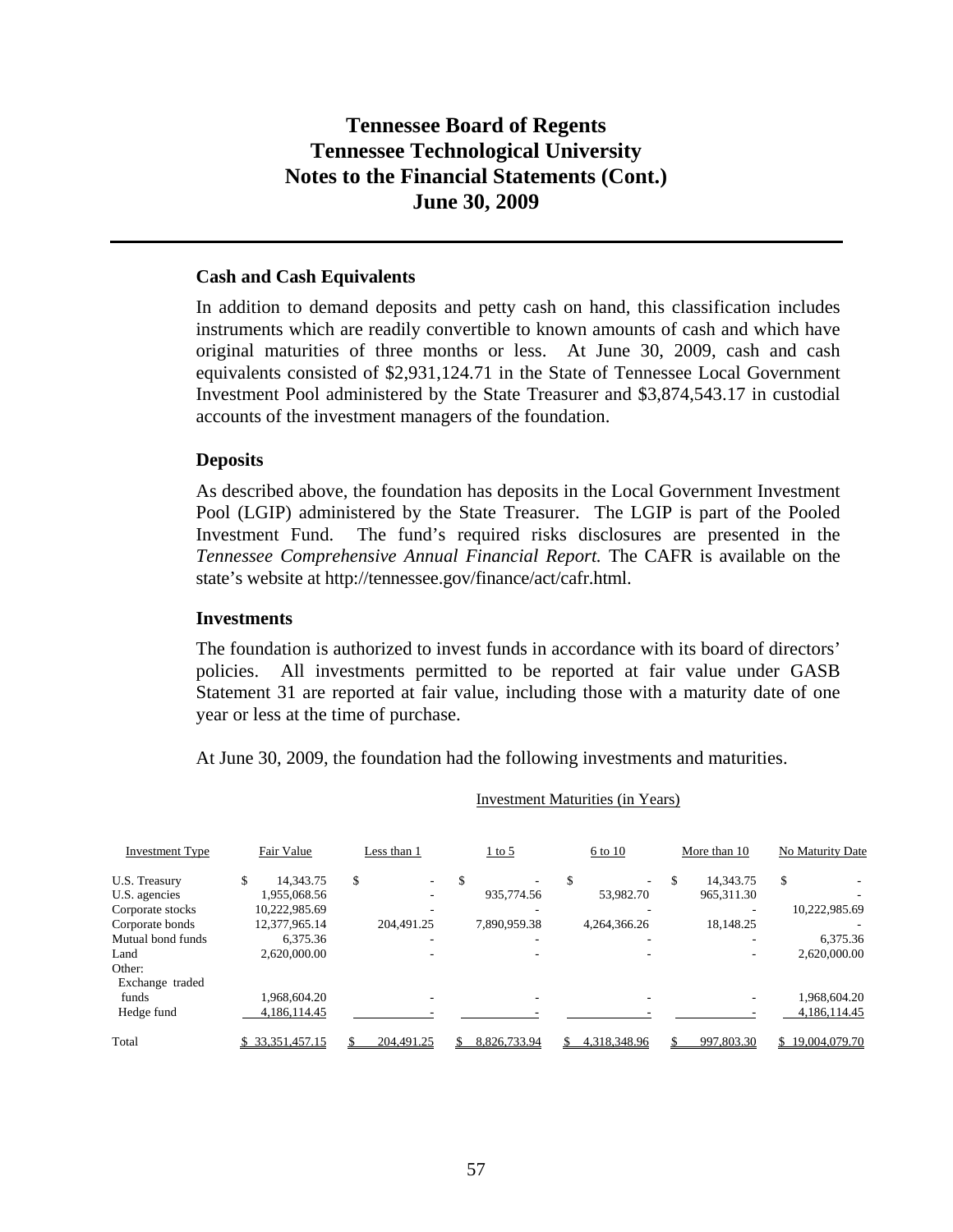Interest rate risk - Interest rate risk is the risk that changes in interest rates will adversely affect the fair value of a debt investment. The foundation does not have a formal investment policy that limits investment maturities as a means of managing its exposure to fair value losses arising from increasing interest rates.

Credit risk - Credit risk is the risk that an issuer or other counterparty to an investment will not fulfill its obligations. Securities are rated using Standard and Poor's, Moody's, and/or Fitch and are presented below using the Standard and Poor's rating scale. The foundation has no investment policy limiting its investment choices based on ratings issued by nationally recognized statistical rating organizations.

At June 30, 2009, the foundation's investments were rated as follows:

| Investment Type   | Fair Value    | AAA                      | <u>AA</u>       |    | А               | <b>BBB</b>      | $_{\rm BB}$ | Unrated      |
|-------------------|---------------|--------------------------|-----------------|----|-----------------|-----------------|-------------|--------------|
| LGIP              | 2,931,124.71  | $\sim$                   | $\sim$ 10 $\pm$ | -S | $\sim 10^{-11}$ | $\sim 10^{-11}$ | $\sim$      | 2,931,124.71 |
| U.S. agencies     | 1,288,290.22  | 935,774.56               | -               |    | -               | -               |             | 352,515.66   |
| Corporate bonds   | 12,377,965.14 | $\overline{\phantom{a}}$ | 260,098.80      |    | 8,685,356.34    | 1,723,613.50    | 18.148.25   | 1,690,748.25 |
| Mutual bond funds | 6.375.36      |                          |                 |    |                 |                 |             | 6,375.36     |
| Total             | 16.603.755.43 | 935,774.56               | 260,098.80      |    | \$ 8.685,356.34 | .723.613.50     | 18.148.25   | 4.980.763.98 |

Credit Quality Rating

Investments of the foundation's endowment and similar funds are composed of the following:

|                                       | <b>Carrying Value</b><br>June 30, 2009 |
|---------------------------------------|----------------------------------------|
| U.S. agencies                         | \$<br>1,955,068.56                     |
| <b>LGIP</b>                           | 2,931,124.71                           |
| Investment manager custodial accounts | 3,852,347.41                           |
| Corporate stocks                      | 9,984,794.61                           |
| Corporate bonds                       | 12,377,965.14                          |
| Land and other real estate            | 2,620,000.00                           |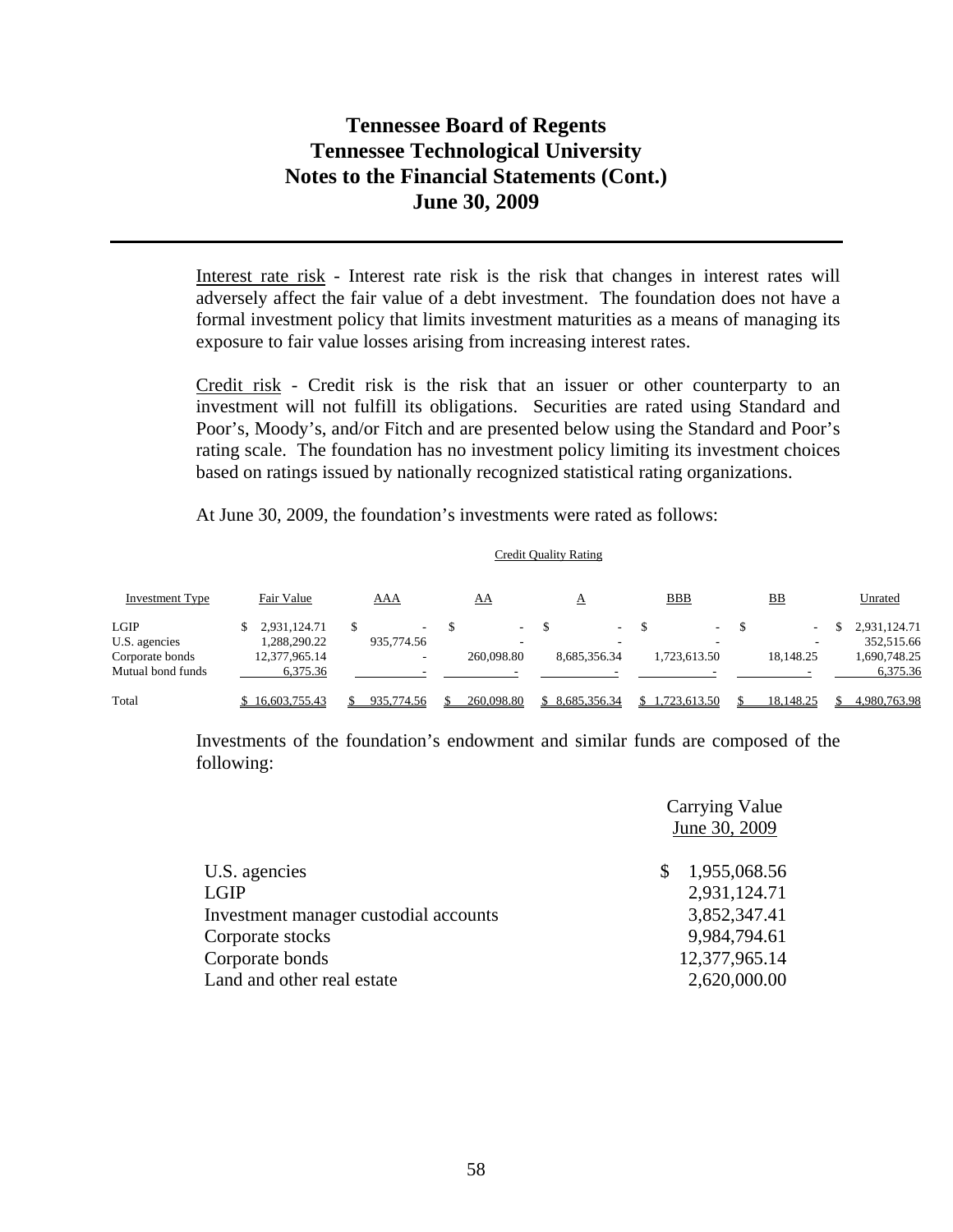| Other:                |                 |
|-----------------------|-----------------|
| Exchange traded funds | 1,968,604.20    |
| Hedge funds           | 4,186,114.45    |
| Total                 | \$39,876,019.08 |

Assets of endowments are pooled on a fair value basis, with each individual fund subscribing to or disposing of units on the basis of the fair value per unit at the beginning of the calendar quarter within which the transaction takes place. Of the total units at June 30, 2009 (each having a fair value of \$99.323766), 348,344.41664 units were owned by endowments, 39,176.57520 units were owned by operations accounts, and 13,954.10815 units were owned by quasi-endowments.

The following tabulations summarize changes in relationships between cost and fair values of the pooled assets:

|                       |                 |                 |                  | Fair           |
|-----------------------|-----------------|-----------------|------------------|----------------|
| FY 2009               |                 | Pooled Assets   | Net Gains        | Value          |
|                       | Fair Value      | Cost            | (Losses)         | Per Unit       |
| End of year           | \$39,876,019.08 | \$39,729,864.28 | \$146,154.80     | \$99.323766    |
| Beginning of year     | \$48,813,654.63 | \$47,100,303.05 | 1,713,351.58     | 101.895175     |
|                       |                 |                 |                  | $$$ (2.571409) |
| Unrealized net losses |                 |                 | (1,567,196.78)   |                |
| Realized net gains    |                 |                 |                  |                |
| Total net             |                 |                 |                  |                |
| gains/(losses)        |                 |                 | \$(1,567,196.78) |                |
|                       |                 |                 |                  |                |

The average annual earnings per unit, exclusive of net losses, were \$(14.900296) for the year ended June 30, 2009.

#### **Alternative Investments**

The foundation has investments in hedge funds. The estimated fair value of these assets is \$4,186,114.45 at June 30, 2009.

The foundation believes that the carrying amount of its alternative investments is a reasonable estimate of fair value as of June 30, 2009. The value of the investments is obtained from a statement where the prime broker has performed a valuation of all the securities in the portfolio. All investments held in the portfolio are publicly traded and daily pricing can be determined. An independent audit is conducted at year-end, with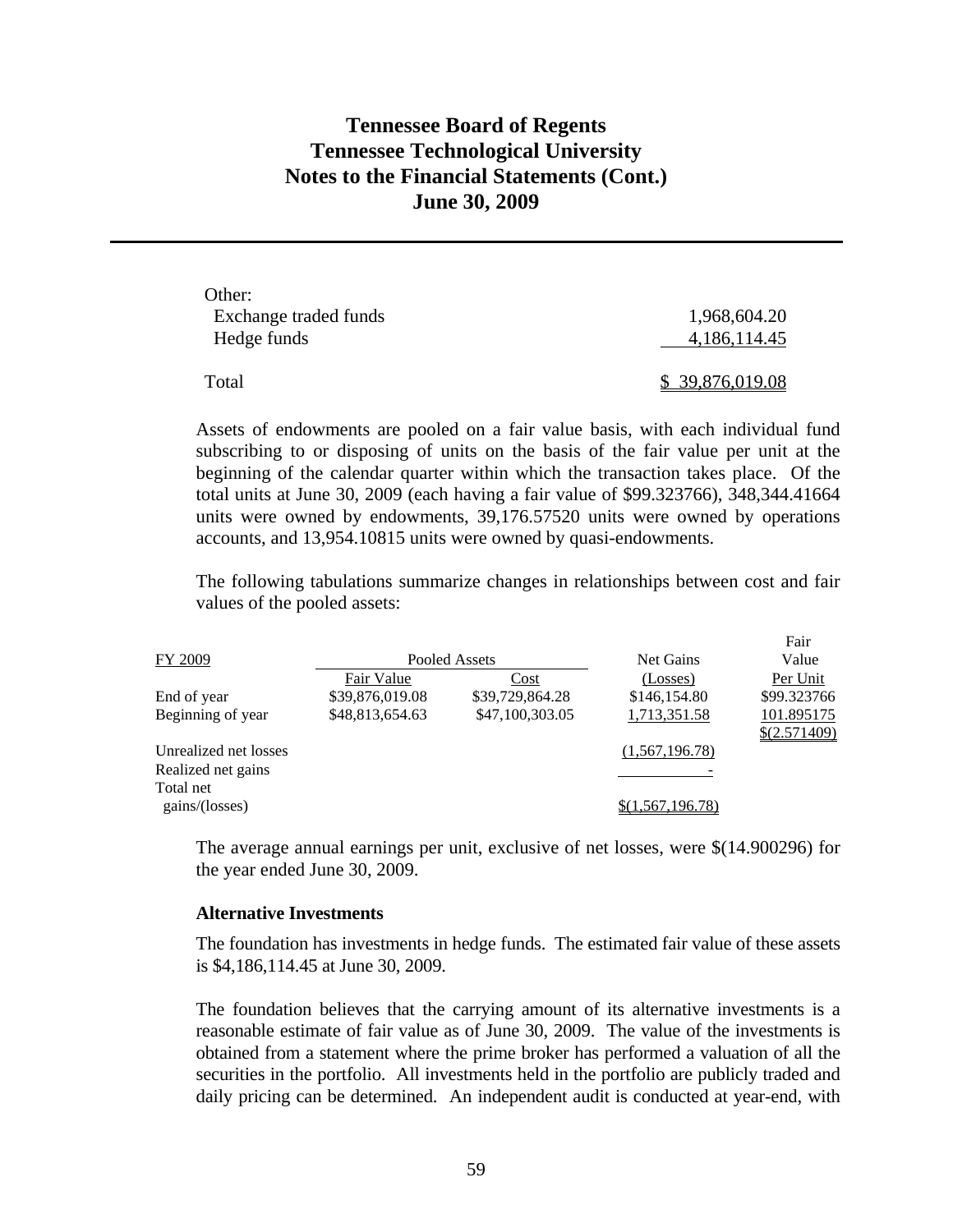the auditors performing their own valuation of the securities in the portfolio. The independent auditor compares its pricing to that of the prime broker for differences. These investments are made in accordance with the foundation's investment policy. These investments are designed to enhance diversification and provide reductions in overall portfolio volatility. These fair values are estimated using industry-recognized pricing service.

#### **Capital Assets**

Capital asset activity for the year ended June 30, 2009, was as follows:

|      | <b>Beginning</b><br>Balance |            | Additions | Transfers | Reductions               | Ending<br>Balance |              |            |
|------|-----------------------------|------------|-----------|-----------|--------------------------|-------------------|--------------|------------|
| Land |                             | 399,664.28 | \$.       | $\sim$    | <b>Contract Contract</b> | \$ 252,309.57     | <sup>S</sup> | 147,354.71 |

#### **Long-term Liabilities**

Long-term liabilities activity for the year ended June 30, 2009, was as follows:

|              | Beginning  |           |            |      | Ending     | Current   |
|--------------|------------|-----------|------------|------|------------|-----------|
|              | Balance    | Additions | Reductions |      | Balance    | Portion   |
| Payables:    |            |           |            |      |            |           |
| <b>Notes</b> | 740,000.00 | $\sim$    | 41.111.10  | - \$ | 698.888.90 | 82,222,20 |

Notes payable - The foundation borrowed funds to gift funds to the university for the STEM Center. The note is interest-free, with payments of \$6,851.85 due monthly through January 2018. The balance owed by the foundation was \$698,888.90 at June 30, 2009.

Debt service requirements to maturity for notes payable at June 30, 2009, are as follows:

| <b>Year Ending</b><br>June 30 |   | Principal                                        |
|-------------------------------|---|--------------------------------------------------|
| 2010<br>2011<br>2012<br>2013  | S | 82,222.00<br>82,222.00<br>82,222.00<br>82,222.00 |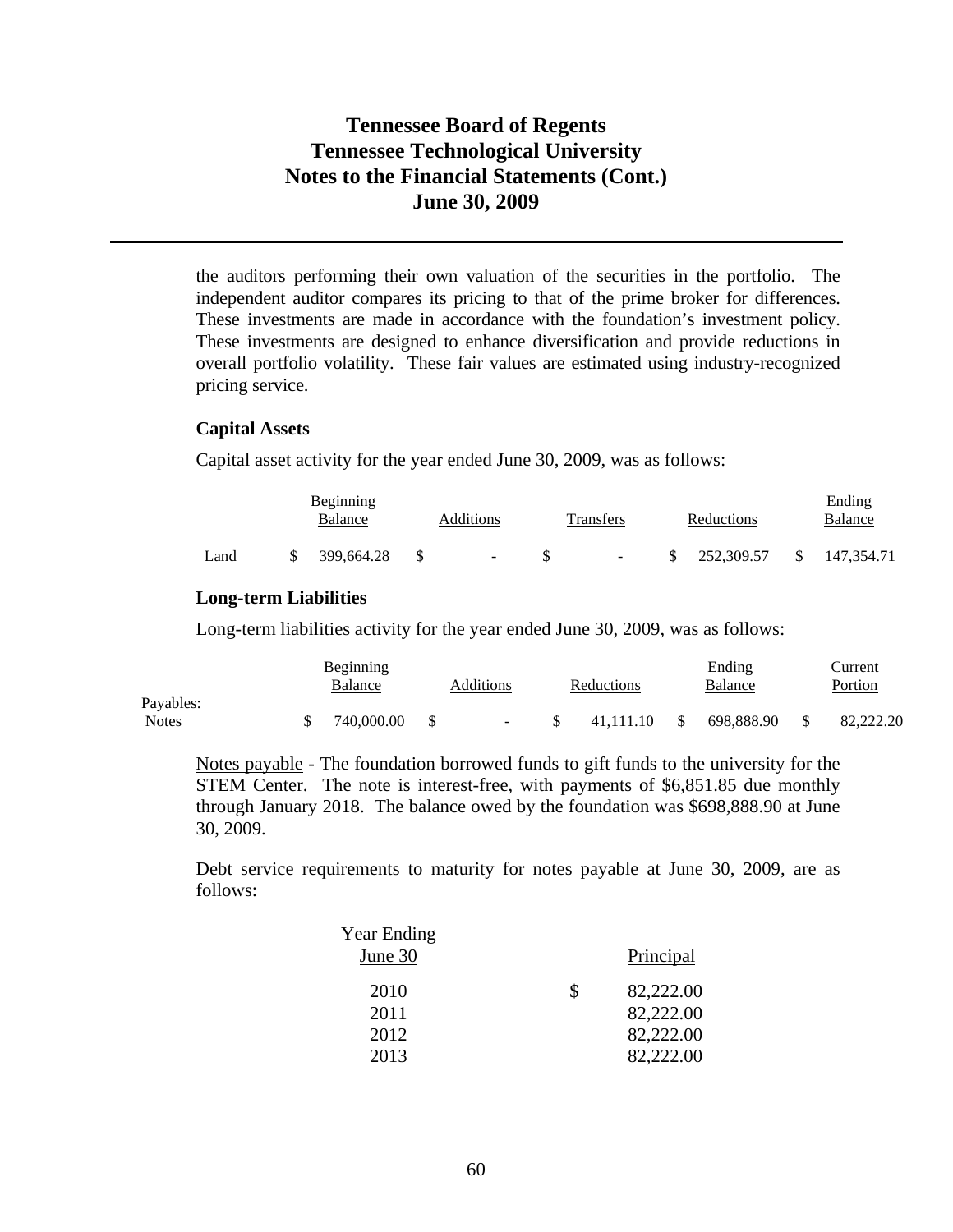| 2014          | 82,222.00  |  |
|---------------|------------|--|
| $2015 - 2018$ | 287,778.90 |  |
|               | 698,888.90 |  |

#### **Endowments**

The Tennessee Technological University Foundation's endowment consists of 481 individual funds established for a variety of purposes. Its endowment includes both donor-restricted endowment funds and funds designated by the Board of Trustees to function as endowments. As required by GAAP, net assets associated with endowment funds, including funds designated by the Board of Trustees to function as endowments, are classified and reported based on the existence or absence of donorimposed restrictions.

Interpretation of relevant law - The Board of Trustees of the Tennessee Technological University Foundation has interpreted the Uniform Prudent Management of Institutional Funds Act (the Act) as adopted by Tennessee as the preservation of the historical dollar value of the gifts increased or decreased by realized gains and losses and decreased by the transfers required by the spending plan even though its application may cause the value of the fund to fall beneath its historic dollar value. As a result of this interpretation, the Tennessee Technological University Foundation classifies as permanently restricted net assets (1) the original value of gifts donated to the permanent endowment; (2) the original value of subsequent gifts to the permanent endowment; (3) accumulations to the permanent endowment made in accordance with the direction of the applicable donor gift instrument at the time the accumulation is added to the fund; and (4) earnings that exceed the amount required to be transferred as part of the spending plan. The remaining portion of the donorrestricted endowment fund that is not classified in permanently restricted net assets is classified as temporarily restricted net assets until those amounts are appropriated for expenditure by the foundation in a manner consistent with the standard of prudence prescribed by the Act. In accordance with the Act, the foundation considers the following factors in making a determination to appropriate or accumulate donorrestricted endowment funds: (1) the duration and preservation of the fund; (2) the purposes of the foundation and the endowment fund; (3) general economic conditions; (4) the possible effect of inflation or deflation; (5) the expected total return from income and the appreciation of investments; (6) other resources of the foundation; and (7) the investment policies of the foundation.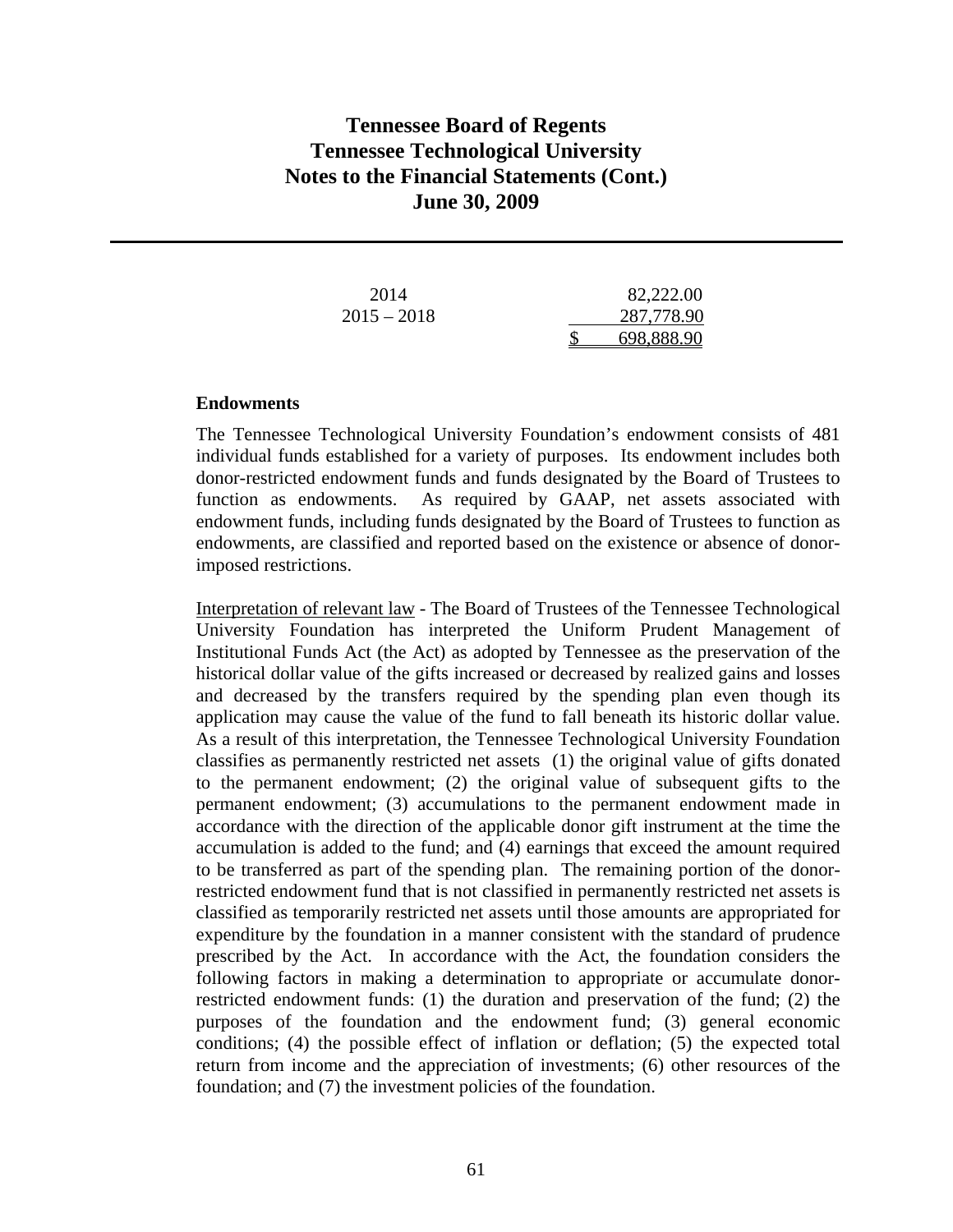Return objectives and risk parameters - The foundation has adopted investment and spending policies for endowment assets that attempt to provide a predictable stream of funding to programs supported by its endowment while seeking to maintain the purchasing power of the endowment assets. Endowment assets include those assets of donor-restricted funds that the organization must hold in perpetuity or for a donorspecified period(s) as well as board-designated funds. Under this policy, as approved by the Board of Trustees, the endowment assets are invested in a manner that is intended to produce results that attain a favorable absolute return for the entire fund, consistent with preservation of capital with some emphasis on long-term growth and reasonable current income, to provide funds necessary to meet the annual obligations of the foundation and to build its investment fund so as to provide future income for the foundation purposes. The foundation expects its endowment funds, over time, to provide an average rate of return of approximately 8 percent annually. Actual returns in any given year may vary from this amount.

Strategies employed for achieving objectives - To satisfy its long-term rate-of-return objectives, the foundation relies on a total return strategy in which investment returns are achieved through both capital appreciation (realized and unrealized) and current yield (interest and dividends). The foundation targets a diversified asset allocation that places a greater emphasis on equity-based investments to achieve its long-term return objectives within prudent risk restraints.

Spending policy and how the investment objectives relate - The foundation has a policy of appropriating for distribution each year a percentage (as definied by the foundation) of the book value for the endowment or a percentage of the actual earnings as described by the donor has been authorized for expenditure. The remaining amount, if any, becomes part of the permanent endowment. Accordingly, over the long-term, the foundation expects the current spending policy to allow its endowment to grow at an average of 3 percent annually. This is consistent with the foundation's objective to maintain the purchasing power of the endowment assets held in perpetuity or for a specified term as well as to provide additional real growth through new gifts and investment return.

The foundation chooses to spend only a portion of the investment income (including changes in the value of investments) each year. Under the spending plan established by the foundation, a percentage (as defined by the foundation) of the book value of the endowment or a percentage of the actual earnings as designated by the donor has been authorized for expenditure. The remaining amount, if any, becomes part of the permanent endowment.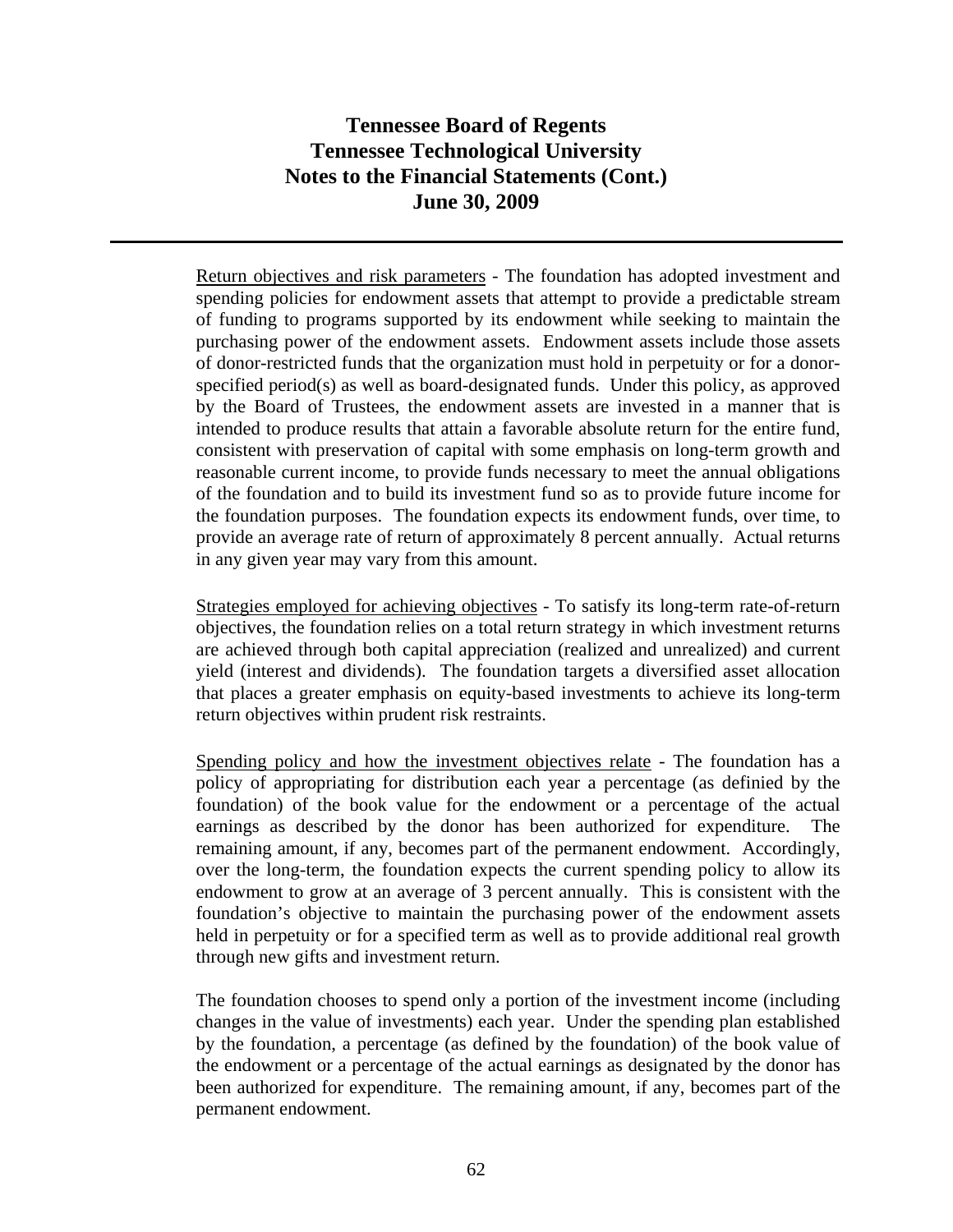### **Commitments and Contingencies**

The Tennessee Technological University Foundation received a determination letter from the Internal Revenue Service stating that certain athletic camp workers were incorrectly reported as independent contractors who should have been classified as employees. This ruling covered calendar years 2005, 2006, 2007, and 2008. The foundation proactively reviewed all camp workers for these four years. All reporting requirements, including corrected 1099s, W-2s, 941, and transmittal forms were completed and taxes paid for the years in question. While there is a possibility of penalty and interest being assessed, this assessment, if any, will not have a material effect on the accompanying financial statements.

## **Related Parties**

Wendell J. Long and Frances C. Long loaned the foundation \$500,000.00 from the William Benton and Fanalou Whitson Carlen Memorial Scholarship endowment to fund the new Center for Science, Technology, Engineering, and Mathematics building. The funds were transferred to the university to meet the state's minimum funding requirements to begin construction. During the period of this loan, the Tennessee Technological University Foundation agrees to annually fund the William Benton and Fanalou Whitson Carlen Memorial Scholarship in an amount equal to five percent of the borrowed amount. The funds will be returned to the endowment as monies for the STEM Center are generated through additional donations.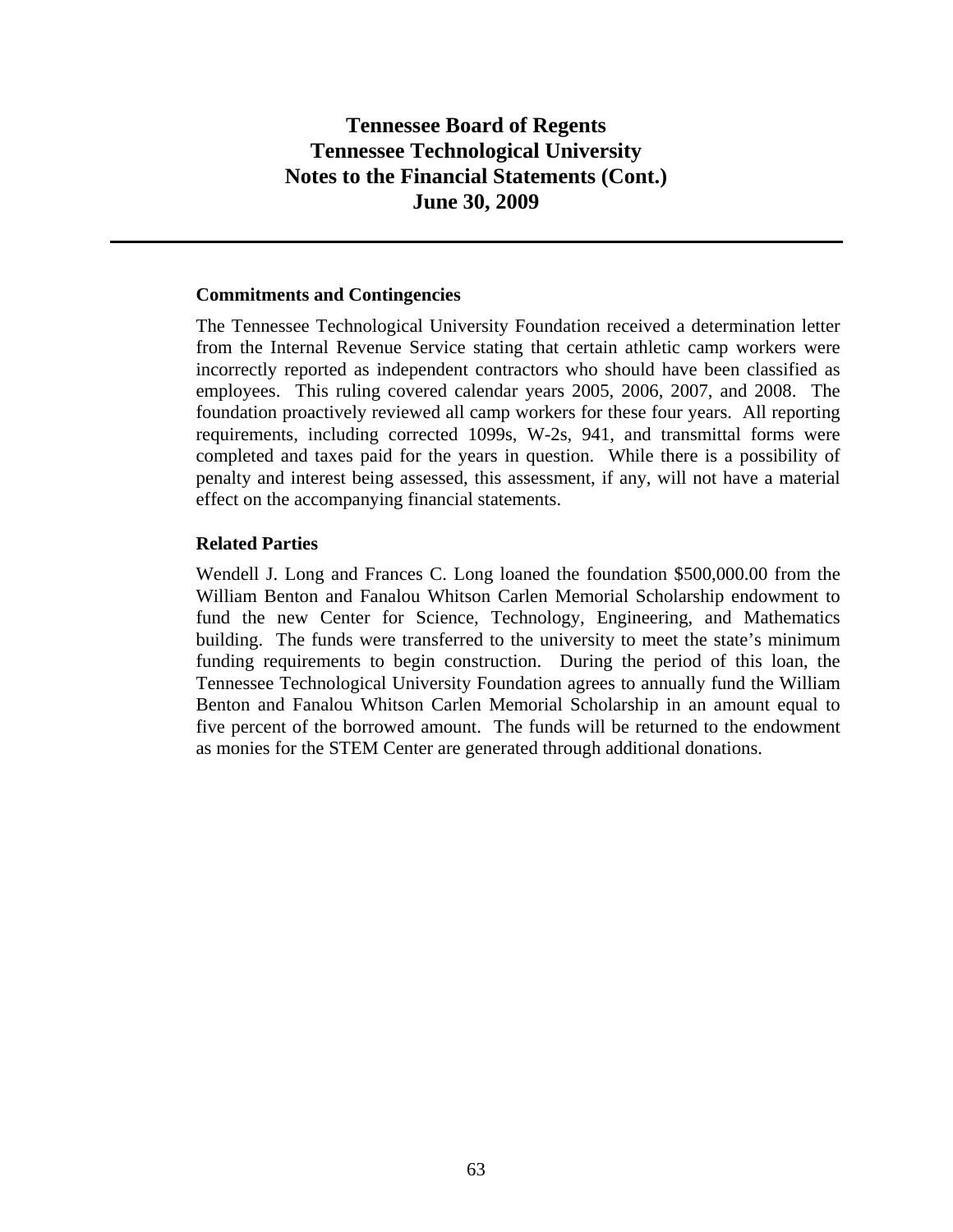# **Tennessee Board of Regents Tennessee Technological University Required Supplementary Information OPEB Schedule of Funding Progress Unaudited**

| Actuarial<br>Valuation<br>Date | Plan                                      | Actuarial<br>Value of<br>Assets<br>(a) | <b>Actuarial Accrued</b><br>Liability (AAL)<br>(b) | Unfunded AAL<br>(UAAL)<br>$(b-a)$ | Funded<br>Ratio<br>(a/b) | Covered Payroll<br>(c) | UAAL as<br>a<br>Percentage<br>of<br>Covered<br>Payroll<br>$[(b-a)/c]$ |
|--------------------------------|-------------------------------------------|----------------------------------------|----------------------------------------------------|-----------------------------------|--------------------------|------------------------|-----------------------------------------------------------------------|
| July 1,<br>2007                | <b>State</b><br>Employee<br>Group<br>Plan | \$0.00                                 | \$24,665,000.00                                    | \$24,665,000.00                   | 0.0%                     | \$51,026,207.35        | 48.3%                                                                 |